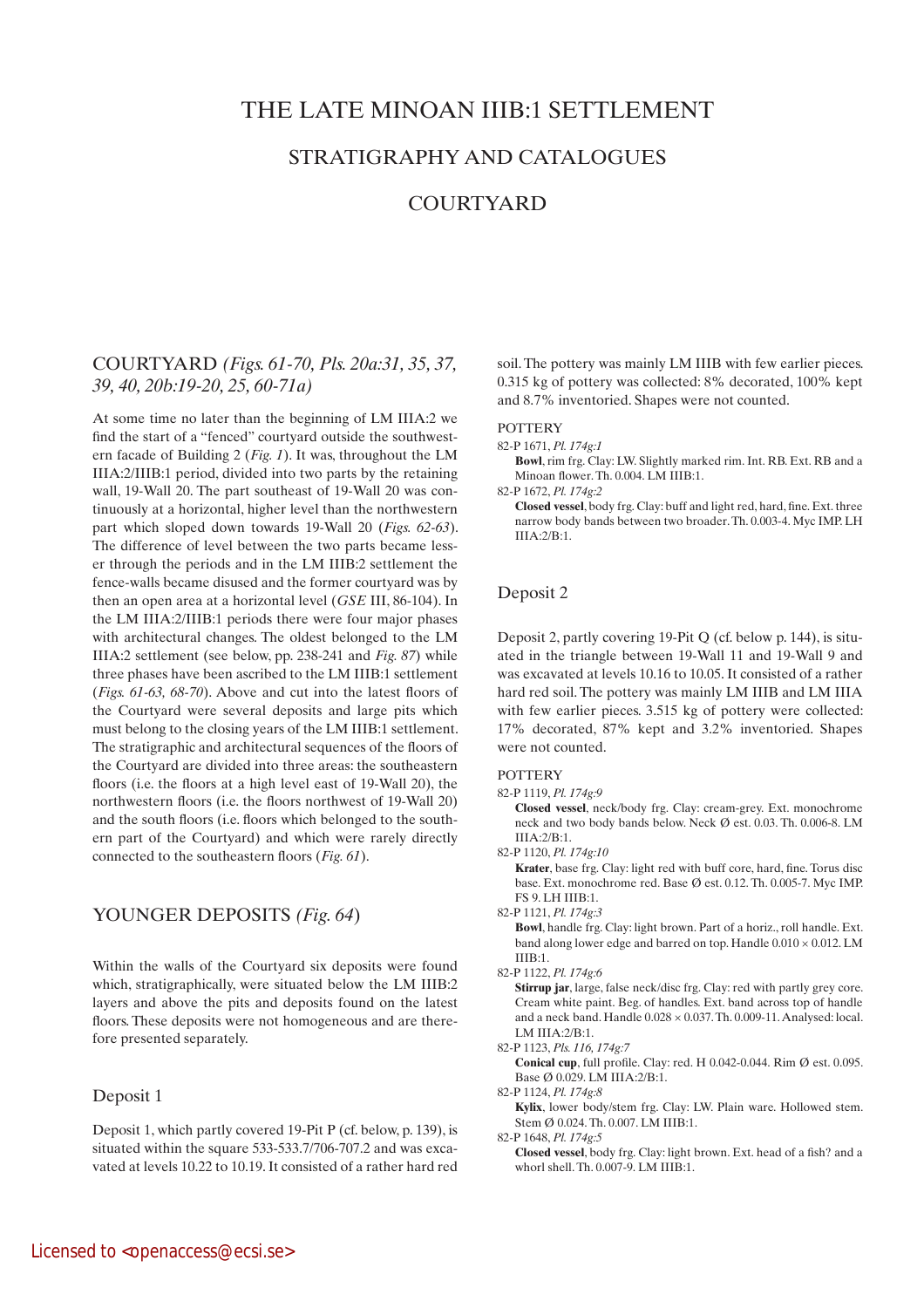



82-P 1649, *Pls. 91, 174g:4*

 **Cup**, rim frg. Clay: light cream. Slightly everted rim. Int. RB. Ext. RB, tricurved arcs with spirals. Rim Ø est. 0.14. Th. 0.005. LM IIIB:1.

#### SMALL FINDS

- 82-MISC 015, *Pl. 246b:2*, 530.2/704.4/10.12 (see below, Shells) [365]
- 82-S 009, *Pls. 220, 246b:3*, 530.15/707.25 [366] **Stone** vase, frg. Base/pedestal from lamp? Grey limestone with white veinings and dark grey and brown patches (alabaster, according to analysis). Conical shape. Smooth and polished underneath. Traces of carving. Worked on one side and part of top. H *c.* 0.025. Width 0.032. Analysed (macroscopical examination).

82-S 027, *Pl. 246b:1*, 530.1/707.26/10.12 [367]

Grinder, type 3, completely pres. Light greenish-grey stone. Sides and bottom faceted from grinding. Ø 0.108. Weight 0.447.

## OBSIDIAN

82-OB 040a, **Bladelet** [368]; 82-OB 040b, **Blade** [368]; 82-OB 040c, **Chip of core's shaping** [368].

#### SHELLS

1 *Glycymeris* – small, W 0.018, H 0.017, hole 0.0015, bored by carnivorous gastropod, beveled area below hole (82-MISC 015).

## Deposit 3

Deposit 3 was covering 19-Pit Q (cf. below, p. 144) in most of the area east of the Deposit 2 in 530.3-532/705-707.4 and was excavated at levels from 10.12 to 9.95. It had a yellowish-brown, hard soil with a lot of smaller stones and pebbles. The pottery appeared to be fairly pure LM IIIB. 5.140 kg of pottery were collected: 11% decorated, 89% kept and 2.5% inventoried. Shapes were not counted.

## **POTTERY**

82-P 0552, *Pls. 109, 174h:12*

Tankard, base/body frgs. Clay: light brown with light grey core. Cream slip, black paint. Base flat rounded to body. Ext. base band and a mid-body band. Base  $\emptyset$  est. 0.14. Th. 0.004-7. LM IIIB:1.

82-P 0553, outside j. 82-P 0554, *Pls. 93, 174h:3*

> **Cup**, shallow, rim/body frg. Clay: light brown. Everted rim. Int. and ext. monochrome red. Rim Ø est. 0.11. Th. 0.002-3. LM IIIA:2/B:1.

82-P 0555, *Pl. 174h:1*

 **Cup**, rim frg. Clay: LW. Everted, uneven rim. Int. RB. Ext. RB and a wavy band. Th. 0.003. LM IIIA:2/B:1.

82-P 0556, *Pl. 174h:2*

 **Cup**, body frg. Clay: LW. Ext. multiple stemmed spiral and a body band. Th. 0.003. LM IIIB:1.

82-P 0557, *Pl. 174h:6*

**Bowl**, body frg. Clay: light brown. Ext. wavy border? and a body band. Th. 0.004. LM IIIB:1.

82-P 0558, *Pl. 174h:7*

 **Kylix**, body frg. Clay: red. Ext. panelled pattern: short wavy bands framed by vertical bands. Th. 0.005-6. LM IIIB:1. 82-P 0559, *Pl. 174h:8*

 **Kylix**, stem frg. Clay: LW. Hollowed stem. Ext. even bands on stem. Stem Ø 0.025. LM IIIB:1.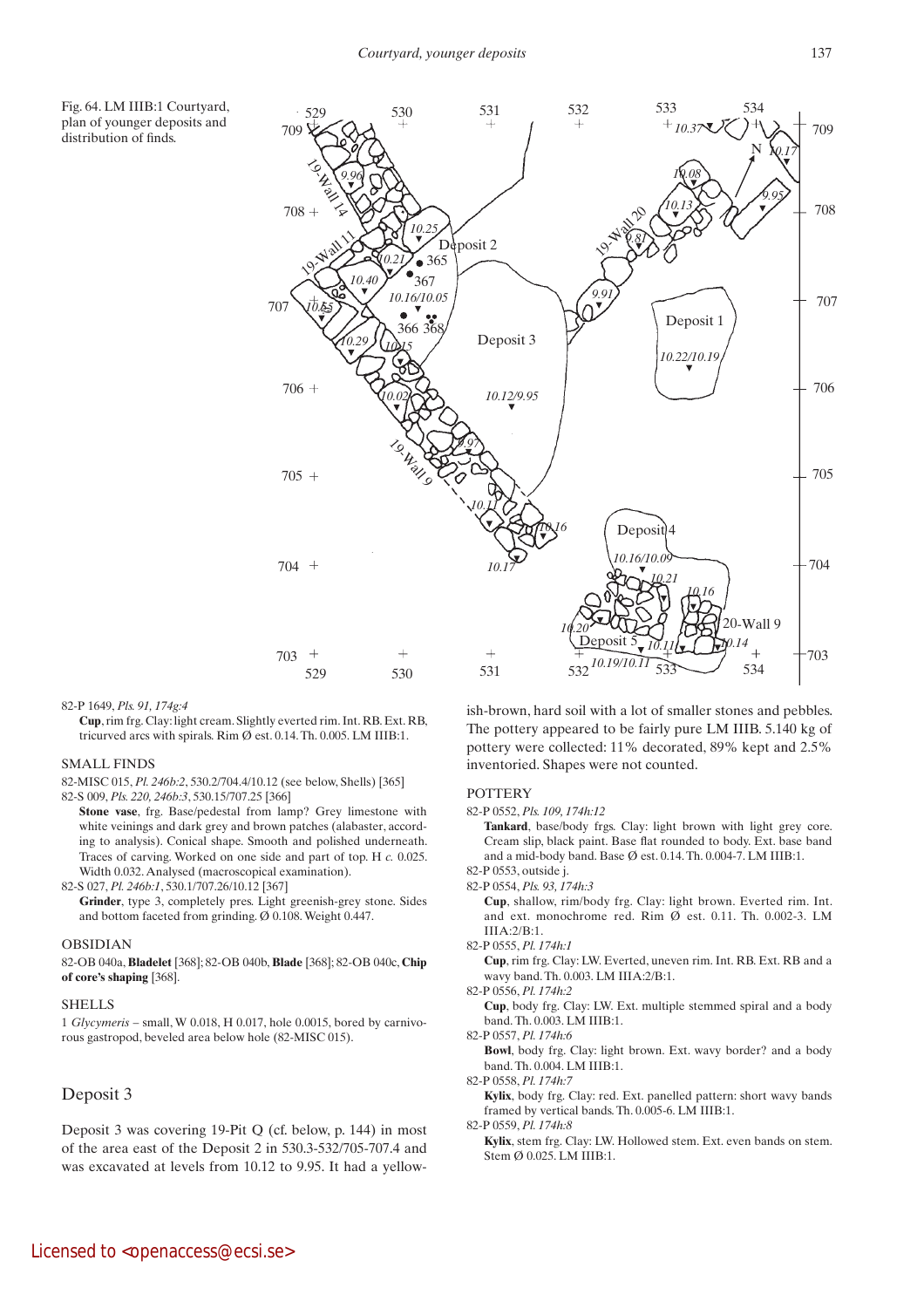82-P 0560, *Pl. 174h:4*  **Tankard**, spout frg. Clay: LW. Almost complete open spout. Ext. bands along edges and bands across underneath. L 0.066. Th. 0.003- 6. LM IIIB:1.

Outside join 82-P 0553 to 82-P 1593, Courtyard, 19-Pit G, p. 138.

**BONES** 

Few bones from adult *Ovis* and *Capra* and young *Sus*.

## Deposit 4

Deposit 4 was lying in the area 0.5 north of 20-Wall 9 and was excavated at levels 10.16 to 10.09, and it is probably part of Deposit 3 with its yellow-brown hard soil with few spots of red. The pottery was mainly LM IIIA with few earlier pieces. 0.515 kg of pottery was collected: 8% decorated, 87% kept and 2.7% inventoried. No shapes to be counted.

#### **POTTERY**

84-P 1242, *Pl. 174h:9*

**Jug**, beak-spouted, handle frg. Clay: light reddish-brown. Part of a strap, vertical handle. Ext. monochrome? Handle 0.008 × 0.021. LM IIIA:2/B:1.

## Deposit 5

Deposit 5 is lying in the area 0.25 south of 20-Wall 9 and was excavated at levels 10.19 to 10.11. The soil was slightly different from Deposit 4, being red and hard with pieces of charcoal and spots of ash. Only undecorated LM III pottery. 0.215 kg of pottery was collected: 0% decorated, 67% kept and 0% inventoried. No shapes to be counted.

## Deposit 6

Deposit 6 is found east of W1-033 in 534-534.5/700-702.5 at levels 10.21 to 10.14 (north) and 10.06 (south). The deposit was covering 20-Pit AG (*Fig. 65*)(cf. below). The soil is somewhat soft, yellowish-brown and a little sandy towards the south. The pottery was of early LM IIIB and LM IIIA date with few earlier pieces. 5.045 kg of pottery were collected: 16% decorated, 94% kept and 1.4% inventoried. Shapes counted: 2 conical cups, 3 footed cups.

#### **POTTERY**

84-P 1823, *Pl. 174h:10*

 **Closed vessel**, body frg. Clay: light reddish-brown, hard, fine. Buff slip, black shiny paint. Ext. part of a circle surrounded by large loops (a flower?). Th. 0.003-4. KNO? LM IIIA:2/B:1.

84-P 1824, *Pls. 109, 174h:13*

 **Kalathos**, base/body frg. Clay: light brown. Flat base, rounded to body. Int. a band at base and a body band. Ext. base band and a lower body band. Base Ø est. 0.19. Th. 0.006. Burnt ext. LM IIIB:1. 84-P 1825, *Pls. 109, 174h:11*

 **Tankard**, base/body frg. Clay: LW. Flat base, angular to body. Ext. under base a band along edge and irregular bands. Base band and a band above. Base Ø est. 0.12. Th. 0.006. LM IIIB:1. 84-P 1826, outside j.

84-P 2665, *Pl. 174h:5*

 **Amphoroid krater**, upper body frg. Clay: LW. Ext. neck band and two flowers. Th. 0.007-9. LM IIIB:1.

Outside joins

84-P 1826 to 84-P 2133, LM IIIA:2, Rubbish Area Southeast, 20-Pit L/ AJ, p. 228.

84-P 2227, Courtyard, 20-Pit AG, p. 152.

**BONES** 

Few bones from young and adult *Ovis/Capra* and *Sus*, and from adult *Bos*.

### **SHELLS**

1 *Tapes* – frg., right, rather large.

*Comments*: Notably few small finds and bones were noted in these deposits.

## 19-Pit G *(Figs. 65, 66E-E, Pl. 60a*)

19-Pit G is situated within the square 532-534.5/704.4-705.8, recognized at levels *c.* 10.10 to 9.95 (19-Wall 8a) and *c.*  9.85 (north of 19-Wall 8a). The pit was found below Turkish Hearth 1 (*GSE* I, 113) and above 19-Wall 8a, and it had cut through the floors of the Courtyard. The soil in the pit is loose, light red-brown with stones and pebbles noted in the lower part. The pottery was mainly LM IIIB and LM IIIA with few LM I/MM III. 4.100 kg of pottery were collected: 9% decorated, 90% kept and 3.1% inventoried. Shapes were not counted.

#### **POTTERY**

82-P 0683, *Pl. 175a:4*

**Kylix**, rim frg. Clay: buff, hard, fine. Short, rounded lip, a groove below, scar from a vertical, strap handle from rim. Int. and ext. monochrome brownish-black. Rim Ø est. 0.12-0.125. Th. 0.005. Myc IMP. FS 264. LH IIIA/B:1.

- 82-P 0684, outside j.
- 82-P 1309, *Pl. 175a:8*

 **Closed vessel**, body frg. Clay: light greyish to light brown. Ext. three body bands. Th. 0.005-6. LM IIIA:2/B:1.

82-P 1593 (+82-P 0553), *Pl. 175a:2*

 **Bowl**, base frg. Clay: LW. Raised base. Int. two bands at base. Ext. base band. Base Ø est. 0.044. Th. 0.004. Misfired? LM IIIB:1.

82-P 1594, *Pl. 175a:6*

 **Kylix**, body frg. Clay: LW. Ext. three body bands. Th. 0.006-7. LM IIIB:1.

82-P 1636 (+82-P 1640), *Pls. 94, 175a:1*

 **Bowl**, rim/body frg. Clay: LW. Straight rim. Int. RB. Ext. RB, concentric semicircles and a body band. Rim Ø est. 0.14. Th. 0.004-5. LM IIIB:1.

82-P 1637, *Pl. 175a:3*

Bowl, body frg. Clay: cream light. Ext. Minoan flower and a body band. Th. 0.004-5. LM IIIB:1.

82-P 1638, *Pl. 175a:7*  **Amphoroid krater**, body frg. Clay: light yellowish-brown with grey core. Ext. octopus and a body band. Th. 0.007. LM IIIB:1.

82-P 1639, *Pl. 175a:5*

 **Kylix**, stem/foot frg. Clay: light brown. Plain ware. Hollowed stem. Stem Ø 0.025. Foot Ø 0.083. LM IIIB:1.

Outside joins

82-P 0684 to 82-P 0805, *GSE* III, 90.

82-P 1172/1236, Courtyard, 19-Pit Q, p. 149.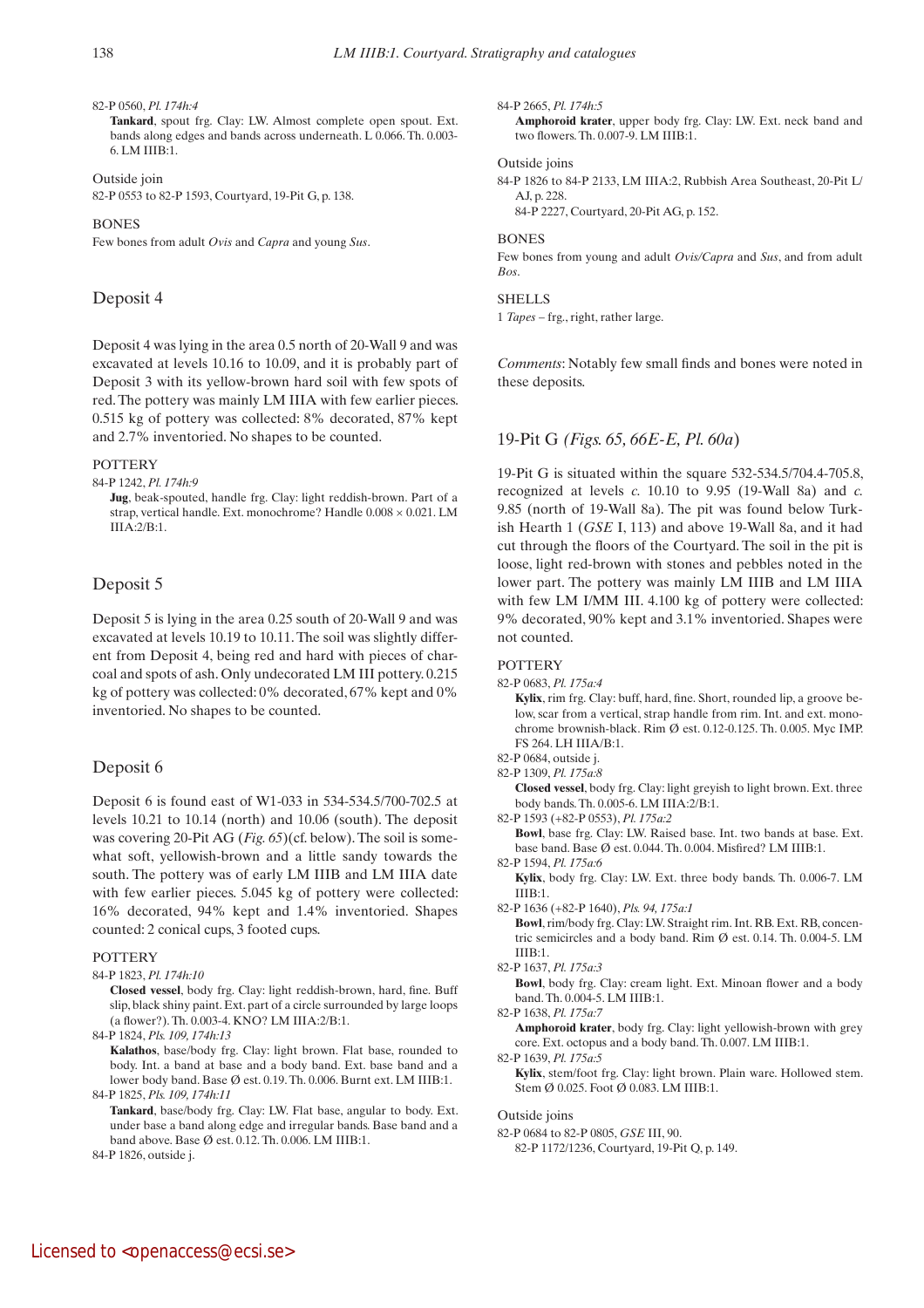#### **SHELLS**

2 *Murex* – L 0.043, worn; body frg. large. 1 *Spondylus* – lower, medium, fresh. 3 *Arca* – three right, W 0.034, 0.045, 0.051. 1 *Cerastoderma* – left, W 0.021, H 0.0205. 1 *Pinna* – two frgs., one umbonal. 1 *Helix* – almost no colour.

*Comments*: This is a relatively small pit without bones and other small finds. The joins seem to be "natural".

## 19-Pit M *(Figs. 65, 66B-B*)

This is a small, shallow pit found in the triangle between 19- Wall 5 and the Turkish Well 2 in 532.8-533.5/708-709.5 at levels 10.27 to 10.09. A small part of the pit was covered by the LM IIIB:2 floor of the Courtyard (19-Floor 7), but it is uncertain whether it cut the upper LM IIIB:1 floor (19-Floor 12). The soil was loose, greyish-brown with a lot of pottery which was mainly LM IIIB and LM IIIIA and with a few pieces of LM I. 6.260 kg of pottery were collected: 31% decorated, 94% kept and 2.7% inventoried. Shapes were not counted.

#### **POTTERY**

82-P 1135, *Pls. 110, 175c:1*

 **Closed vessel** (thelastron?), body frg. Clay: light brown with thick grey core. Ext. foliate band on top and a panelled pattern consisting of vertical bands framed by filled semicircles between three bands above and below. Max. body Ø 0.164. Th. 0.004-5. LM IIIA:2/B:1.

82-P 1136, *Pl. 175c:2*

 **Open vessel**, body frg. Clay: light greyish-brown. Ext. concentric semicircles and a body band. Th. 0.006-7. LM IIIB:1.

82-P 1137, *Pl. 175c:3*

 **Stirrup jar**, large, body frgs. Clay: brown with grey core. Ext. two body bands. Th. 0.007-10. LM IIIA:2/B:1.

82-P 1138, *Pl. 175c:5*

Larnax, body frg. Clay: light greyish-brown. Part of a high, circular ridge. Ext. a band along ridge and spirals. Th. 0.025-33. LM IIIB:1. 82-P 1139, *Pl. 175d:6*

 **Bowl**, shallow, base/body frg. Clay: red. Plain ware. Flat base. Base Ø est. 0.058. Th. 0.005-8. Burnt. LM IIIA:2/B:1.

82-P 1140, *Pl. 175d:3*

 **Storage jar**, rim/body frg. Clay: red. Coarse fabric. High, flaring neck/rim, flat on top, two knobs on neck. Rim Ø est. 0.13. Th. 0.006- 7. LM IIIA:2/B:1.

82-P 1141, *Pl. 175d:2*

Jar, straight-necked, rim/neck frg. Clay: light brown. Plain ware. High neck, everted rim, flat on top. Rim Ø est. 0.13. Th. 0.003-5. LM  $IIIA:2/B:1$ .

82-P 1142, *Pls. 114, 175d:5*

 **Closed vessel** (jug), base/body frg. Clay: light cream-yellow. Plain ware. Flat base. Base Ø 0.061 × 0.066. Th. 0.006-10. LM IIIA:2/B:1. 82-P 1500, *Pls. 106, 175b*

Jar, straight-necked, body/base frgs. Clay: reddish-brown. Close to a neck, a low ridge at base of it. Ext. festoons with iris int. and multiple arcs, four body bands, a base band and a band above. Base  $\emptyset$  est. 0.010. Th. 0.006-9. Further two sherds from a second similar jar (or other side of the same?) with zigzag framed by wavy bands and four upper body bands. LM IIIA:2/B:1.

82-P 1501, *Pls. 115, 175d:1*

 **Jar**, straight-necked, rim/neck/body frg. Clay: light yellowish-brown. Plain ware. High neck, everted rim, flat on top. Rim Ø est. 0.112. Th. 0.003-4. LM IIIA:2/B:1.

82-P 1502, *Pl. 175c:4*

 **Stirrup jar**, large, false neck/disc frg. Clay: reddish-brown. Beg. of a handle. Ext. band along edge of disc and band on top of handle. Disc Ø 0.064. Handle 0.017 × 0.027. LM IIIA:2/B:1.

82-P 1503, *Pl. 175d:4*

 **Closed vessel**, body frgs. Clay: light greyish-brown. Coarse fabric. Ext. knobs on body. Th. 0.006-8. LM IIIA:2/B:1.

#### SMALL FINDS

82-MISC 021, *Pl. 246c* (see below, Shells) [369]

#### **SHELLS**

1 *Spondylus* – lower, medium. 2 *Glycymeris* – two water-worn, one holed at umbo. 1 *Pinna* – two frgs. 1 *Murex* – distal frg., acided, W 0.054+ (82-MISC 021).

*Comments*: No bones nor small finds were noted except for a few shells.

## 19-Pit P *(Figs. 65, 66C-C, Pl. 60b-c*)

The pit is lying within the square 531.8-533.45/705.6-708 and is, in the northern part, cut by the Turkish Well 2 (*GSE* I, 115- 116). It was found at levels 10.17 (same as 19-Floor 12) with the bottom at *c*. 9.61. It was partly overlaid by the LM IIIB:2 floors of the Courtyard and Deposit 1 (above), and it had cut through the floor levels of the LM IIIA:2/IIIB:1 period. In the western part it seemed partly to have overlaid 19-Pit Q. The soil in the pit is light greyish-brown with many stones and pebbles. The pottery was mainly LM IIIB:1 with some LM IIIA, few LM I/MM III and a single EM sherd. 45.995 kg of pottery were collected: 9% decorated, 93% kept and 3.0% inventoried. Shapes were not counted.

## **POTTERY**

82-P 0564, *Pls. 109, 176b:1*

 **Tankard**, full profile. Clay: light red. Yellow slip and brownish-black paint. Straight rim and flat base. Int. RB. Ext. RB, a band below, midbody band and four bands at base. H 0.152. Rim Ø est. 0.168. Base Ø est. 0.145. Th. 0.005. LM IIIB:1.

- 82-P 0565, outside j.
- 82-P 0566, *Pl. 176a:4*

 **Stirrup jar**, medium-sized, disc/handle frg. Clay: red with thick black core. Yellow slip and brownish-black paint. Ext. band along edges of disc and handle, a wavy band on top of handle. Handle 0.015 × 0.020. Palaikastro IMP. LM IIIB:1.

82-P 0567, *Pl. 176a:6*

Jar, wide-mouthed, body frg. Clay: reddish-brown with grey core. Scar of one horiz. and one vertical handle above. Int. drops of paint. Ext. three body bands and a band around handle section. Th. 0.007- 9. LM IIIB:1.

 **Stirrup jar**, large, false neck/disc frg. Clay: light reddish-brown. Ext. band along edge of disc and handle barred. Handle  $0.019 \times 0.033$ . KNO. LM IIIA:2/B:1.

```
82-P 0569, Pl. 176a:7
```
 **Amphoroid krater**, rim/neck frg. Clay: light red with grey core. Everted rim, flat on top. Int. RB. Filled semicircles on top of rim. Ext. RB and a wavy band on neck. Rim Ø est. 0.34-35. W of rim 0.019. Th. 0.005-7. LM IIIB:1.

82-P 0570, *Pl. 176a:10*

 **Amphoroid krater**, body frg. Clay: LW. Ext. a curved band (octopus?). Th. 0.007-10. LM IIIB:1.

82-P 0571, *Pl. 176a:11*

 **Amphoroid krater**, neck frg. Clay: LW. Int. RB. Ext. RB, a wavy

<sup>82-</sup>P 0568, *Pl. 176a:3*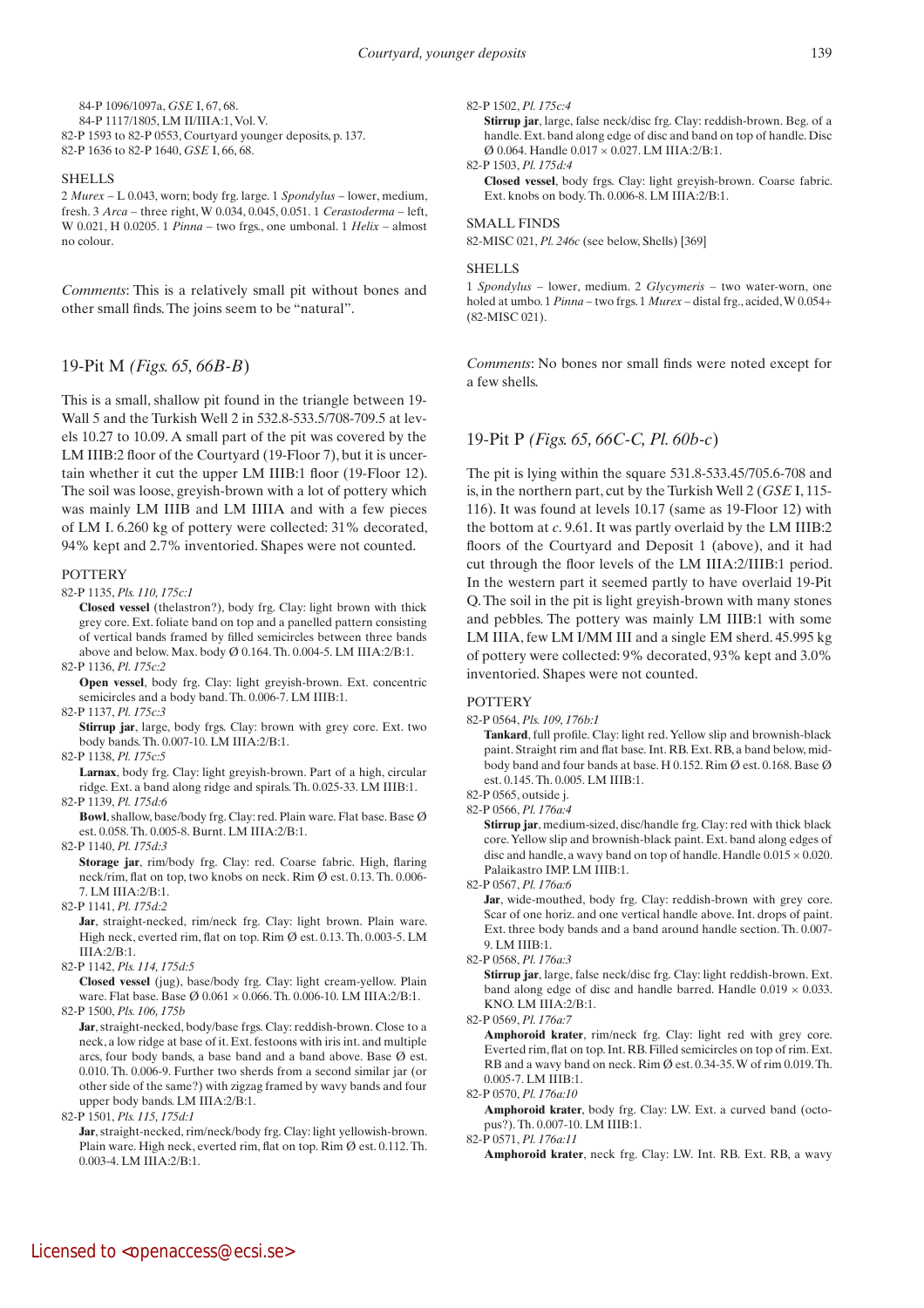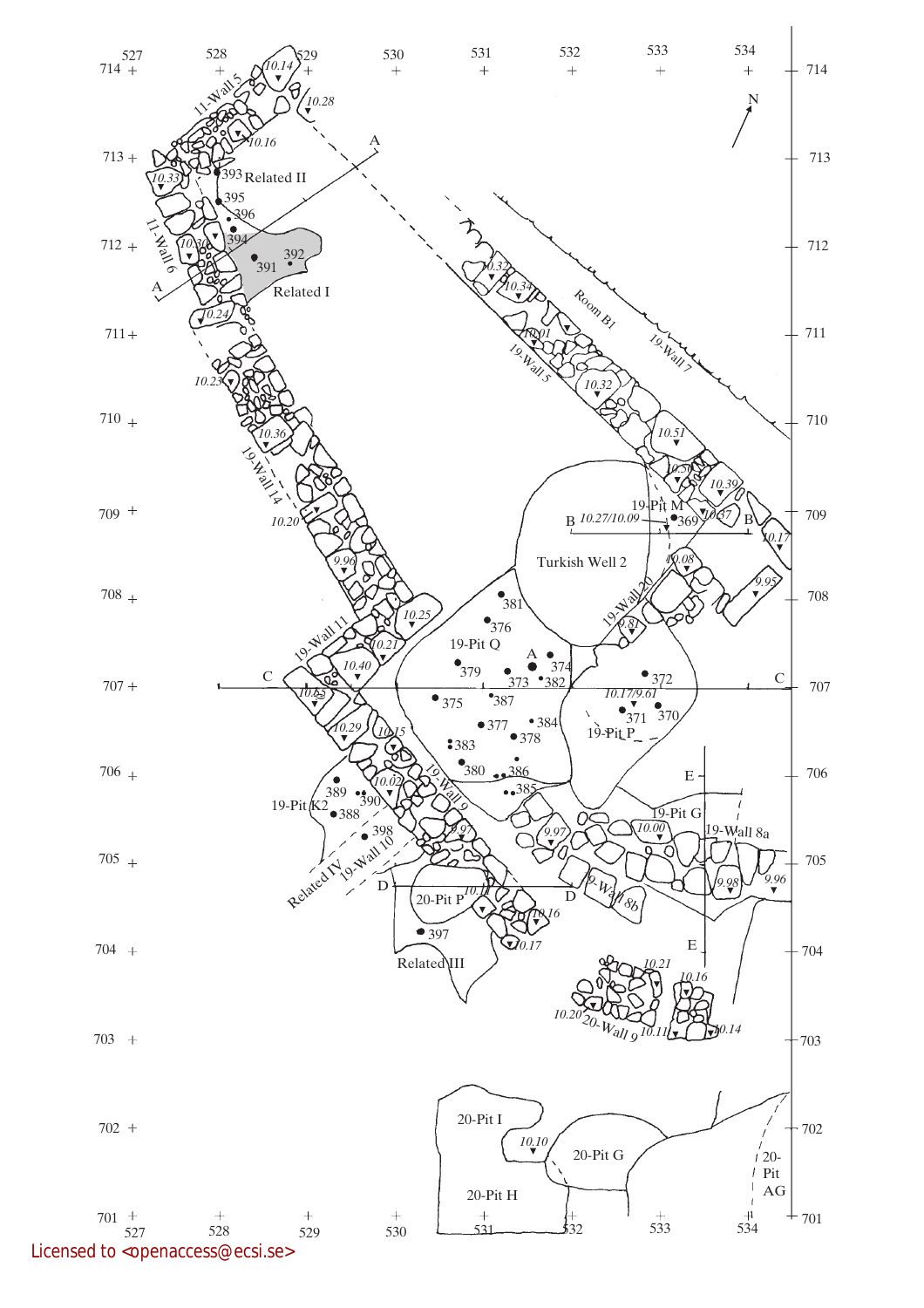



Fig. 66a-e. Courtyard, sections A-A, B-B, C-C, D-D and E-E; cf. *Fig. 65*.

band on neck and a neck band. H of neck est. 0.05. Th. 0.006. LM  $IIIB:1$ .

82-P 0572 (+73-P 0453), *Pls. 127, 176a:12*

 **Krater**, rim/body frgs. Clay: light red with buff core, hard, fine. Short, everted lip. Int. RB. Ext. RB and vertical whorl shells (FM 23). Rim Ø est. 0.29. Th. 0.005-6. Myc IMP. FS 9. LH IIIB:1.

82-P 0573, *Pl. 175f:6*

**Kylix**, lower body frg. Clay: LW. Scar of a hollowed stem. Int. and ext. monochrome red. Th. 0.007-12. LM IIIB:1.

82-P 0574, *Pl. 175f:5*

 **Kylix**, stem frg. Clay: light red with buff core, hard, fine. Solid stem, shallow dome underneath base. Ext. even bands. Stem Ø 0.026. Myc IMP. FS 258B. LH IIIB:1.

82-P 0575, *Pls. 96, 175f:10* 

 **Kylix**, lower body/stem frg. Clay: LW. Hollowed stem. Ext. sprays and a band on upper stem. Stem Ø 0.024. Th. 0.004-8. Burnt. LM IIIB:1.

82-P 0576, *Pl. 175f:3*

 **Kylix**, lower body frg. Clay: LW. Ext. panelled pattern: vertical bands with wavy borders. Th. 0.005-7. Misfired. LM IIIB:1.

82-P 0577, outside j.

82-P 0578, *Pl. 175e:17*

 **Bowl**, rim frg. Clay: cream. Slightly everted rim. Int. RB. Ext. RB and concentric semicircles. Th. 0.003-4. LM IIIB:1.

82-P 0579 (+77-P 0330; 82-P 0919), *Pl. 175e:20*  **Bowl**, rim frgs. Clay: reddish-brown. Yellow slip and brownish-black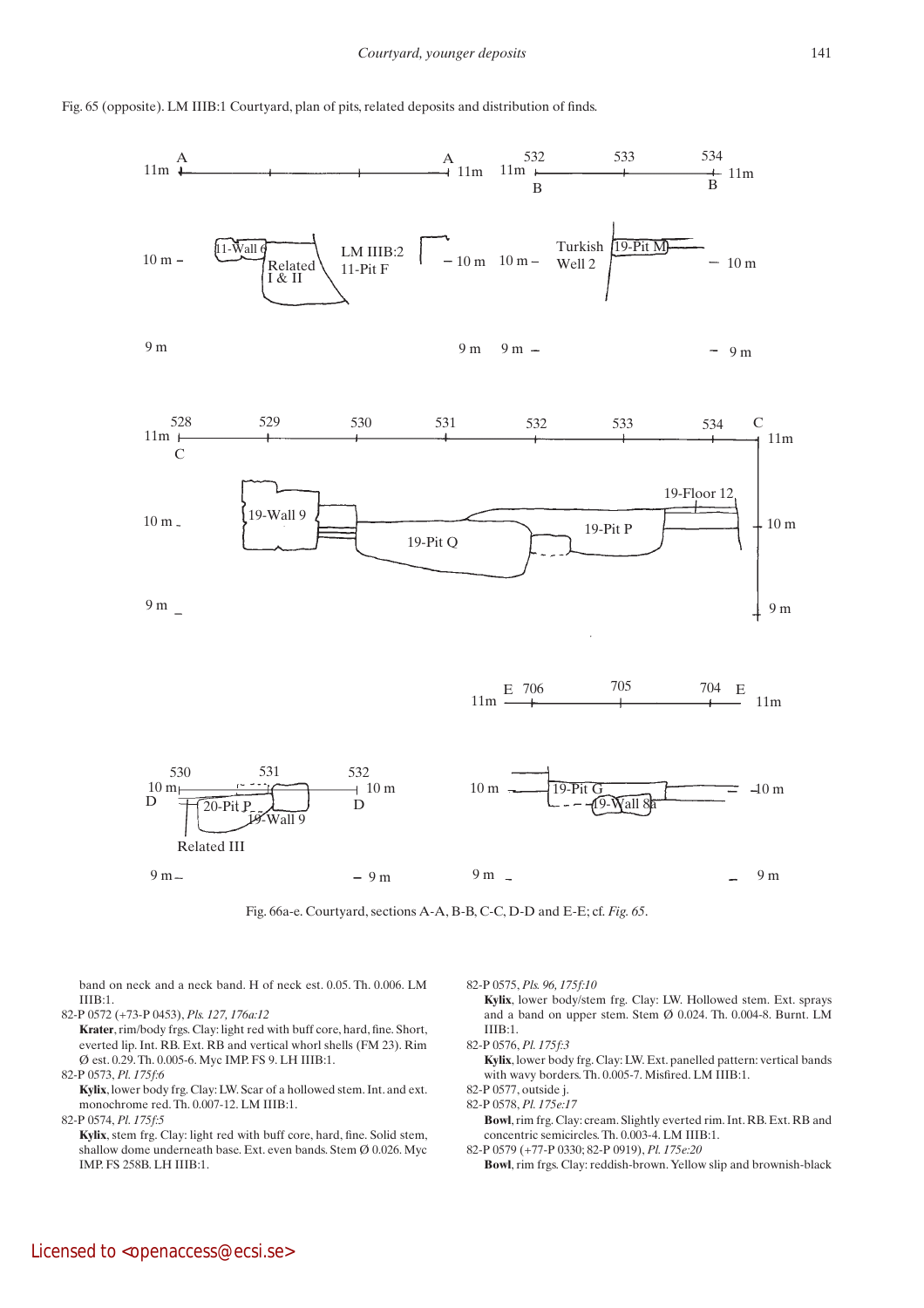paint. Slightly everted rim. Int. RB. Ext. RB, concentric semicircles and a vertical row of short strokes. Rim Ø est. 0.15. Th. 0.004-5. LM  $I I I R·1.$ 

82-P 0580, *Pl. 175e:11*

 **Bowl**, body frg. Clay: light brown. Ext. alternating arcs. Th. 0.003-4. LM IIIB:1.

- 82-P 0581, *Pl. 176b:5*  **Closed vessel**, body frg. Clay: LW. Close to a neck. Ext. neck band and a spiral? Th. 0.003-4. LM IIIB:1.
- 82-P 0582, outside j.

82-P 0583, *Pl. 175e:5*  **Bowl**, rim frg. Clay: LW. Slightly marked rim. Int. RB. Ext. RB, zigzag with shells. Th. 0.002-4. LM IIIB:1.

82-P 0584, *Pl. 175e:4*

 **Cup**, body frg. Clay: LW. Int. RB. Ext. RB, lozenge and a vertical band around handle section. Th. 0.003. LM IIIB:1.

82-P 0585, *Pl. 175e:6*

 **Bowl**, body frg. Clay: LW. Ext. lozenge framed by wavy bands and a body band. Th. 0.004. LM IIIB:1.

82-P 0586, *Pl. 175f:7*

 **Kylix**, rim frg. Clay: LW. Everted, rounded rim. Int. and ext. RB. Rim Ø est. 0.16. Th. 0.003-4. LM IIIB:1.

82-P 0587, *Pl. 175e:16*

 **Cup**, rim frg. Clay: red. Slightly everted rim, scar from a vertical handle. Int. monochrome. Ext. RB, hatched lozenge and loop. Rim Ø est. 0.11-12. Th. 0.003. LM IIIB:1.

82-P 0588, *Pl. 175e:15*

 **Cup**, body frg. Clay: light reddish-brown. Ext. spirals and chevrons, a body band. Th. 0.004. LM IIIB:1.

82-P 0589, *Pl. 175e:12*

 **Cup**, rim/body frg. Clay: light greyish-brown. Everted rim. Int. RB. Ext. RB, zigzag and three body bands. Rim Ø est. 0.15. Th. 0.004. LM IIIA:2/B:1.

82-P 0590, *Pl. 175e:3*

 **Cup**, body frg. Clay: LW. Ext. spirals. Th. 0.003. LM IIIB:1.

82-P 0591, *Pl. 176a:1*

**Open vessel**, body frg. Clay: buff, hard, fine. Ext. five thin body bands. Th. 0.004-5. Myc IMP. LH IIIA:2/B:1.

82-P 0592/0593, *Pls. 105, 176b:4*

 **Juglet**, body frg. Clay: LW. Carinated shoulder, straight-sided body. Ext. foliate band framed by body bands, running spirals, a band on carination, below shells framed by wavy bands. Max. body  $\emptyset$  est. 0.082. Th. 0.003-4. LM IIIB:1.

82-P 0594, *Pl. 176d:7*

Ladle, handle. Clay: light red. Plain ware. A complete, high-slung, strap/oval handle. Handle 0.014 × 0.028. LM IIIB:1.

82-P 0595, *Pl. 176d:5*

Tankard, spout frg. Clay: light brown. Plain ware. Part of a spout. Est. Ø at tip 0.03. Th. 0.007. LM IIIB:1.

82-P 0596, *Pl. 176d:3*

Tankard, spout frg. Clay: brown with grey core. Plain ware. Part of an open spout. Th. 0.005-9. LM IIIB:1.

82-P 0597, *Pl. 176c:10*

 **Conical cup**, body/base frg. Clay: LW. Base Ø est. 0.033. Th. 0.004-6. LM IIIA:2/B:1.

82-P 0598, *Pl. 176c:6*

 **Kylix**, rim/stem frgs. Clay: LW. Plain ware. Hollowed stem. Slightly everted rim. Rim Ø est. 0.15. Stem Ø 0.020. Th. 0.004. LM IIIB:1. 82-P 0599, *Pls. 114, 176d:10*

 **Krater**, foot frg. Clay: light reddish-brown. Plain ware. High ring foot. Foot Ø est. 0.126. Th. 0.005-8. LM IIIB:1.

82-P 0600, *Pls. 115, 176d:1*

Jar, straight-necked, rim/body frg. Clay: light reddish-brown. Plain ware. High neck, slightly everted rim. Rim Ø est. 0.100. Th. 0.004-5. Misfired. LM IIIA:2/B:1.

82-P 0601, *Pl. 176c:2*

 **Kylix**, rim frg. Clay: light red. Plain ware. Everted rim, a complete, high-slung, roll handle (loop-handled). Rim Ø est. 0.18. Handle 0.009 × 0.016. Th. 0.003-4. Analysed: local. LM IIIA:2.

82-P 0602, *Pl. 176c:7*

 **Footed cup**, one-handled, stem/foot frg. Clay: light red to light

brown. Plain ware. Stem  $\emptyset$  0.021. Foot  $\emptyset$  0.054. Th. 0.004. Late type. LM IIIB:1.

82-P 0603, *Pl. 176c:4*

 **Kylix**, rim/handle frg. Clay: light brown. Plain ware. Straight rim, a complete, high-slung, roll handle. Handle  $0.010 \times 0.012$ . LM IIIB:1. 82-P 0604, *Pl. 176c:5*

 **Kylix**, lower body/stem frg. Clay: light yellowish-brown. Plain ware. Hollowed stem. Stem Ø 0.027. Th. 0.007-8. LM IIIB:1.

82-P 0605, *Pl. 176c:1*

 **Kylix**, lower body/stem frg. Clay: red. Plain ware. Solid stem. Stem Ø 0.03 (upper part). Th. 0.005-10. LM IIIB:1.

82-P 0606, *Pls. 118, 176e:8*  **Tripod cooking pot**, rim/body frg. Clay: red. Coarse fabric. High, flaring rim. Rim Ø est. 0.12. Th. 0.006-7. Burnt. LM IIIA:2/B:1.

82-P 0607, *Pls. 125, 176e:5*

 **Amphora**, rim/neck/body frg. Clay: black. Coarse fabric. Everted, rounded rim, a complete, vertical, oval handle from rim. Rim Ø est. 0.08. Handle 0.015 × 0.024. Th. 0.005-8. LM IIIA:2/B:1.

82-P 0608, *Pls. 120, 176e:2*

 **Storage jar**, rim frg. Clay: light brown. Coarse fabric. Everted, rounded rim. Rim Ø est. 0.22. Th. 0.009-11. LM IIIA:2/B:1.

82-P 0609, *Pls. 124, 176e:3*

 **Bowl**, rim frg. Clay: greyish-brown. Coarse fabric. Everted rim, flat on top. Rim Ø est. 0.22. Th. 0.007-10. LM IIIB:1.

82-P 0760, outside j.

82-P 0761, *Pl. 175f:1*

 **Kylix**, lower body/stem frg. Clay: light red. Hollowed stem. Ext. uneven broad bands on stem. Stem Ø 0.026. LM IIIB:1.

82-P 0762, *Pl. 175f:2*  **Kylix**, lower body/stem frg. Clay: LW. Hollowed stem. Ext. a broad band on lower bowl/upper stem, a band below. Stem Ø 0.027. Th.

0.008. LM IIIB:1. 82-P 0763, *Pl. 175f:4*

> **Kylix**, lower body frg. Clay: light red. Yellow slip, reddish-brown paint. Int. monochrome. Ext. a flower and a band close to stem. Th. 0.005-8. LM IIIB:1.

82-P 0764, outside j.

82-P 0765, *Pl. 175f:8*

 **Kylix**, body frg. Clay: light brown. Ext. an ending vertical band and a body band. Th. 0.005-7. LM IIIB:1.

82-P 0766, *Pl. 175f:9*

 **Kylix**, foot frg. Clay: LW. Ext. band at edge and a second band on foot. Foot Ø est. 0.094. LM IIIB:1.

82-P 0767, *Pl. 175e:2*

 **Cup**, rim frg. Clay: LW. Everted rim. Int. RB. Ext. RB, a row of dots and a row of stylized irises. Rim Ø est. 0.14. Th. 0.003. LM IIIA:2/B:1. 82-P 0768, outside j.

82-P 0769, *Pl. 175e:14*

 **Cup**, body frg. Clay: light brown. Ext. RB?, quirk, a body band and a band around handle section. Th. 0.003-4. LM IIIB:1.

82-P 0770, *Pl. 175e:10*

 **Bowl**, rim frg. Clay: light brown. Slightly everted rim. Int. RB. Ext. RB and alternating arcs. Th. 0.004. LM IIIB:1.

82-P 0771, *Pl. 175e:9*

 **Bowl**, body frgs. Clay: light red. Int. monochrome. Ext. tricurved arcs with and hatched lozenges, three thin body bands. Th. 0.003-4. LM IIIB:1.

 **Stirrup jar**, small, upper body. Clay: light brown. False neck/disc, one complete and part of the second handle. Ext. bands along edges of disc and handles monochrome, neck band. Disc Ø 0.027. Handle  $0.009 \times 0.015$ . LM IIIB:1.

82-P 0774, *Pls. 101, 176a:8*

 **Amphoroid krater**, base frg. Clay: LW. Splaying, angular base. Ext. monochrome. Base Ø est. 0.105. Th. 0.007. LM IIIB:1.

82-P 0775, *Pl. 176a:9*

 **Amphoroid krater**, handle frg. Clay: light brown. Everted rim, flat on top. Beg. of a strap, vertical handle. Int. RB. Filled connected semicircles on top of rim. Ext. RB and band along edges of handle. Rim  $\emptyset$  est. 0.235. W of rim 0.014. Handle 0.009  $\times$  0.039. LM IIIB:1.

82-P 0776 (+82-P 0649c), *Pl. 176b:6*

**Stirrup** jar, medium-sized, body frgs. Clay: a very thin layer of red

<sup>82-</sup>P 0773, *Pl. 176a:5*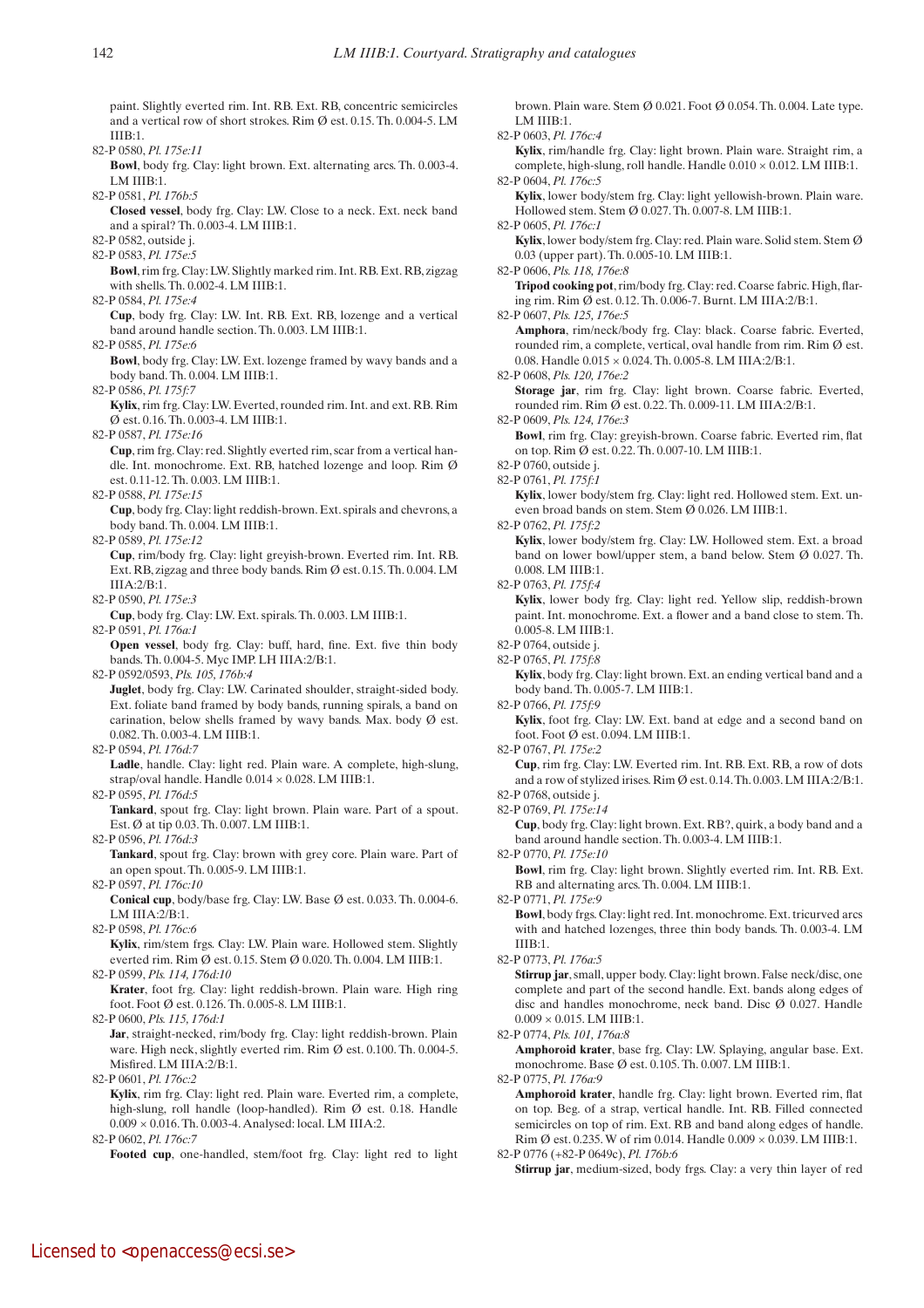clay turning greyish-black towards int. Yellow slip and reddishbrown paint. Ext. two rows of high wavy bands covering at least half body. Th. 0.005. Palaikastro IMP. LM IIIB:1.

82-P 0777, *Pls. 212, 215a:1*

Pithos, rim frg. with very small vertical handle. Sand-tempered fabric variant A. Rectangular rim, not beaked. Handle ovoid in section; no swellings on the int. face; (L 0.11; W 0.024). Th. 0.016-18. Est. rim Ø 0.65. MpL 0.205. Sec. burnt on ext. face. Late MM-LM I/II.

82-P 0778, *Pl. 215f:24*

Pithos, body frg. Gravel-tempered fabric. Two horiz. rfbs with regular crescent-shaped impressions (2A). Th. 0.014-18. W of rfb 0.024. MpL 0.104. Sec. burnt on ext. face. LM III.

82-P 0779, *Pl. 216a:9*

 **Pithos**, body frg. Gravel-tempered fabric. Rfb with regular crescentshaped impressions (2A). Th. 0.016-23. W of rfb 0.027. MpL 0.106. LM III.

#### 82-P 0780, *Pl. 176e:7*

 **Tripod cooking pot**, leg frg. Clay: red with grey core. Coarse fabric. An incised, deep, vertical slash on upper leg. Leg round in section  $0.033 \times 0.038$ . Burnt. LM IIIB:1.

82-P 0781, *Pls. 122, 176e:1*

 **Storage jar**, rim frg. Clay: light cream grey. Coarse fabric. Rounded rim. Rim Ø est. 0.44-45. Th 0.012-15. LM IIIA:2/B:1.

82-P 0782, *Pl. 176e:9*

 **Brazier**?, body/handle frg. Clay: light red with grey core. Coarse fabric. Part of an oval handle, scar from a knob below handle attachment. Handle 0.029 × 0.034. Th. 0.009. LM IIIB:1?

82-P 0783, *Pl. 176e:4*

**Storage** jar, rim frg. Clay: brown with black core. Coarse fabric. Everted rim. Rim Ø est. 0.29. Th. 0.007. Burnt. LM IIIA:2/B:1.

82-P 0784, *Pls. 123, 176e:6*

 **Pedestal bowl**, rim/body frg. Clay: light red to light brown. Coarse fabric. Everted rim, flat on top. Rim Ø est. 0.34. Th. 0.007-8. LM IIIA:2/B:1.

82-P 0785, *Pl. 176c:9*

**Kylix**, upper stem. Clay: light red with light brown core. Plain ware. Hollowed stem. Stem Ø 0.033 (upper part). LM IIIA:2/B:1.

82-P 0786, *Pl. 176d:4*

Jug, collared, spout frg. Clay: red. Plain ware. Part of an open spout with sloping rim (tip broken off). Th. 0.005-7. LM IIIA:2/B:1.

82-P 0787, *Pl. 176c:8*

 **Footed cup**, one-handled, lower body/stem/foot frg. Clay: brown. Plain ware. Stem Ø 0.026. Foot Ø 0.061. Th. 0.004-6. Late type. LM IIIB:1.

82-P 0788, *Pls. 115, 176d:2*

Pyxis, rim/body frg. Clay: light brown. Plain ware. A hole going through the body on angle between neck and body. Rim Ø est. 0.086. Th. 0.005. LM IIIA:2/B:1.

82-P 0789, *Pl. 176c:3*

 **Kylix**, rim frg. Clay: LW. Plain ware. Everted rim, a complete, highslung, roll handle. Handle  $0.009 \times 0.014$ . Th. 0.003-4. Burnt. LM  $I I I R·1.$ 

82-P 0790, *Pl. 176d:9*

 **Bowl**, shallow, base frg. Clay: red. Plain ware. Flat base. Base Ø 0.034  $\times$  0.036. Th. 0.004-7. LM IIIA:2/B:1.

82-P 0791, *Pls. 113, 176c:11*

 **Bowl**, shallow, rim frgs. Clay: red. Plain ware. Everted rim, flat on top, a complete horiz., strap handle along rim. Rim  $\emptyset$  est. 0.16. Handle 0.007 × 0.013. Th. 0.004. LM IIIA:2/B:1.

82-P 0792, *Pl. 176d:6*

Ladle, handle frg. Clay: brown. Plain ware. Part of a high-slung, strap/oval handle. Handle  $0.011 \times 0.021$ . LM IIIA:2/B:1.

82-P 1063, *Pl. 175e:22*

 **Bowl**, body frg. Clay: brown. Ext. a semicircle, hatched lozenge and two body bands. Th. 0.004. LM IIIB:1.

82-P 1261, *Pls. 91, 175e:8*

 **Cup**, rim/body frg. Clay: light red. Slightly marked rim. Int. RB. Ext. RB, zigzag and concentric semicircles, two body bands. Rim Ø est. 0.14. Th. 0.003. LM IIIB:1.

82-P 1262, *Pl. 176a:13*

 **Krater**, rim frg. Clay: LW. Everted rim, scar from a horiz. handle.

Int. RB. Filled semicircle on top of rim. Ext. RB and a band around handle section. Rim Ø est. 0.27. Th. 0.006. LM IIIB:1.

82-P 1263/1264, *Pls. 117, 176f, 177a-d*

 **Tripod cooking pot**, full profile. Clay: light red to pink with light grey core. Coarse fabric. High, flaring rim, two legs pres. H est. 0.36. Rim  $\varnothing$  est. 0.256. Leg round in section 0.035  $\times$  0.038. Th. 0.008-10. Burnt. Analysed: local. LM IIIA:2/B:1.

82-P 1265, *Pl. 176b:3*

Tankard, body frg. Clay: reddish-brown. A low mid-ridge, scar from a handle above. Ext. high wavy bands (octopus). Th. 0.006-8. LM IIIB:1.

82-P 1266, *Pl. 176b:2*

 **Tankard**, body frg. Clay: LW. A low ridge on mid-body. Ext. a band over ridge and a band around handle section. Th. 0.005-6. LM IIIB:1. 82-P 1267, *Pl. 175e:13*

 **Cup**, rim frg. Clay: brown. Everted rim. Int. RB. Ext. RB and quirk. Rim Ø est. 0.12. Th. 0.003. LM IIIA:2/B:1.

82-P 1348, *Pls. 116, 176d:8* 

 **Conical cup**, full profile. Clay: red with grey core. H 0.059-0.060. Rim Ø est. 0.158. Base Ø est. 0.050. Th. 0.004-9. LM IIIB:1.

82-P 1349, *Pl. 175e:1*

 **Footed cup**, two-handled, rim frgs. Clay: LW. Slightly marked rim, scar from a vertical handle from rim. Int. RB. Ext. RB, zigzag with loops and a body band, a band around handle section. Rim Ø est. 0.010. Th. 0.003-4. LM IIIB:1.

82-P 1350, outside j.

- 82-P 1351, outside j.
- 82-P 1462, *Pl. 175e:18*

 **Cup**, rim frg. Clay: LW. Everted rim. Int. RB. Ext. RB, shell chain framed by wavy bands. Th. 0.003. LM IIIA:2/B:1.

82-P 1463, *Pl. 175e:19*

 **Cup**, rim frg. Clay: dark brown. Everted rim. Int. monochrome. Ext. RB and hatched lozenge. Th. 0.003-4. LM IIIA:2/B:1.

82-P 1518, *Pl. 175e:7*

 **Cup**, body frg. Clay: LW. Ext. multiple arcs, flower? and two body bands. Th. 0.003. LM IIIB:1.

82-P 1519, *Pl. 175e:21*

 **Bowl**, body frg. Clay: light brown. Int. monochrome. Ext. shell chain. Th. 0.004. LM IIIB:1.

## LM I

82-P 1352, **Open vessel**.

#### MM

82-P 0772, *Pl. 176a:2*, **Cup**; 82-P 1162, **Cup**.

Outside joins

82-P 0565 to 82-P 0265, *GSE* I, 111.

82-P 0680, Courtyard, deposit above latest floors, p. 155.

82-P 1060, *GSE* III, 108.

82-P 1676, *GSE* III, 90. 82-P 1755, *GSE* I, 113.

82-P 0572 to 73-P 0453, *GSE* III, 174.

82-P 0577 to 82-P 0287, *GSE* III, 98. 82-P 1515, Courtyard, floors, 2nd phase, p. 162.

82-P 0579 to 77-P 0330, *GSE* I, 111.

82-P 0919, Courtyard, 19-Pit Q, p. 146.

82-P 0582 to 82-P 0484, *GSE* III, 107.

82-P 0611, *GSE* III, 90.

82-P 0655/0960, Courtyard, 19-Pit Q, p. 144.

82-P 0760 to 71-P 0925, LM IIIA:2, Rubbish Area North, dump, p. 246. 71-P 1191, north of Buildings 1 & 2, north of Room H, p. 193.

82-P 0764 to 82-P 1374, Courtyard, 19-Pit Q, p. 149.

82-P 0768 to 82-P 0246, *GSE* I, 112.

84-P 1798, LM II/IIIA:1, Vol. V.

- 82-P 0776 to 82-P 0649c, Courtyard, 19-Pit Q, p. 150.
- 82-P 1350 to 82-P 0648/0866/0895, Courtyard, 19-Pit Q, p. 144.
- 82-P 1351 to 82-P 1269/1178, Courtyard, 19-Pit Q, p. 149.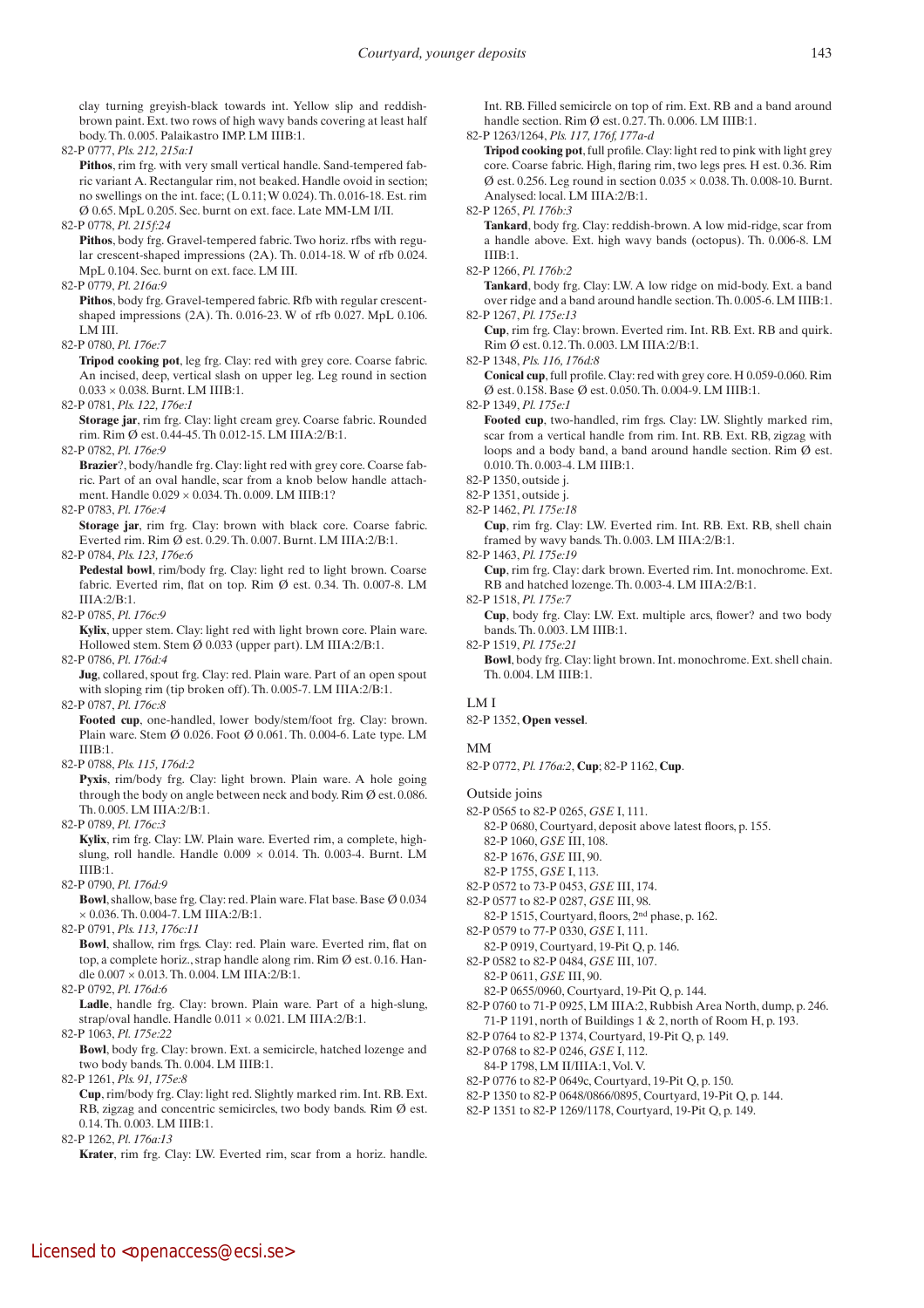SMALL FINDS

82-FR 007, *Pl. 246d:1* [370]

 **Painted plaster**, three frgs. Medium hard, slightly gritted plaster with traces of burning. Monochrome, red surface. Mpd 0.018. Th. 0.008. LM I.

82-MISC 016, *Pl. 246d:2* (see below, Shells) [371]

82-MISC 019, *Pl. 246d:3* (see below, Shells) [372]

## BONES

Few bones from adult *Ovis/Capra*, young *Sus* and *Dama* and from adult *Cervus*. The stag was a large one: part of *Os frontale (sin?)* with basal part of a horn. The horn has a sawn surface and it is also split.

## **SHELLS**

1 *Patella* – open centre, L 0.021. 1 *Conus* – small, L 0.020. 1 *Charonia* – body frg., mouth interior. 1 *Cypraea spurca* – W 0.018. 7 *Glycymeris* – 2 water-worn, one holed below umbo (hole now broken); possibly ground down at umbo and holed, broken distal, large (82-MISC 019); 5 waterworn, 1 broken. 2 *Spondylus* – lower, frg., acided (82-MISC 016); upper, umbonal frg., small/medium. 1 *Arca* frg. (82-MISC 019). 1 *Cerastoderma* – water-worn, holed umbo.

*Comments*: There were surprisingly few small finds and bones in such a large pit, but a collection of eight different types of shells is noteworthy. It is one of the few contexts without obsidian. 56% of the inventoried pottery consist of vessels connected to liquids. The many joins to 19-Pit Q connect the two pits.

## 19-Pit Q *(Figs. 65, 66C-C, Pls. 60c, 61a-b*)

Pit Q is situated within the lower part of the Courtyard within the square 530-532/706-708.3 at levels 10.05 to 9.69 (west) and 9.38 (east). In the western part it was covered by Deposit 2 and to the north it was cut by Turkish Well 2, while the pit itself was cutting through all the LM IIIA:2/B:1 floors of the Courtyard. It is considered as one pit, although two slightly different soils were noted. One is described as dark red, very loose with a lot of stones and pebbles, while the other soil was of the same texture, but more green. Towards the bottom of the pit in the southern part some thin layers were excavated as floors while they were most likely actually part of the pit, since the pottery found in these "floors" corresponded to that of the pit (which continued below) and not to that of the corresponding canonic floors. Besides, there were several joins between the pit and its bottom layer. All baskets contained mainly late LM IIIA and early LM IIIB pottery, while few sherds from earlier periods were also noted. 151.000 kg of pottery were collected: 11% decorated, 92% kept and 2.4% inventoried. Shapes were not counted.

## **POTTERY**

## 82-P 0634, *Pls. 213, 215c:5*

Pithos, rim frg. Gravel-tempered fabric. Small triangular rim, flat on top. Horiz. plain moulding below rim (5). Th. 0.022. W of rfb 0.072. Est. rim Ø 0.40. MpL 0.202. Sec. burnt on the ext. flaked off int. LM III.

82-P 0635, *Pl. 179e:1*

 **Closed vessel**, upper body frg. Clay: light reddish-brown. Cream slip, brownish-black paint. A ridge at base of neck, beg. of a vertical, roll handle. Ext. band around handle and neck section, a band along top of handle, four thin body bands between two broader. Neck  $\emptyset$  est. (on ridge) 0.07. Handle 0.020 × 0.024. Th. 0.005-8. LM IIIA:2/B:1.

82-P 0636/0644/0924, *Pls. 109, 179d:6*

Tankard, base/body frg. Clay: LW. Flat base, rounded to body. Ext. broad base band. Base Ø est. 0.136. Th. 0.005-8. LM IIIB:1. 82-P 0638, *Pl. 180a:5*

 **Footed cup**, one-handled, lower body/stem frg. Clay: LW. Plain ware. Stem Ø 0.021. Th. 0.003-4. Late type. LM IIIB:1.

82-P 0639, *Pls. 116, 180b:5*  **Tankard**, rim/body frg. Clay: LW. Plain ware. Straight rim. Rim Ø est. 0.16. Th. 0.006. LM IIIB:1.

82-P 0641, *Pl. 180e:3*

 **Storage jar**, body frg. Clay: red with grey core. Coarse fabric. A complete, horiz., roll handle and scar from a vertical above. Handle 0.017  $\times$  0.017. Th. 0.006-7. LM IIIB:1.

```
82-P 0642, Pl. 181c:1
```
 **Amphora**, rim/handle frg. Clay: red with grey core. Coarse fabric. Straight rim, a complete, vertical, roll handle from rim. Handle 0.025 × 0.029. Th. 0.005-9. LM IIIA:2/B:1.

82-P 0643, *Pl. 178b:2*

 **Stirrup jar**, large, base/body frgs. Clay: dark brown to black. Cream paint. Flat base. Ext. base band and a body band. Base Ø est. 0.010. Th. 0.008-11. LM IIIA:2/B:1.

82-P 0645, *Pls. 125, 179e:13*

**Stirrup** jar, medium-sized, base/body frg. Clay: red with greyishblack core. Yellow slip, brownish-black paint. Raised, splaying base. Ext. broad base band and a band above. Base Ø 0.075. Th. 0.007-10. Palaikastro IMP. LM IIIB:1.

82-P 0646, *Pl. 178d:2*

**Stirrup jar**, large, lower body frg. Clay: red turning grey towards int. Ext. two upper and three lower body bands. Th 0.010-15. Burnt. LM IIIA:2/B:1.

82-P 0647, *Pls. 105, 179e:2*

 **Amphora**, upper body frgs. Clay: light brown. A low ridge at base of neck, scar from one handle. Ext. neck band and isolated hatched lozenges, one body band and bands around handle sections. Neck Ø est. 0.07. Th. 0.005-6. LM IIIB:1.

82-P 0648/0866/0895 (+82-P 1350), *Pls. 104, 178f:1*

 **Jug**, cylinder-necked, rim/body frgs. Clay: reddish-brown. Everted, rounded rim, a complete, vertical, oval handle from rim. Ext. RB, neck band, a palm motif and an upper body band. Bands along edges of handle. Rim Ø est. 0.09. Handle 0.018 × 0.022. Th. 0.005-8. LM IIIB:1.

82-P 0653, *Pl. 177e:4*

 **Bowl**, body frg. Clay: light brown. A complete, horiz., roll handle. Int. monochrome. Ext. RB, bands around handle attachments, band along lower edge of handle, a short band on top and a body band. Handle 0.010 × 0.012. Th. 0.004-7. LM IIIB:1.

82-P 0654, *Pl. 177e:5*

 **Bowl**, rim frg. Clay: LW. Straight rim. Int. RB. Ext. RB, concentric semicircles and chevrons, a body band. Th. 0.004-5. LM IIIB:1.

- 82-P 0655/0960 (+82-P 0484; 82-P 0582; 82-P 0611), *Pls. 94, 177e:8*  **Bowl**, rim/body frgs. Clay: LW. Straight rim, a complete, horiz., roll handle. Int. RB. Ext. RB, lozenge and loops (two loops forgotten!), a body band, bands along lower edge of handle and barred on top. Bands around handle section. Rim  $\emptyset$  est. 0.015. Handle 0.010  $\times$ 0.011. Th. 0.003-4. LM IIIB:1.
- 82-P 0656 (+82-P 1666), *Pl. 178b:1*
- **Stirrup** jar, large, base/body frgs. Clay: reddish-brown to black. Cream-white paint. Flat base, part of a vertical, roll handle. Ext. base band, a band further up, two body bands, band around handle attachment and handle barred. Base Ø 0.104. Handle  $0.026 \times 0.027$ . Th. 0.004-8. Analysed: West Cretan regional variant. LM IIIA:2/B:1. 82-P 0657/0855/1373, *Pls. 96, 178a:2*

 **Kylix**, lower body frg. Clay: light reddish-brown. Hollowed stem. Int. monochrome. Ext. sprays and leaves (flowers), a body band on upper stem. Th. 0.005-7. LM IIIB:1.

82-P 0658, *Pl. 178a:11*

 **Kylix**, rim frg. Clay: LW. Everted, rounded rim. Int. RB. Ext. RB and panelled pattern: a vertical band with wavy borders. Rim Ø est. 0.16. Th. 0.004. LM IIIB:1.

82-P 0660, *Pl. 177e:1*  **Cup**, rim/body frg. Clay: red. High, flaring rim. Int. monochrome. Rim Ø est. 0.11. Th. 0.004. LM IIIA:1.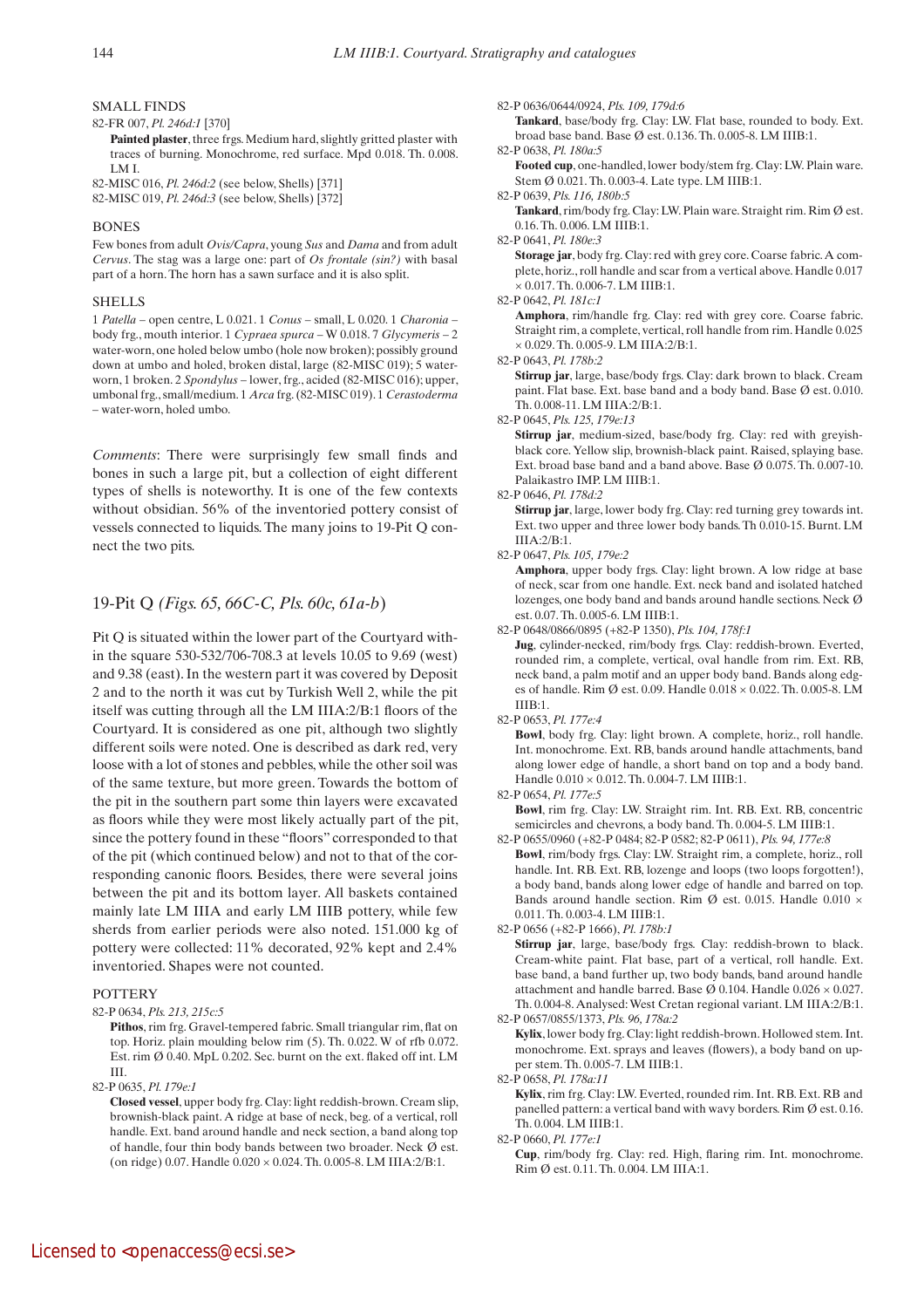#### 82-P 0661, *Pl. 178a:9*

 **Cup**, rim frg. Clay: light reddish-brown. Everted rim. Int. RB. Ext. RB and multiple arcs. Rim Ø est. 0.13. Th. 0.004-5. LM IIIA:2/B:1. 82-P 0662, *Pl. 178e:1*

 **Stirrup jar**, small, straight-sided, upper body frg. Clay: LW. Ext. band around spout attachment, hatched triangles, a body band, high wavy bands and a band at angle to straight body. Neck Ø of spout 0.015. Th. 0.004-5. LM IIIB:1.

82-P 0664, *Pl. 177e:11*

 **Bowl**, deep, rim frg. Clay: light red, hard, fine. Flaring, lipless rim. Int. RB. Ext. whorl shell (FM 23) and flower voluted (FM 18A). Th. 0.004. Myc IMP. FS 284. LH IIIB:1.

82-P 0665/0883, *Pl. 180c:6*

 **Stirrup jar**, medium-sized, false neck frg. Clay: light reddish-brown. Disc Ø est. 0.048. Th. 0.005-6. LM IIIA:2/B:1.

82-P 0666, *Pls. 115, 180c:7*

 **Open vessel** (jar), base frg. Clay: LW. Plain ware. Flat base. Base Ø est. 0.07. Th. 0.003-9. LM IIIA:2/B:1.

82-P 0667, *Pl. 180a:9*

 **Footed cup**, one-handled, foot frg. Clay: light red. Plain ware. Stem  $\varnothing$  0.026 × 0.029. Foot  $\varnothing$  est. 0.065. Late type. Burnt. LM IIIB:1. 82-P 0668, *Pls. 115, 180c:4*

Jar, straight-necked, rim/body frg. Clay: light reddish-brown. Plain ware. High neck, straight rim, a complete, vertical, roll handle from right below rim. Rim Ø est. 0.108. Handle  $0.010 \times 0.012$ . Th. 0.003-4. LM IIIA:2/B:1.

82-P 0669, *Pl. 179f:6*

 **Kylix**, lower body/stem frg. Clay: light brown. Plain ware. Hollowed stem. Stem Ø 0.024. Th. 0.006-9. Burnt. LM IIIB:1.

82-P 0670, *Pl. 180a:8*

**Kylix**, rim frg. Clay: light red. Plain ware. Slightly marked rim, a complete, high-slung, roll handle. Handle 0.008 × 0.013. Th. 0.003-4. LM IIIB:1.

82-P 0671/0673, *Pls. 115, 180c:1*

Jar, straight-necked, rim/body frgs. Clay: light brown. Plain ware. High neck, slightly marked rim, a complete, vertical, roll handle from right below rim, a pierced knob below rim. Rim Ø est. 0.11. Handle 0.011 × 0.014. Th. 0.004-6. LM IIIB:1.

82-P 0672, *Pls. 115, 180c:2*

Jar, straight-necked, rim/neck/body frg. Clay: red with grey core. Plain ware. High neck, straight rim. Rim Ø est. 0.010. Th. 0.004-5. LM IIIA:2/B:1.

82-P 0674, *Pl. 216d:6*

Pithos, rim frg. Sand-tempered fabric variant A? Rectangular rim? Th. 0.014-15. MpL 0.081. Late MM-LM I/II?

82-P 0675, *Pls. 181a:2, 215d:14*

 **Pithos**, body frg. Gravel-tempered fabric. White/creamy slip int./ ext. Horiz. moulding or carination (5). Th. 0.025. W of rfb 0.112. Sec. burnt int./ext. LM III.

82-P 0692, *Pl. 177e:13*

 **Bowl**, body frg. Clay: light yellowish-brown. Ext. one body band. Th. 0.004-5. LM IIIB:1.

82-P 0694/1174, *Pls. 100, 179c:5*

 **Krater**, stem/foot frg. Clay: LW. High ring foot. Int. two bands around base. Ext. monochrome stem/foot. Stem Ø 0.052. Th. 0.005-7. LM IIIB:1.

82-P 0695, *Pl. 179b:4*

 **Amphoroid krater**, body frg. Clay: light red. Ext. neck band and an octopus. Th. 0.008-14. LM IIIB:1.

82-P 0725 (Mus.no. 8290), *Fig. 65A, Pls. 61a, 123, 180f*

 **Bowl**, large, full profile. Clay: light brown. Coarse fabric. Slightly everted rim, flat base, a complete, horiz., roll handle along rim. H 0.116. Rim Ø est. 0.292. Base Ø 0.11. Th 0.007-11. LM IIIB:1.

82-P 0856, *Pl. 178c:6*

**Stirrup jar**, large, base frg. Clay: light grey. Flat base. Ext. broad base band. Base Ø est. 0.11. Th 0.010-15. LM IIIA:2/B:1.

82-P 0857, *Pl. 179e:6*

 **Closed vessel**, body frg. Clay: red with grey core. Ext. hatched triangle and semicircle, two body bands. Th. 0.007-10. LM IIIB:1.

82-P 0858/0651/1445, *Pl. 179c:6*

 **Krater**, body frgs. Clay: LW. Int. two body bands. Ext. octopus and a body band. Th. 0.008-11. LM IIIB:1.

82-P 0859, *Pl. 179b:7*

 **Amphoroid krater**, handle frg. Clay: LW. Part of a strap, vertical, handle with a groove in the middle. Ext. bands along edges and a band in groove. Handle  $0.017 \times 0.057$ . LM IIIB:1.

82-P 0860, *Pl. 178d:4*

 **Closed vessel**, base frg. Clay: light greyish-brown. Flat, somewhat splaying, base. Ext. a broad base band. Base Ø est. 0.10. Th. 0.007-10. LM IIIA:2/B:1.

82-P 0861, *Pl. 179c:3*

 **Tankard**, handle frg. Clay: LW. Part of a strap/oval, vertical handle attached on upper body. Ext. bands along edges. Handle 0.016 × 0.031. Burnt. LM IIIB:1.

82-P 0862/1170/1235, outside j.

82-P 0863 (+82-P 0679; 82-P 1694; 84-P 0226), *Pls. 95, 177e:20*

 **Bowl**, rim/body frgs. Clay: red to light brown. Slightly marked rim, scar from a horiz., roll handle. Int. RB. Ext. RB and panelled pattern: two vertical bands framed by filled semicircles, one body band. Rim Ø est. 0.15. Th. 0.004-5. LM IIIB:1.

82-P 0864, *Pl. 177e:18*

 **Bowl**, base frg. Clay: reddish-brown. Raised base. Int. a band around base. Ext. base band. A cross underneath base (potter's mark?). Base Ø est 0.055. Th. 0.004-5. LM IIIB:1.

82-P 0865, *Pl. 177e:16*

 **Bowl**, base frg. Clay: LW. Raised base. Int. filled circle at base and a band above. Ext. base band and a band above. Base Ø 0.058. Th. 0.006-7. LM IIIB:1.

82-P 0867, *Pl. 179e:14*

Pyxis, base/body frg. Clay: light brown. Flat base, angular to a straight-sided body. Ext. a shell?, and three bands at base. Base Ø est. 0.18 (at angle to body). Th. 0.008-9. LM IIIB:1.

82-P 0868, *Pl. 179e:8*

 **Closed vessel**, body frg. Clay: light red. Yellow slip and reddishbrown paint. Ext. three body bands. Th. 0.006-7. LM IIIB:1.

82-P 0869/0965/0979, *Pls. 96, 178a:3*

 **Kylix**, rim/body frgs. Clay: red. Yellow slip and reddish-brown paint. Slightly everted rim, part of a high-slung, roll handle. Int. RB. Ext. RB and sprays. Bands along edges of handle. Rim Ø est. 0.16. Handle  $0.008 \times 0.012$ . Th. 0.004-6. LM IIIB:1.

82-P 0870, *Pl. 177e:6*

**Bowl**, rim frg. Clay: brown. Slightly marked rim. Int. monochrome. Ext. RB and alternating arcs. Rim Ø est. 0.15. Th. 0.005. LM IIIB:1. 82-P 0871 (+82-P 1669), *Pls. 95, 177e:9*

 **Bowl**, rim/body frg. Clay: LW. Slightly marked rim. Int. RB. Ext. RB, hatched, isolated lozenges framed by wavy bands and two body bands pres. Rim Ø est. 0.15. Th. 0.004. Burnt. LM IIIB:1.

82-P 0872 (+82-P 0276), *Pl. 178a:10*

 **Kylix**, lower body/stem frg. Clay: LW. Hollowed stem. Ext. sprays and a band on upper stem. Stem Ø 0.033 (not middle). Th. 0.006-8. Burnt. LM IIIB:1.

82-P 0873, *Pl. 177e:14*

 **Bowl**, body frg. Clay: light red. Yellow slip and reddish-brown paint. Int. monochrome. Ext. five vertical bands, one broad and three thin body bands pres. Th. 0.004-5. LM IIIB:1.

82-P 0875, *Pls. 126, 179a:1*

 **Amphora**, rim/neck/body frg. Clay: red turning grey towards int. filled with very small "silver mica". Creamish-yellow slip, pale reddish-brown paint. Oval mouth, both vertical oval handles pres. Int. RB. Ext. a blob on either side of rim, a band around handles and neck on body, alternating arcs and handles barred. Rim Ø est. 0.06 × 0.074. Handles 0.018 × 0.023. Th. 0.004-5. Kytheran IMP. LM III.

82-P 0876/0652/0981/1238, *Pls. 108, 177f:1*

 **Kalathos**, full profile. Clay: yellowish with grey core (LW). Everted rim, flat on top. Int. RB. Barred on top of rim. Ext. RB, Minoan flowers, a body band and a base band. H 0.080-0.082. Rim Ø est. 0.165. Base Ø 0.08. Th. 0.003-5. Burnt. LM IIIB:1.

82-P 0878, *Pl. 179f:8*

 **Kylix**, lower body/stem frg. Clay: LW. Plain ware. Hollowed stem. Stem Ø 0.026. Th. 0.004-7. Burnt. LM IIIB:1.

82-P 0879, *Pl. 179f:2*

 **Kylix**, rim frg. Clay: light brown. Plain ware. Straight rim, a complete, high-slung, roll handle. Handle 0.008 × 0.012. Th. 0.004-5. LM IIIB:1.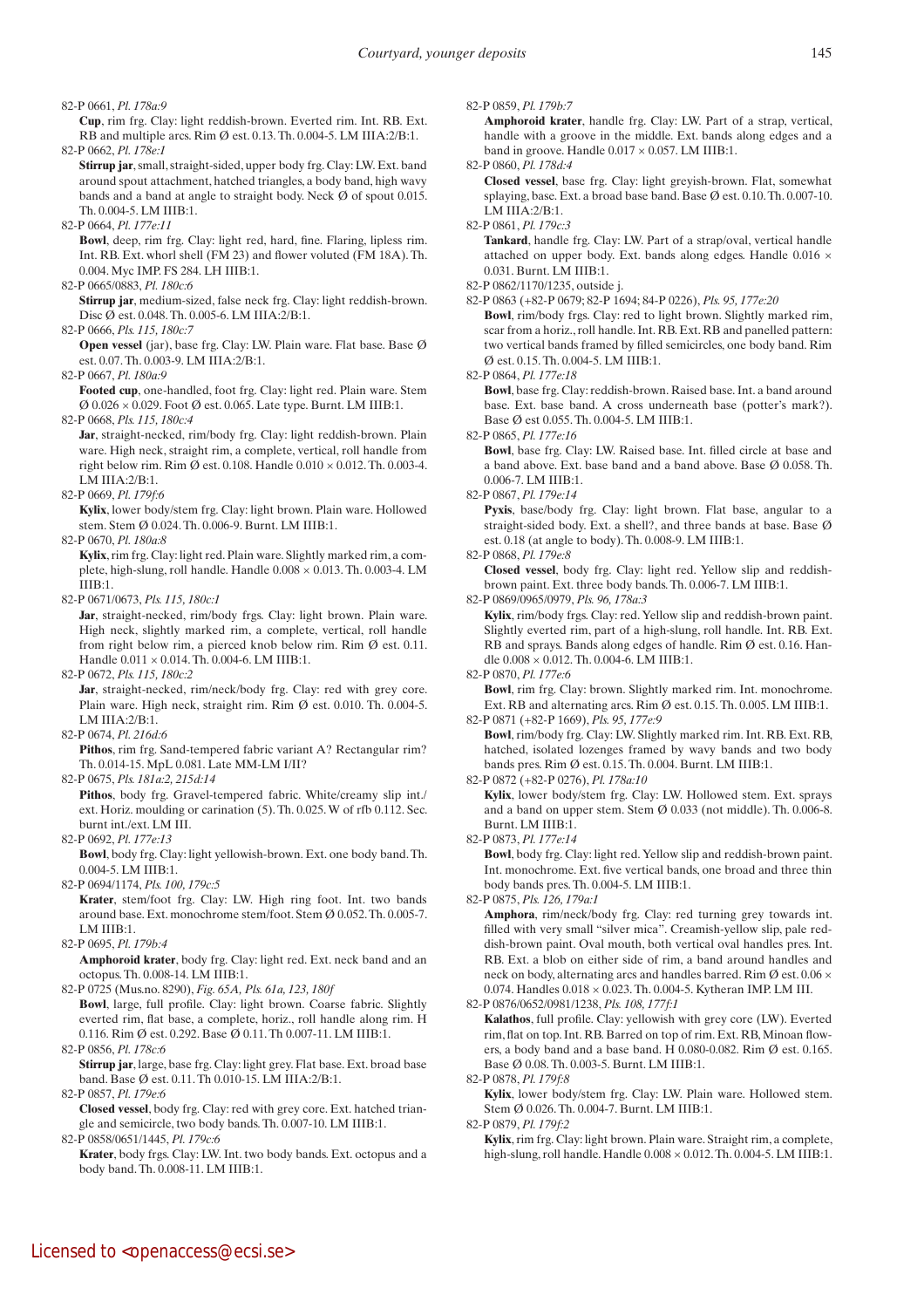82-P 0880, *Pl. 180a:12*

Footed cup, one-handled, lower body/stem/foot frg. Clay: brown. Plain ware. Stem Ø 0.022. Foot Ø 0.057. Th. 0.004. Late type. Burnt. LM IIIB:1.

82-P 0881, *Pl. 180b:2*

Ladle, handle frg. Clay: brown with grey core. Plain ware. Part of a high-slung, strap/oval handle. Handle 0.015 × 0.025. Burnt. LM  $IIIA:2/B:1$ .

82-P 0882/0930, *Pl. 180b:3*

Ladle, handle frg. Clay: light greenish-brown. Plain ware. A highslung, strap/oval handle. Handle 0.014 × 0.029. LM IIIB:1.

82-P 0884, *Pl. 180e:5*

 **Storage jar**, rim/body frg. Clay: light brown with grey core. Coarse fabric. Everted, squarish rim, conical body. Th. 0.011-12. LM  $IIIA:2/B:1$ .

82-P 0885/0886, *Pls. 124, 181a:1*

 **Bowl**, large, rim/body frgs. Clay: brown with grey core. Coarse fabric. Everted rim, scar from a horiz., roll handle on upper body. Rim Ø est. 0.35. Th 0.014-19. LM IIIB:1.

82-P 0887, *Pl. 180d:2*

**Open vessel** (jar), base frg. Clay: light brown with grey core. Plain ware. Flat base. Base Ø 0.07. Th. 0.007. LM IIIA:2/B:1.

82-P 0888, *Pls. 116, 180d:3*

 **Kalathos**, base frg. Clay: brown. Plain ware. Flat base, angular to body. Base Ø est. 0.13 (on angle). Th. 0.009-12. LM IIIA:2/B:1.

82-P 0889, *Pl. 181b:6*

 **Tripod cooking pot**, leg frg. Clay: dark red. Coarse fabric. An incised, deep, vertical slash on upper leg. Leg round in section  $0.025 \times 0.030$ . Th. 0.008. Burnt. LM IIIB:1.

82-P 0890, *Pl. 181b:5*

 **Tripod cooking pot**, leg. Clay: reddish-brown. Coarse fabric. Leg round in section  $\varnothing$  0.030  $\times$  0.035. Burnt. LM IIIA:2/B:1.

82-P 0891, *Pl. 214e:2*

 **Pithos**, body frg. Sand-tempered fabric variant A. Remains of white wash on the ext. face. Two horiz. rfbs with somewhat open crescentshaped impressions (2A). Th. 0.014-15. W of rfb 0.030. MpL 0.156. Very worn. Late MM-LM I/II.

82-P 0892, *Pl. 216d:3*

 **Pithos**, body frg. Gravel-tempered fabric. Sharp horiz. carnation suggest that the sherd shall be located near the rim. Th. 0.015-25. MpL 0.115. Sec. burnt. LM III.

82-P 0893, *Pls. 119, 181a:3*

 **Cooking jar**, base/body frg. Clay: brownish-black. Coarse fabric. Flat base, globular body. Base Ø est. 0.07. Th. 0.005-8. Burnt. LM  $IIIA.2/R.1$ 

82-P 0894, *Pl. 215d:15*

Pithos, body frg. with part of the base. Gravel-tempered fabric. Very gritty. Very thick-bottomed, but flat base. Row of flat finger impressions around the wall immediately above base (15). Th. 0.019. W of rfb 0.35. MpL 0.185. Sec. burnt on the ext. face. LM III.

82-P 0896/0649a,b/0696, *Pl. 178d:1*

 **Stirrup jar**, medium-sized, false neck/disc and body frgs. Clay: dark reddish-brown to greyish-black. Yellow slip and reddish-brown paint. Part of one handle and scar from the second and the spout. Ext. two filled opposed semicircles on top of disc, monochrome handle with a reserved triangle on top, neck band, flowers on upper body and body bands on lower. Disc  $\varnothing$  0.045. Handle 0.015  $\times$  0.023. Th. 0.005-7. Palaikastro IMP. LM IIIB:1.

82-P 0897, *Pl. 179e:11*

Larnax, body frg. Clay: light brown. Int. thick cream slip. Ext. an octopus. Th. 0.022-23. LM IIIB:1.

82-P 0898, *Pls. 101, 179b:5*

 **Amphoroid krater**, base frg. Clay: light red. Splaying angular base. Ext. monochrome. Base Ø est. 0.14. Th. 0.014. LM IIIB:1.

82-P 0899, *Pl. 178c:4*

 **Stirrup jar**, large, base/body frg. Clay: light brown to grey. Flat base. Ext. base band. Base Ø est. 0.104. Th 0.009-11. LM IIIA:2/B:1. 82-P 0900, *Pls. 99, 179c:8*

 **Krater**, foot/body frg. Clay: LW. Low ring foot. Int. faint traces of a circular band at base. Ext. base band. Foot Ø 0.088. LM IIIB:1. 82-P 0901, *Pl. 178c:2*

**Stirrup** jar, large, false neck/disc frg. Clay: red with grey core. Ext.

band along edges of disc and handle. Disc  $\emptyset$  0.076. Handle 0.025  $\times$ 0.040. LM IIIA:2/B:1.

## 82-P 0902, *Pl. 179a:2*

 **Double vase** (kalathoi), rim/handle frg. Clay: light brown. Everted rim, flat on top, part of a broad, strap, high-slung handle. Two ridges made by separate clay on handle. Int. RB. Ext. RB, bands along either side of ridges. Handle  $0.016 \times 0.035$ . LM IIIB:1.

82-P 0903, *Pl. 179b:6*

 **Amphoroid krater**, handle frg. Clay: light brown (slightly greenish). Part of a broad, strap, vertical handle with a central low groove. Ext. a band across rim and bands along edges of handle. Handle 0.018 × 0.069. LM IIIB:1.

#### 82-P 0904, *Pl. 179b:2*

 **Amphoroid krater**, rim/neck frg. Clay: reddish-brown. Everted rim, flat on top. Int. RB. Filled semicircles on top. Ext. RB and a wavy band on neck. Rim Ø est. 0.33. W of rim 0.025. Th. 0.009-10. LM IIIB:1.

## 82-P 0906/0650, *Pls. 100, 179a:3*

 **Krater**, foot frg. Clay: light reddish-brown. A complete, high ring foot. Int. two bands around base. Ext. a band between bowl and stem and a band close to edge of foot. Foot Ø est. 0.138-0.140. Th. 0.009-10. Burnt. LM IIIB:1.

#### 82-P 0908, *Pl. 179c:2*

 **Krater**, body frg. Clay: LW. Ext. high wavy bands (octopus). Th. 0.006-7. LM IIIB:1.

82-P 0909, *Pl. 179e:10*

 **Closed vessel**, body frg. Clay: grey brown. Ext. alternating arcs? and three body bands. Th. 0.006-8. Burnt. LM IIIA:2/B:1.

## 82-P 0910, *Pl. 179c:4*

 **Krater**, foot frg. Clay: light greenish-brown. Part of a high ring foot. Int. a circular band at base. Ext. a band. Ø est. (on stem) 0.09. Th. 0.008-9. LM IIIB:1.

## 82-P 0911/0637/0693 (+82-P 1072), *Pls. 128, 178e:2*

 **Stirrup jar**, conical, base/body frgs. Clay: buff to slightly grey, hard, fine. Conical body with torus base. Ext. on top a zone with zigzag framed by bands, four thin body bands framed by two broader, base band with two thin bands above. Base Ø est. 0.08. Th. 0.004. Myc IMP. FS 182. LH IIIB:1.

## 82-P 0912/0973/0983/1022/1268 (+ 82-P 1073), *Pls. 127, 178e:3*

 **Stirrup jar**, conical-piriform, false neck/disc and body frgs. Clay: light red, hard, fine. Tall false neck, a ridge at base, part of both strap handles pres. Ext. concentric circles on disc, monochrome handle with a reserved triangle on top, band around neck, flower (FM 18:113,114) on upper body, thin bands between broader, two belly zones with quirks (FM 48) framed by broad bands, further two broad bands below. Max. body  $\emptyset$  est. 0.192. Disc  $\emptyset$  0.035. Handle 0.006  $\times$  0.015. Th. 0.004-5. Myc IMP. FS 167. LH IIIB:1.

## 82-P 0914, *Pl. 178e:4*

 **Stirrup jar**, small, body frg. Clay: red. Squat shape. Ext. even body bands. Th. 0.003-6. LM IIIB:1.

## 82-P 0915/1025, *Pl. 179e:9*

 **Closed vessel**, upper body frgs. Clay: light red. Yellow slip and reddish-brown paint. Ext. a flower, three vertical bands and multiple arcs? Th. 0.005. LM IIIB:1.

## 82-P 0917, *Pls. 105, 178f:3*

 **Amphora**, small, rim/neck frg. Clay: light reddish-brown with grey core. Yellow slip, black paint. Scar from both handles, slightly everted rounded rim. Int. and ext. RB, a neck band. Rim Ø est. 0.065. Th. 0.006. LM IIIB:1.

## 82-P 0918, *Pl. 177e:2*

 **Cup**, miniature, rim frg. Clay: LW. Slightly marked rim. Int. RB. Ext. RB, quirk and a body band. Rim Ø est. 0.08. Th. 0.004. Burnt. LM IIIB:1.

82-P 0919, outside j.

## 82-P 0920, *Pl. 177e:3*

 **Cup**, body frg. Clay: light brown, hard, fine. Int. monochrome. Ext. scale pattern with dots and four body bands. Th. 0.003. KNO. LM IIIA:2.

82-P 0922/0659/0697/1448, *Pls. 96, 178a:12*

 **Kylix**, body frgs. Clay: LW. Ext. sprays and a band close to stem. Th. 0.003-8. LM IIIB:1.

82-P 0923/0663/0913/1175, *Pls. 93, 179d:1*

 **Cup**, full profile. Clay: light brown. Straight-sided cup with straight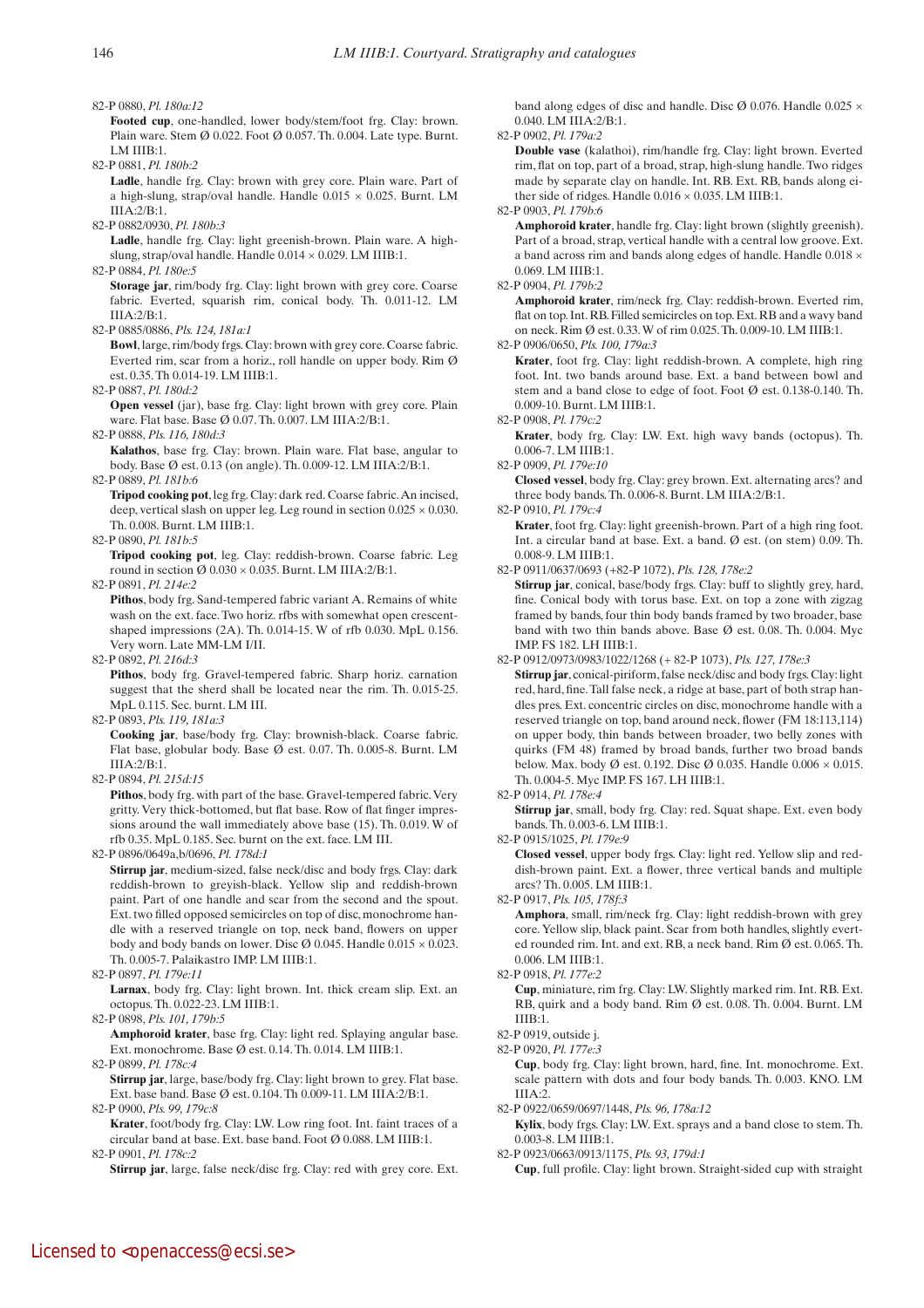rim, carinated lower body, a low ring base and a vertical, roll handle from below rim. Int. thin RB. Ext. RB, Mycenaean flowers (FM 18C), two body bands and a base band. A band underneath base. Bands along edges of handle. H 0.065-066. Rim Ø est. 0.090. Base Ø est. 0.038. Handle 0.007 × 0.011. Th. 0.004-5. LM IIIB:1.

82-P 0925, *Pl. 180b:6*

 **Open vessel** (jar), base/body frg. Clay: LW. Plain ware. Flat base. Base Ø 0.055. Th. 0.007-14. LM IIIA:2/B:1.

82-P 0926, *Pl. 180b:7*

**Bowl**, shallow, base frg. Clay: light brown. Plain ware. Flat base. Base Ø 0.052. Th. 0.005-8. Burnt. LM IIIA:2/B:1.

82-P 0927, *Pl. 180b:9*

Tankard, rim/spout frg. Clay: red with brownish-grey core. Plain ware. Straight rim, a complete, open spout. L of spout 0.088. Ø at tip 0.032. Th. 0.006-9. LM IIIB:1.

82-P 0928, *Pl. 180b:4*

 **Tankard**, rim/spout frg. Clay: light brown. Plain ware. Straight rim, part of an open spout. L of spout 0.074. Th. 0.005-7. LM IIIB:1.

82-P 0929, *Pl. 180b:8*

Tankard, base frg. Clay: dark yellow with grey core (LW). Plain ware. Flat base, rounded to the body. Base Ø est. 0.12. Th. 0.009. LM IIIB:1.

82-P 0931/0877, *Pls. 112, 179f:1*

Kylix, lower body/stem and foot frg. Clay: light brown. Plain ware. *C.* half hollowed stem. Stem Ø 0.026. Foot Ø 0.086. Th. 0.006-13. LM IIIB:1.

82-P 0932, *Pl. 179f:5*

 **Kylix**, lower body/stem frg. Clay: light brown. Plain ware. Hollowed stem. Stem Ø 0.026. Th. 0.005. LM IIIB:1.

82-P 0933, *Pl. 179f:9*

 **Kylix**, lower body/stem frg. Clay: LW. Plain ware. Hollowed stem. Stem Ø 0.025. Th. 0.003-6. Burnt. LM IIIB:1.

82-P 0934, *Pl. 180a:6*

 **Kylix**, rim frg. Clay: LW. Plain ware. Slightly marked rim, a complete, high-slung, oval handle. Handle 0.008 × 0.013. Th. 0.003. LM IIIB:1. 82-P 0935, *Pl. 180a:3*

 **Kylix**, rim frg. Clay: light red. Plain ware. Straight rim, a complete, high-slung, oval handle. Handle 0.009 × 0.012. Th. 0.003-5 LM IIIB:1. 82-P 0936, *Pl. 179f:3*

 **Kylix**, rim frg. Clay: light brown. Plain ware. Straight rim, a complete, high-slung, oval handle. Rim Ø est. 0.18. Handle 0.008-0.012. Th. 0.003-4. LM IIIB:1.

82-P 0937, *Pl. 179f:4*

 **Kylix**, rim frg. Clay: light brown. Plain ware. Slightly marked rim, a complete, high-slung, oval handle. Handle  $0.008 \times 0.014$  .Th. 0.003-4. LM IIIB:1.

82-P 0938, *Pl. 180a:7*

 **Kylix**, rim frg. Clay: light reddish-brown. Plain ware. Slightly marked rim, a complete, high-slung, oval handle. Handle  $0.007 \times 0.011$ . Th. 0.003-4. LM IIIB:1.

82-P 0939, *Pl. 180a:13*

 **Footed cup**, one-handled, lower body/stem/foot frg. Clay: light brown. Plain ware. Stem Ø 0.024. Foot Ø 0.058. Th. 0.006. Late type. LM IIIB·1.

82-P 0940, *Pl. 180a:11*

Goblet, small, lower body/stem frg. Clay: red. Plain ware. Half hollowed stem. Stem Ø 0.019. Th. 0.005-7. LM IIIA:2.

82-P 0941, *Pl. 179f:10*

 **Kylix**, stem frg. Clay: LW. Plain ware. Th. 0.008-11. LM IIIB:1.

82-P 0942, *Pl. 179f:7*

 **Kylix**, stem frg. Clay: LW. Plain ware. Hollowed stem. Stem Ø 0.018. LM IIIB:1.

82-P 0943 (+82-P 1529), *Pl. 180a:10*

 **Kylix**, rim frgs. Clay: light brown. Plain ware. Slightly everted rim. Rim Ø est. 0.17. Th. 0.004-6. LM IIIB:1.

82-P 0944, *Pl. 180e:6*

 **Storage jar**, rim/body frg. Clay: light reddish-brown. Coarse fabric. Everted, squarish rim, scar from a horiz., roll handle on upper body. Th. 0.007-10. LM IIIA:2/B:1.

82-P 0945, *Pls. 124, 181c:7* 

 **Stand**, base frg. Clay: brown. Cream slip. Coarse fabric. A ridge *c.*  0.036 from base. Base Ø est. 0.15. Th. 0.009-12. LM IIIB:1.

82-P 0946, *Pls. 118, 180e:2*

 **Tripod cooking pot**, rim frg. Clay: red. Coarse fabric. High, flaring rim. Rim Ø est. 0.18. Th. 0.006-9. Burnt. LM IIIA:2/B:1. 82-P 0947, *Pl. 180e:9*

**Storage** jar, base/body frg. Clay: red. Coarse fabric. Flat base. Base Ø est. 0.15. Th 0.013-14. LM IIIA:2/B:1.

82-P 0948, *Pls. 124, 181c:6*

**Stand**, base frg. Clay: reddish-brown. Coarse fabric. Two ridges close to base, part of a triangular opening. Base Ø est. 0.23. Th. 0.012. LM IIIB:1.

 **Tripod cooking pot**, leg. Clay: reddish-brown. Coarse fabric. Leg round in section  $\varnothing$  0.027 × 0.027. Burnt. LM IIIA:2/B:1.

82-P 0950, *Pl. 181b:4*

 **Tripod cooking pot**, leg. Clay: reddish-brown. Coarse fabric. Leg round in section  $\varnothing$  0.027  $\times$  0.028. Burnt. LM IIIA:2/B:1.

82-P 0951, *Pl. 181c:4*

Pithos, body frg. Clay: red. Coarse fabric. Part of a relief band with incised vertical stroke and stamped double circles (two pres.). Th. 0.019-26. LM IIIB:1.

82-P 0952/0905, *Pls. 108, 179c:1*

 **Kalathos**, rim frgs. Clay: brown. Everted rim, flat on top. Int. RB and a band below. Filled semicircles on top of rim. Ext. RB, filled ovals framed by curved and vertical bands, a body band below. Rim Ø est. 0.32. Th. 0.007-11. LM IIIB:1.

82-P 0953/0907, *Pl. 179b:1*

 **Amphoroid krater**, body frg. Clay: LW. Ext. high wavy bands (octopus). Th 0.007-12. Burnt. LM IIIB:1.

82-P 0954, *Pl. 179b:3*

 **Amphoroid krater**, body frg. Clay: light reddish-brown with partly grey core. Ext. two bands and fringes (flower?). Th. 0.008-14. LM IIIB:1.

82-P 0955, *Pl. 179e:12*

 **Closed vessel**, body frg. Clay: light red turning brown grey towards int. Ext. three even body bands. Th. 0.005-6. Burnt. LM IIIA:2/B:1.

82-P 0956, *Pls. 105, 178f:2*

 **Amphora**, small, rim/neck/body frg. Clay: light brown to light reddish-brown. Flaring rim, a complete, vertical, oval handle from rim. Ext. RB, neck band, bands along edges of handle, barred on top, a band around handle attachment and flowers? on upper body. Rim Ø est. 0.05. Handle 0.014 × 0.019. Th. 0.006-7. LM IIIB:1.

82-P 0957/0916, *Pl. 179d:5*

 **Tankard**, rim/body frgs. Clay: LW. Straight, rounded rim Int. RB. Ext. RB and a mid-body band. Rim Ø est. 0.21. Mid-body Ø est. 0.16. Th. 0.005-6. LM IIIB:1.

82-P 0959, *Pl. 179e:7*

 **Amphora**, rim/handle frg. Clay: red with grey core. Slightly everted, rounded rim, flat on top, part of a vertical, roll handle with a hole through upper part. Ext. monochrome. Handle  $0.023 \times 0.029$ . Th. 0.006. LM IIIB:1.

82-P 0961/0874/0980/0993 (Mus.no. 8381), *Pls. 93, 177f:2*

 **Footed cup**, two-handled, restored. Clay: reddish-brown. Yellow slip and reddish-brown paint. Part of rim/body and both handles restored in gypsum. Straight rim, scar from vertical, oval handles from below rim. Int. RB and a spiral at base. Ext. RB and panelled pattern: four rows of short strokes framed by two vertical bands. A body band, monochrome foot with a band above. Six long droplets bands underneath foot. H 0.088. Rim Ø 0.102 × 0.106. Stem Ø 0.021. Foot Ø 0.058. Th. 0.003-5. LM IIIB:1.

82-P 0962, *Pl. 177e:17*

 **Bowl**, body frg. Clay: light brown. Int. monochrome. Ext. a lozenge? and two body bands. Th. 0.003-5. LM IIIB:1.

82-P 0963, *Pl. 178a:4*

 **Kylix**, lower body frg. Clay: light red, hard, fine with greyish, buff core. Solid stem. Int. and ext. monochrome reddish-brown. Stem Ø est. 0.023. Myc IMP. FS 264. LH IIIA/B:1.

82-P 0964, *Pl. 178a:1*

 **Kylix**, lower body/stem frg. Clay: LW. Hollowed stem. Ext. sprays? and a band close to stem. Stem Ø 0.028 (not middle). Th. 0.005-6. LM IIIB:1.

82-P 0966/1371, *Pl. 177e:7*

 **Bowl**, rim/body frg. Clay: LW. Straight rim, part of a horiz., roll han-

<sup>82-</sup>P 0949, *Pl. 181b:7*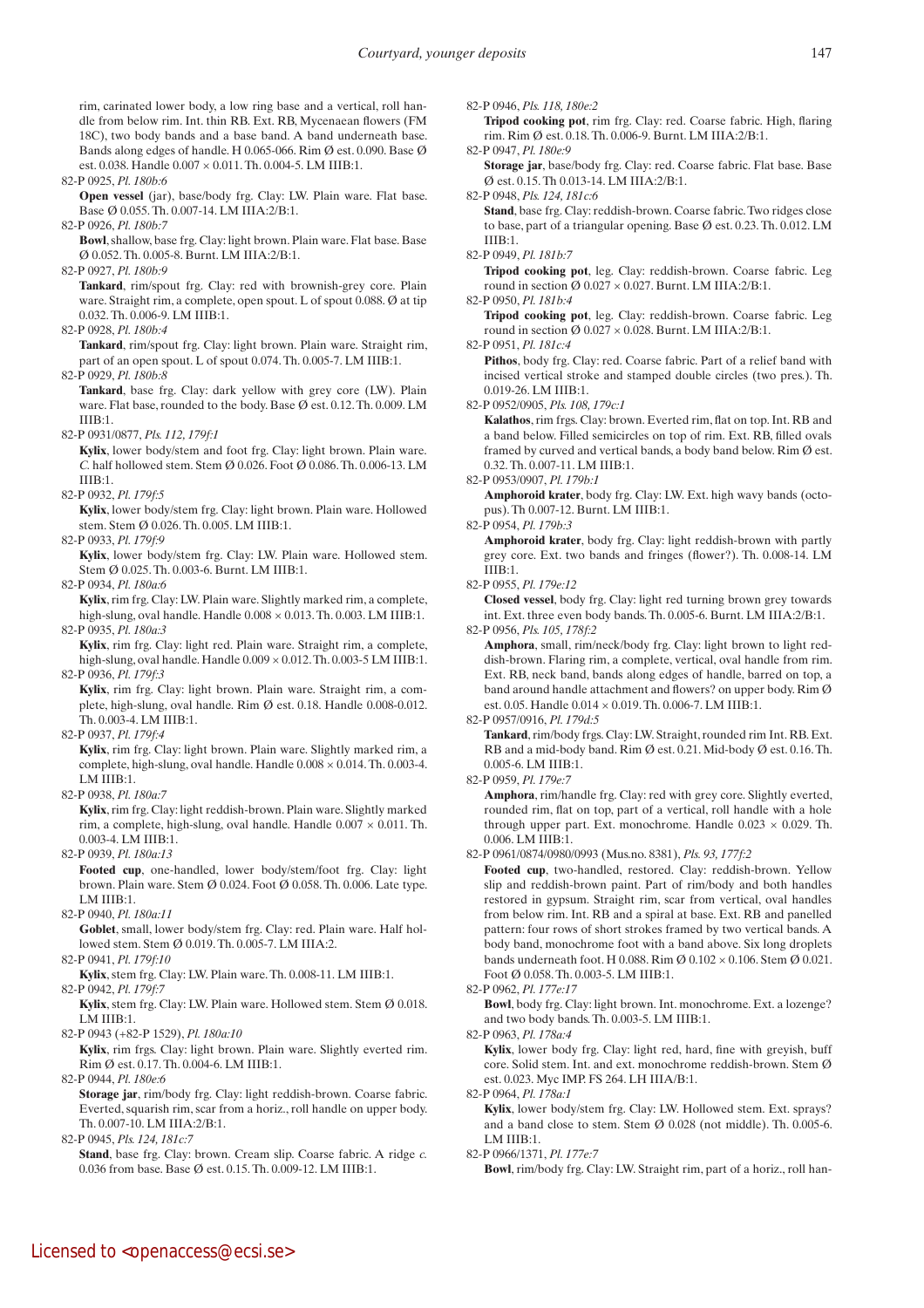dle. Int. RB. Ext. RB, a band around handle section and two body bands. Rim Ø est. 0.15. Handle 0.009 × 0.013. Th. 0.004-6. Burnt. LM IIIB:1.

82-P 0967, *Pl. 177e:12*

**Bowl**, body frg. Clay: LW. Ext. hatched lozenges and a body band. Th. 0.004-6. LM IIIB:1.

82-P 0968, *Pl. 177e:10*

 **Bowl**, rim/body frg. Clay: light brown. Straight rim. Int. RB. Ext. RB, concentric semicircles and two body bands. Th. 0.003-5. Burnt. LM IIIB:1.

82-P 0969, *Pl. 179e:3*

 **Closed vessel**, body frg. Clay: pale red and light brown. Ext. two opposed filled semicircles. Th. 0.005-6. LM IIIB:1.

82-P 0970, *Pl. 179d:4*

**Stand**, leg frg. Clay: dark reddish-brown with grey core. Leg ended on both sides (base missing). Ext. bands along the edges. Ø est. 0.20. Th. 0.02. Burnt. LM IIIA:2/B:1.

82-P 0971, *Pl. 178c:5*

 **Closed vessel**, base frg. Clay: light red to grey. Flat base, angular to body. Ext. broad base band. Base Ø est. 0.115. Th. 0.008-14. Burnt on one side int. LM IIIA:2/B:1.

82-P 0972, *Pl. 178c:3*

**Stirrup** jar, large, false neck/disc frg. Clay: reddish-brown with grey core. Ext. bands along edges of disc and handles. Disc Ø 0.067. Handle 0.022 × 0.036. LM IIIA:2/B:1.

82-P 0974, *Pl. 180a:4*

 **Footed cup**, one-handled, rim frg. Clay: brown with black core. Plain ware. Straight rim, a complete, vertical, oval handle. Rim Ø est. 0.12. Handle 0.006 × 0.011. Th. 0.003-4. Burnt. LM IIIB:1.

82-P 0975, *Pl. 215f:1*

Pithos, body frg. Gravel-tempered fabric. Two horiz. rfbs with large deeply set finger impressions (1A). Th. 0.016-20. W of rfb 0.030. MpL 0.145. Sec. burnt. LM III.

82-P 0976, *Pl. 181a:4*

 **Storage jar**, base/body frg. Clay: red. Coarse fabric. Flat base. Base Ø est. 0.13. Th. 0.010-13. Burnt. LM IIIA:2/B:1.

82-P 0977/1012, *Pls. 126, 181c:3*

Jar, rim frgs. Clay: brown with incl. and "gold mica". Short neck/rim, two vertical, roll handles slightly raised above rim. Rim Ø est. 0.22. Handle 0.02 × 0.02. Th. 0.007-10. Burnt. Cycl IMP. LM III.

82-P 0978, *Pl. 181b:3*

 **Tripod cooking pot**, leg. Clay: reddish-brown. Coarse fabric. Leg slightly oval in section  $\varnothing$  0.030  $\times$  0.038. Burnt (faint traces). LM IIIA:2/B:1.

82-P 0982, *Pl. 179e:5*

 **Amphoroid krater**, body frg. Clay: cream. Ext. tongue pattern. Th. 0.006-7. LM IIIA:1/2.

82-P 0985, *Pls. 126, 177e:22*

 **Stemmed bowl**, rim/body frg. Clay: light red with buff core, hard, fine. Short, rounded lip. Int. RB and a band below. Ext. RB, a band below, wavy band and a body band. Rim  $\emptyset$  est. 0.16. Th. 0.004-6. Myc IMP. FS 305. LH IIIB:1.

82-P 0986/0984, *Pl. 178a:8*

 **Kylix**, body frg. Clay: LW. Ext. sprays and flowers. Th. 0.003-4. LM IIIB:1.

82-P 0987, *Pl. 178a:7*

 **Bowl**, body frg. Clay: LW. Groups of diagonal bands, a broad and two thin body bands. Th. 0.003-4. Burnt. LM IIIB:1.

82-P 0988, *Pl. 177e:19*

 **Bowl**, body frg. Clay: light red and greyish-brown. Int. a band close to base. Ext. hatched lozenges and loops, one body band. Th. 0.003-4. Burnt. LM IIIB:1.

82-P 0989, *Pl. 177e:21*

 **Bowl**, rim frg. Clay: LW. Slightly everted rim. Int. and ext. RB. Semicircles? Th. 0.003. LM IIIB:1.

- 82-P 0990, outside j.
- 82-P 0991, *Pl. 177e:15*

Kylix, body frg. Clay: light red. Ext. dots framed by vertical wavy bands. Th. 0.004. LM IIIB:1.

82-P 0992, *Pl. 179c:7*

 **Krater**, body frgs. Clay: LW. Int. a body band. Th. 0.006-8. Burnt. LM III $A:2/R:1$ .

82-P 0994, *Pl. 179e:4*

 **Closed vessel**, body frg. Clay: light brown. Ext. panelled pattern: rows of horiz. zigzag framed by two bands. Th. 0.005-6. LM IIIB:1. 82-P 0995, *Pl. 179d:2*

 **Tankard**, handle frg. Clay: LW. Part of a vertical, strap/oval handle attached below mid-body. Ext. bands along edges of handle and around attachment. Handle  $0.012 \times 0.024$  .Th. 0.005. LM IIIB:1.

82-P 0996, *Pl. 178a:6*

**Kylix**, stem frg. Clay: LW. Hollowed stem. Ext. two bands. Stem  $\emptyset$ 0.023. LM IIIB:1.

82-P 0997, *Pl. 178a:5*

 **Kylix**, stem frg. Clay: LW. Hollowed stem. Ext. one band. Stem Ø 0.024. LM IIIB:1.

82-P 0998/0958, *Pl. 179d:3*

Tankard, spout frg. Clay: light brown. Almost complete, open spout with straight rim, tip broken off. Ext. bands along the edges, a band int. across spout. Th. 0.004-5. LM IIIB:1.

82-P 0999, *Pl. 178d:3*

 **Stirrup jar**, large, body frg. Clay: dark greyish-brown. Cream paint. Beg. of a spout. Ext. a band around spout and three body bands. Th. 0.008-12. LM IIIA:2/B:1.

82-P 1000, *Pl. 178d:6*

 **Closed vessel**, base frg. Clay: light brown. Flat base. Ext. base band. Base Ø est. 0.12. Th. 0.006. LM IIIA:2/B:1.

82-P 1001, *Pl. 178d:5*

 **Stirrup jar**, large, lower body frg. Clay: red turning grey towards int. Ext. a band. Th 0.009-10. KNO. LM IIIB:1.

82-P 1002, *Pls. 115, 180c:3*

Jar, rim frg. Clay: light brown. Plain ware. High neck, everted rim, flat on top. Rim Ø est. 0.12. Th. 0.005-6. LM IIIB:1.

82-P 1003, *Pl. 180a:2*

 **Kylix**, rim frg. Clay: light brown. Plain ware. Slightly marked rim, a complete, high-slung, roll handle. Handle 0.008 × 0.013. Th. 0.004. LM IIIB:1.

82-P 1004, *Pl. 180a:1*

 **Kylix**, rim frg. Clay: light reddish-brown. Plain ware. Straight rim, a complete, high-slung, oval handle. Handle  $0.008 \times 0.012$ . Th. 0.004. LM IIIB:1.

82-P 1005, *Pls. 116, 180d:1*

 **Conical cup**, full profile. Clay: light brown. H 0.04. Rim Ø est. 0.11. Base Ø 0.044. Th. 0.004-7. Burnt on rim. LM IIIB:1.

82-P 1006, *Pls. 115, 180c:5*

 **Jar**, straight-necked, rim/neck/body frg. Clay: light greyish-brown. Plain ware. High neck, everted rim, flat on top. Rim Ø est. 0.11. Th. 0.004. LM IIIA:2/B:1.

82-P 1007, *Pl. 180b:1*

 **Bowl**, shallow, rim frg. Clay: light red. Plain ware. Slightly marked rim, part of a horiz., strap handle along rim. Rim Ø est. 0.16. Th. 0.004-5. LM IIIB:1.

82-P 1008, *Pl. 180e:8*

**Storage** jar, base/body frg. Clay: red with grey core. Coarse fabric. Flat base. Base Ø est. 0.32. Th. 0.014-17. LM IIIA:2/B:1.

82-P 1009, *Pl. 181c:8*

 **Cooking dish**, rim/body frg. Clay: light reddish-brown. Coarse fabric. H of rim 0.054. Th. 0.008-9. Burnt. LM IIIA:2/B:1.

82-P 1010, *Pls. 119, 180e:7*

 **Tripod cooking pot**, rim frg. Clay: light greyish-brown. Coarse fabric. High, flaring rim. Rim Ø est. 0.20. Th. 0.008-9. Burnt. LM IIIA:2/B:1. 82-P 1011, *Pls. 118, 181b:2*

 **Tripod cooking pot**, rim/body frg. Clay: red. Coarse fabric. High, flaring rim, part of a vertical, strap handle on upper body. Rim Ø est. 0.16. Handle 0.013 × 0.024. Th. 0.007-9. Burnt. LM IIIA:2/B:1.

82-P 1013, *Pl. 180e:4*

 **Tripod cooking pot**, body frg. Clay: light brown with thick grey core. Coarse fabric. Part of a high, flaring rim. Th. 0.009-12. Burnt. LM IIIA:2/B:1.

82-P 1014, *Pls. 121, 180d:4*

 **Storage jar**, base frg. Clay: light brown with grey core. Coarse fabric. Flat base with a low moulding. Base Ø 0.18. Th. 0.014-16. LM IIIA:2/B:1.

82-P 1015, *Pl. 181b:1*

Lamp, handle frg. Clay: light reddish-brown. Plain ware. Part of a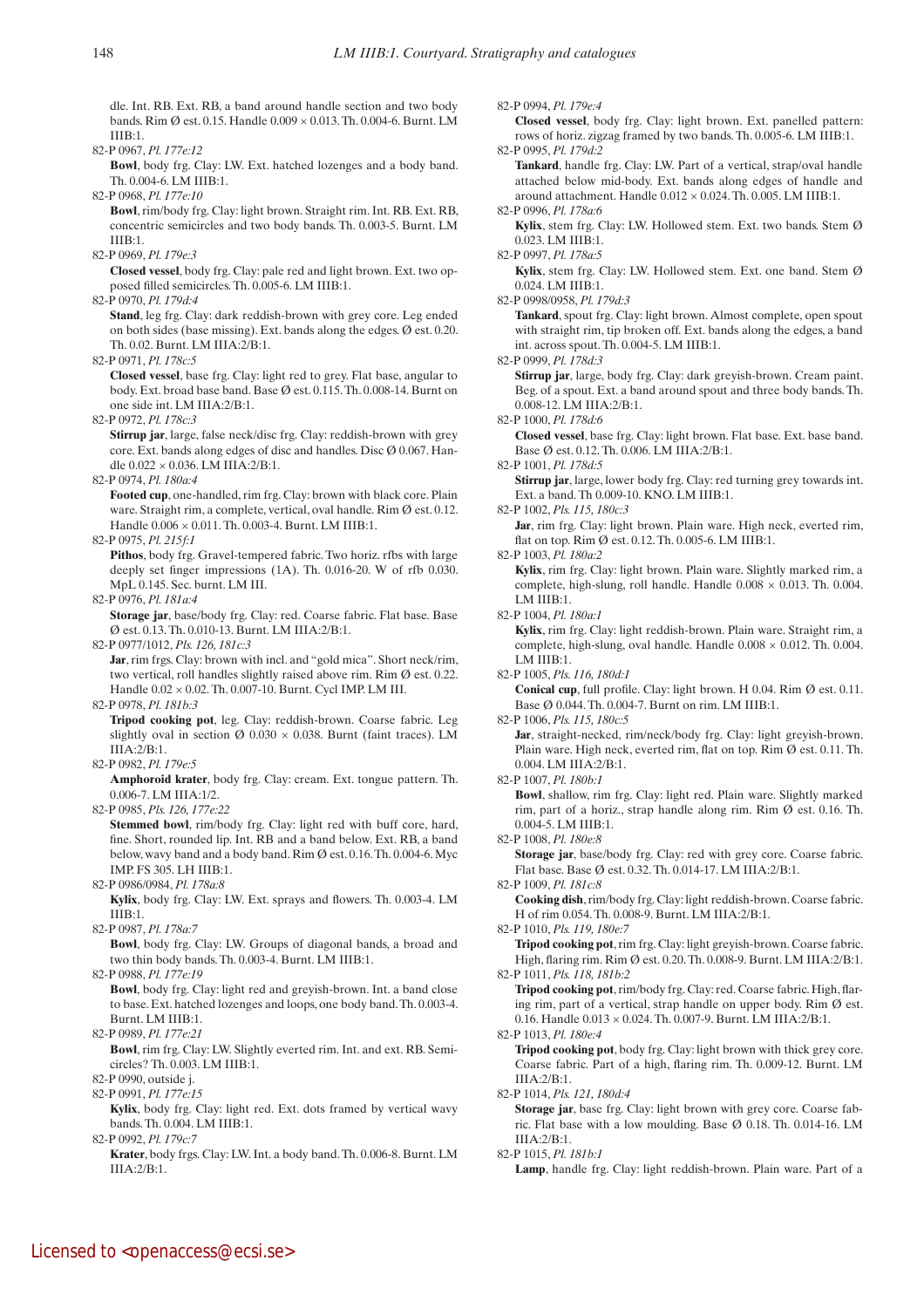long, oval handle rounded and flattened at the end and with a suspension hole. Handle 0.015 × 0.021. Burnt. LM IIIA:2/B:1.

82-P 1016, *Pls. 121, 180e:1*

 **Storage jar**, rim/body frg. Clay: red with black core. Coarse fabric. Everted, sloping rim, part of a horiz., roll handle on upper body. Rim Ø est. 0.25. Handle 0.017 × 0.023. Th. 0.006-9. Burnt. LM IIIA:2/B:1.

82-P 1017, *Pl. 181c:2*

 **Stirrup jar**, large, spout frg. Clay: red. Coarse fabric. Rim Ø est. 0.06. Th. 0.006-7. LM IIIA:2/B:1.

82-P 1018, *Pl. 181c:5*

Jug, beak-spouted, neck frg. Clay: light brown. Plain ware. Handle and spout missing. Neck Ø est. 0.037. Th. 0.007-9. Burnt. LM IIIA:2/B:1.

82-P 1019, *Pl. 178c:1*

 **Stirrup jar**, large (oversized), false neck/disc frg. Clay: red with grey core. Creamish-yellow paint. Ext. bands along edges of disc and handle. Disc  $\emptyset$  est. 0.12. Handle 0.038  $\times$  0.065. LM IIIB:1.

82-P 1020, *Pl. 181b:8*

 **Tripod cooking pot**, leg. Clay: red to brownish-black. Coarse fabric. Leg round in section  $\varnothing$  0.023 × 0.025. Burnt. LM IIIA:2/B:1.

82-P 1021, *Pls. 213, 215c:6*

Pithos, rim frg. Gravel-tempered fabric. Small rounded triangular rim. Th. 0.021. Est. rim Ø 0.40. MpL 0.134. Sec. burnt int./ext. LM III. 82-P 1023/1270, *Pls. 96, 181e:1*

 **Kylix**, body/stem frg. Clay: LW. Hollowed stem. Int. RB. Ext. RB, a band below and two bands on upper stem. Rim Ø est. 0.17. Stem Ø 0.025. Th. 0.004-6. Burnt all over. LM IIIB:1.

82-P 1024, *Pl. 181e:2*

 **Krater**, body frg. close to base. Clay: LW. Int. a body band. Ext. a body band and a band close to base. Th. 0.006-8. LM IIIA:2/B:1.

82-P 1026, *Pl. 181e:3*

 **Stirrup jar**, large, false neck/disc frg. Clay: brown turning grey towards int. Sunken disc, part of one handle. Ext. a spiral on disc and a curved band on handle. Disc  $\varnothing$  0.065. Handle 0.027  $\times$  0.038. LM  $IIIA:2/B:1$ .

82-P 1027, *Pl. 181e:6*

 **Footed cup**, one-handled, lower body/stem/foot. Clay: light brown. Plain ware. Stem Ø 0.024. Foot Ø 0.061. Th. 0.004-7. Late type. LM IIIB:1.

82-P 1028, *Pl. 181e:7*

**Kylix**, rim frg. Clay: reddish-brown. Plain ware. Slightly marked rim, part of a high-slung, roll handle. Handle 0.008 × 0.012. Th. 0.004. LM IIIB:1.

82-P 1029, *Pl. 181e:5*

Tankard, spout frg. Clay: LW. Plain ware. Part of an open spout. L of spout 0.08. Th. 0.006-7. LM IIIB:1.

82-P 1168 (+70-P 0442), *Pls. 103, 181d:8* 

 **Amphoroid krater**, rim/neck frg. Clay: LW. Everted rim, flat on top. Int. RB. Filled semicircles on top of rim. Ext. RB a band below, two high wavy bands on neck and neck band with a band above. Rim Ø est. 0.364. H of neck/rim 0.15. W of rim 0.029. Th. 0.007-10. LM IIIB:1.

82-P 1169, *Pl. 181d:7*

**Stirrup jar**, large, false neck/disc frg. Clay: red turning grey towards int. Ext. traces of a dull cream slip on top of disc. Disc  $\emptyset$  est. 0.06. LM IIIA:2/B:1.

82-P 1171, *Pls. 115, 181d:9*

Jar, straight-necked, rim frg. Clay: reddish-brown. Creamish-grey slip. Plain ware. High neck, slightly everted, rounded rim, a vertical, oval handle from below rim. Rim Ø est. 0.102. Handle  $0.012 \times 0.019$ . Th. 0.004-5. LM IIIA:2/B:1.

82-P 1172/1236, outside j.

82-P 1173, *Pl. 181d:5*

 **Closed vessel**, body frg. Clay: light red, partly grey, very fine with very small "silver mica". Ext. irregular drops. Th. 0.004-5. Kytheran IMP. Burnt. LM III.

82-P 1176, *Pl. 181d:2*

 **Bowl**, rim frg. Clay: LW. Slightly marked rim. Int. RB. Ext. RB and a curved band (semicircle?). Th. 0.004. LM IIIB:1.

82-P 1177, *Pl. 181d:3*

 **Kylix**, foot frg. Clay: light red. Ext. band along edge of foot and two irregular bands. Foot Ø est. 0.086. Th. 0.004-6. LM IIIB:1.

82-P 1237, outside j.

82-P 1239, *Pl. 181f:9*

 **Amphoroid krater**, lower body frgs. Clay: LW. Ext. hatched lozenge? framed by wavy bands and two body bands. Th. 0.007-9. LM IIIB:1. 82-P 1240, *Pl. 181f:8*

 **Amphoroid krater**, rim frg. Clay: LW. Everted rim, flat on top. Int. RB. Filled semicircles on top of rim. Ext. RB. W of rim 0.020. Th. 0.006. LM IIIB:1.

82-P 1241, *Pls. 122, 181f:14*

Basin, rim frg. Clay: light red with light brown core. Coarse fabric. Everted rim, a low ridge below. Rim Ø est. 0.39-40. Th. 0.010-11. LM  $IIIA:2/B:1$ .

82-P 1242, *Pls. 122, 181f:15*

 **Storage jar**, rim frg. Clay: red. Coarse fabric. Everted rim. Rim Ø est. 0.25. Th. 0.008-10. LM IIIA:2/B:1.

82-P 1269/1178 (+82-P 1351), *Pls. 95, 181f:1* 

 **Kylix**, rim frgs. Clay: LW. Slightly marked rim. Int. RB. Ext. RB and octopus. Rim Ø est. 0.162. Th. 0.003-4. LM IIIB:1.

82-P 1271, *Pls. 93, 181f:7* 

 **Cup**, spouted, rim frg. Clay: light yellowish-brown. Rim slightly marked, a complete, open spout. Int. RB. Ext. RB, a band with a filled semicircle below spout, one body band. Rim Ø est. 0.13. L of spout 0.024. Th. 0.004. LM IIIB:1.

82-P 1272, outside j.

82-P 1273, *Pl. 181f:6*

 **Krater**, rim frg. Clay: LW. Straight, rounded rim. Int. RB. Ext. RB and concentric semicircles. Rim Ø est. 0.21. Th. 0.005-6. LM IIIB:1. 82-P 1372, *Pl. 181f:2*

 **Cup**, body frg. Clay: LW. Ext. RB? and zigzag with loops. Th. 0.003. LM IIIB:1.

82-P 1374 (+82-P 0764), *Pls. 125, 181f:5* 

 **Kylix**, rim/body frgs. Clay: light reddish-brown, hard, fine. Slightly everted rim. Int. monochrome. Ext. RB and flowers. Rim Ø est. 0.17. Th. 0.004-9. KNO. LM IIIB:1.

82-P 1375, *Pl. 181f:10*

Pyxis, rim/body frg. Clay: light brown. Plain ware. Rim Ø est. 0.09. Th. 0.006-7. LM IIIA:2/B:1.

82-P 1376, *Pl. 181f:13*

 **Kylix**, rim frg. Clay: light reddish-brown. Plain ware. Slightly marked rim, a complete, high-slung, roll handle. Handle 0.010 × 0.012. Th. 0.004-5. Burnt on rim. LM IIIB:1.

82-P 1446, *Pl. 181d:4*

 **Closed vessel**, body frg. Clay: brown. Ext. alternating arcs and two body bands. Th. 0.006-8. LM IIIB:1.

 **Cup**, base frg. Clay: LW. Flat base. Int. a spiral. Ext. base band. Base Ø 0.039. Th. 0.004-5. LM IIIB:1.

82-P 1449, *Pl. 181d:1*

Jar, straight-necked, rim/neck frg. Clay: greyish-brown. Plain ware. High neck, slightly everted, rounded rim. Rim Ø est. 0.11. Th. 0.004-5. LM IIIA:2/B:1.

82-P 1473, *Pl. 181e:4*

 **Footed cup**, one-handled, stem frg. Clay: LW. Plain ware. Stem Ø 0.027. Th. 0.006. Late type. Burnt. LM IIIB:1.

82-P 1474, *Pl. 181f:4*

 **Kylix**, body frg. Clay: LW. Ext. sprays? Th. 0.005. LM IIIB:1.

82-P 1475, *Pl. 181f:3*

 **Closed vessel**, body frg. Clay: light brown. Ext. rows of connected lozenges and two body bands. Th. 0.010. LM IIIB:1.

82-P 1574, *Pls. 125, 181f:11*

 **Bowl**, rim frg. Clay: light reddish-brown, hard, fine. Straight rim. Int. monochrome. Ext. lozenges with chevrons int. and one body band pres. Rim Ø est. 0.15. Th. 0.004-5. KNO. LM IIIB:1.

82-P 1575, *Pl. 181f:12*

 **Bowl**, body frg. Clay: light brown. Rim broken off. Int. RB. Ext. RB, alternating arcs and a body band. Ø est. 0.15. Th. 0.005. LM IIIB:1.

<sup>82-</sup>P 1447, *Pl. 181d:6*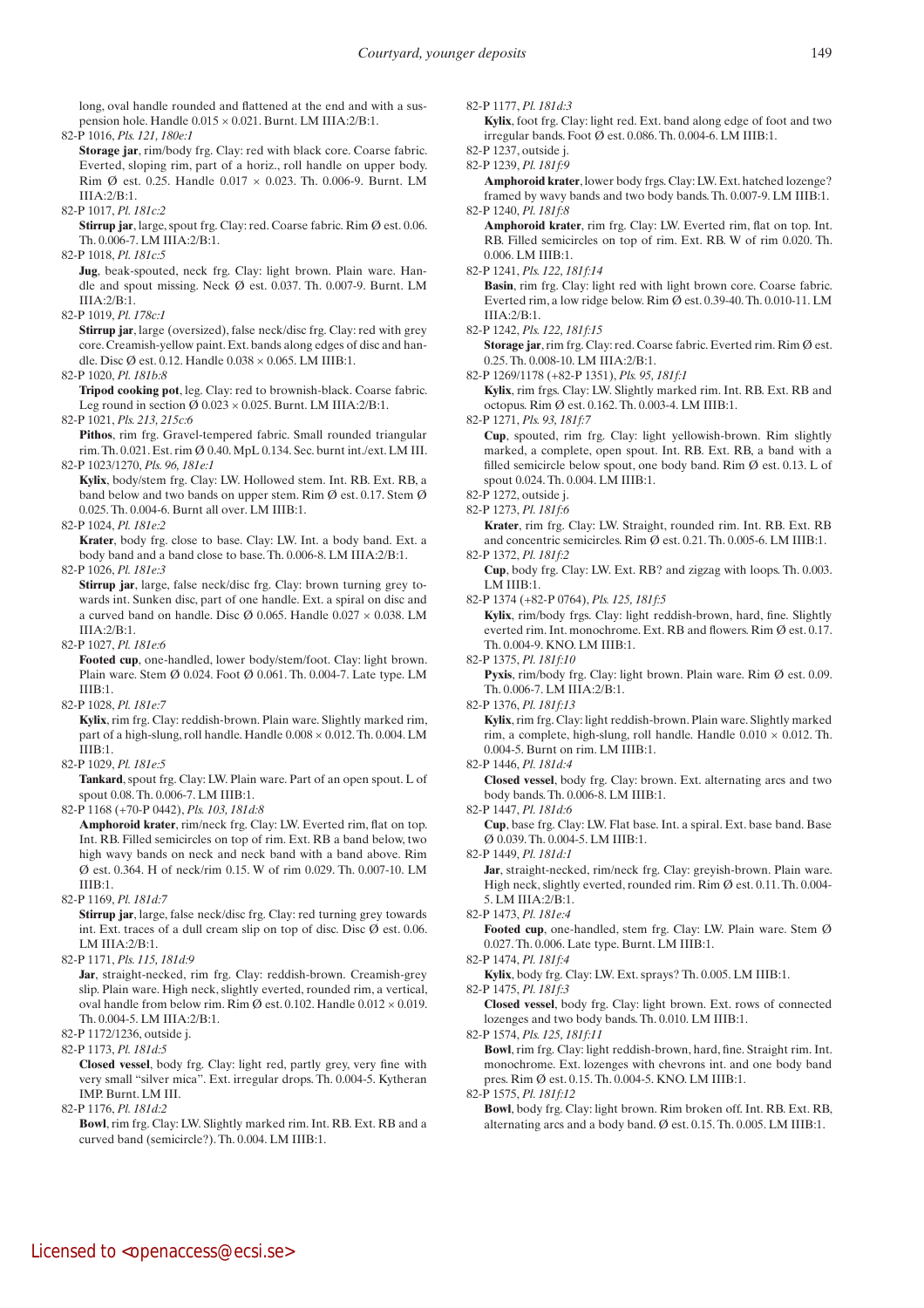## LM I

82-P 0921, outside j.

## MM

82-P 0640/1377, **Cooking dish**.

## Outside joins

82-P 0648/0866/0895 to 82-P 1350, Courtyard, 19-Pit P, p. 143. 82-P 0649c to 82-P 0776, Courtyard, 19-Pit P, p. 142. 82-P 0655/0960 to 82-P 0484, *GSE* III, 107. 82-P 0582, Courtyard, 19-Pit P, p. 142. 82-P 0611, *GSE* III, 90. 82-P 0656 to 82-P 1666, *GSE* I, 111. 82-P 0862/1170/1235 to 71-P 0392, *GSE* III, 75. 71-P 0438, LM IIIA:2, Rubbish Area North, dump, p. 244. 73-P 0504, Room E, pits in floor. p. 104. 73-P 0638, *GSE* II, 48. 82-P 0701, *GSE* II, 96. 84-P 1119/1799, LM II/IIIA:1, Vol. V. 84-P 1283, Vol. V. 01-P 0632, *GSE* I-II, Suppl. 82-P 0863 to 82-P 0679, Courtyard, deposits above latest floors , p. 156. 82-P 1694, *GSE* III, 99. 84-P 0226, *GSE* III, 115. 82-P 0871 to 82-P 1669, IIIA:2, Courtyard, walls (cleaning), p. 169. 82-P 0872 to 82-P 0276, *GSE* I, 115. 82-P 0911/0637/0693 to 82-P 1072, Layer with stones, p. 37. 82-P 0912/0973/0983/1022/1268 to 82-P 1073, Layer with stones, p. 37. 82-P 0919 to 77-P 0330, *GSE* I, 111. 82-P 0579, Courtyard, 19-Pit P, p. 141. 82-P 0921 to 82-P 0837/0838, LM I, Vol. VI. 82-P 0943 to 82-P 1529, *GSE* III, 108. 82-P 0990 to 82-P 1059, Courtyard, 1st phase, 19-Pit S, p. 167. 82-P 1168 to 70-P 0442, *GSE* III, 148. 82-P 1172/1236 to 82-P 0684, Courtyard, 19-Pit G, p. 138. 82-P 0805, *GSE* III, 90.

84-P 1096/1097a, *GSE* I, 67, 68. 84-P 1117/1805, LM II/IIIA:1, Vol. V.

82-P 1237 to 83-P 0592, LM IIIA:2, Courtyard, floors, p. 240.

82-P 1269/1178 to 82-P 1351, Courtyard, 19-Pit P, p. 143.

82-P 1272 to 84-P 2562/77-P 0700, LM IIIA:1, Vol. V. 77-P 1777, Vol. V.

82-P 0152, *GSE* I, 66, 68.

82-P 1374 to 82-P 0764, Courtyard, 19-Pit P, p. 142.

## SMALL FINDS

82-TC 018, *Pl. 247a:7* [373]

 **Loom weight**, type 2, frg. Clay: hard, gritty, reddish with white grits. Slip: dull, light-brown. Ø 0.091. Th. 0.018. Weight 0.074.

82-TC 019, *Pl. 247a:1*, 531.73/707.35/9.62 [374]

 **KS whorl**, completely pres. Clay: semi-hard, fine-grained, reddishbrown. Slip: buff. Paint: broad, encircling band in blackish-brown, shining colour. Of a slightly conical shape. One short side is straightly cut, the other one is obliquely cut. H 0.012-14. Ø 0.022. Ø of SH 0.004. Weight 0.008.

82-S 011, *Pl. 247a:3* [375]

Grinder, type 3, completely pres. Greenish-grey stone with lighter particles. On upper part of object surface is more smoothed and darker in colour, presumably from wear when it was gripped in a palm. On lower part of object, surface is lighter and more uneven from grinding. Ø 0.067. Weight 0.210.

82-S 012, *Pl. 247a:2* [376]

 **Flint**. Greyish-white. Piece of an irregular shape. Chipped off core at manufacturing? L 0.034. W 0.020. Th. 0.007.

82-S 013, *Pls. 227, 247a:5* [377]

 **Axe**-**like stone**, completely pres., only slightly chipped on one of long-sides. Limestone. Since surface is corroded, traces of wear cannot be observed. L 0.085. W 0.050. Th. 0.025. Weight 0.207.

82-S 014, *Pl. 247a:6* [378]

 **Stone vase**, rim frg. from lamp or table? Red granite. Very chipped and cracked. Surface affected by high temperature. Mpd 0.08. Th. *c.* 

0.002. Th. of rim 0.036. Th. of collar 0.025. Analysed. MM III-LM I? Survival. Warren 1969, type 24?

## 82-S 021, *Pl. 247d:1* [379]

 **Quern**, completely pres. Light grey limestone, hard corrosion on surface. Of a rounded, elongated and slightly irregular shape. Upper surface partly carved out from grinding. L 0.136. W 0.100. Th. 0.044. Weight *c.* 1.000.

82-S 030, *Pl. 247d:2* [380]

 **Stone weight**, fish-net sinker, probably completely pres. Limestone. Hard stone filled with cavities. One hole going through the stone seems to have been made intentionally. Surface is more even around this hole, probably from wearing. Ø 0.160. Weight 1.948. 82-S 042, *Pl. 247a:4* [381]

 **Pumice stone**, two frgs., fitting. Total L 0.057. W 0.050. Th. 0.028.

## OBSIDIAN

82-OB 050, **Platform rejuvenation flake**, *Pl. 264* [382]; 82-OB 051a, **Chip of core's reduction** [383]; 82-OB 051b, **Bladelet** [383]; 82-OB 056, **Blade**, *Pl. 269b:3* [384]; 82-OB 058a, **Blade** [385]; 82-OB 058b, **Chip of core's reduction** [385]; 82-OB 063a, **Blade**, *Pl. 269a:1* [386]; 82-OB 063b, **Debris of waste by-product of core reduction** [386]; 82-OB 064, **Blade** [387].

## **BONES**

Bones from adult *Ovis* and *Bos*. Furthermore bones from young and adult *Capra* and *Ovis/Capra*.

## SHELL<sub>S</sub>

1 *Murex* – open side, L 0.082, bored by carnivorous gastropod, hole 0.004. 1 *Pinna* – frg. 1 *Spondylus* – lower, concreted inside, a bit worn? 1 *Glycymeris* – water-worn, holed umbo. 1 *Cypraea spurca* – L 0.027.

*Comments*: There are very few bones, shells and small finds in this large pit. However, two restored vessels were lying in it: a large coarse bowl 82-P 0725 (*Fig. 65A, Pl. 61a*) and a decorated footed cup, 82-P 0961+ (*Pls. 93, 177f:2*).

## 19-Wall 8 *(Figs. 65, 66E-E, Pls. 20a:36, 61c*)

19-Wall 8a/Wall 8b is a curious construction; the purpose and date of which is not certain. The wall is cutting through several of the lower floor levels of the Courtyard, but nowhere is it (at least in the eastern part) overlain by Minoan floors. The wall was, however, found immediately below the Turkish hearth supposed to be a reused LM III floor (cf. *GSE* I, 113) and LM IIIB:1 19-Pit G while it was resting upon LM II/IIIA:1 deposits. It could be followed in a length of 2.5 and had a width of 0.60-0.65. The eastern part is situated within the square 531-534.5/704.6-705.5 running roughly east-west. The levels of the wall are from 9.98 to 9.60/9.66 thus being preserved at a height of a little more than 0.3. Partly over the eastern part of 19-Wall 8a and immediately south of it were six stones in total which may or may not be from a different construction and which are called 19-Wall 8b at levels 10.11 to 9.84. It was constructed with a light brown, loose soil with traces of fire (from the Turkish hearth?). LM III and LM I pottery was noted (0.395 kg; 84-P 1956 inventoried). 19- Wall 8a consisted mainly of unworked stones set in a loose, grey-brown soil with traces of fire (roots from a tree had penetrated among the stones of the wall). Very few sherds were collected from this wall. The pottery appeared in general to be LM I and LM III. 2.375 kg of pottery were collected: 3% decorated, 89% kept and 2.9% inventoried. Shapes counted: 5 conical cups.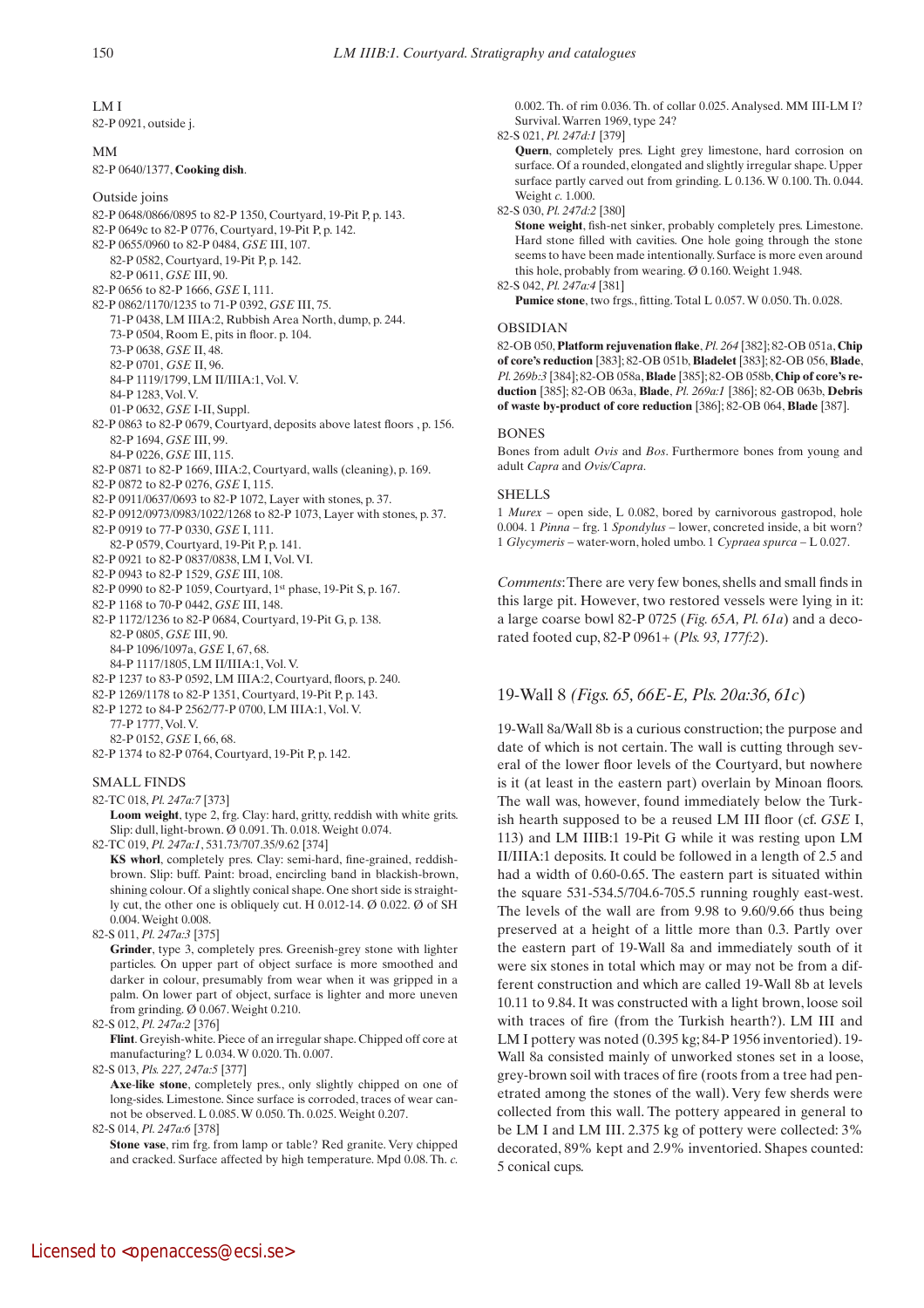#### **POTTERY**

84-P 1857 (+84-P 2705), *Pl. 182a:7*

Goblet, small, lower body/beg. of stem. Clay: creamish light brown. Hollowed stem. Int. monochrome. Ext. badly pres. black paint; may have been monochrome. Stem Ø est. 0.02. Th. 0.004-6. LM IIIA:2. 84-P 1956, *Pl. 182a:6*

**Juglet**, base frg. Clay: light brown. Flat base. Ext. base band. Base Ø est. 0.03. Th. 0.005. LM IIIA:2/B:1.

84-P 2876, *Pl. 182a:5*

**Kylix**, foot frg. Clay: brown. Plain ware. Foot  $\emptyset$  est. 0.10. LM IIIB:1. 84-P 2877, *Pl. 182a:4*

 **Closed vessel**, body frg. Clay: brown. Ext. two body bands. Th. 0.005. LM IIIA:2/B:1.

#### LM I

84-P 1858, **Closed vessel**.

#### Outside join

84-P 1857 to 84-P 2705, intrusive in Vol. VI.

*Comments*: One possible interpretation of the wall is that it might have functioned as a small retaining or dividing wall between the southeastern floors and the south floors as did 19-Wall 20 between the southeastern floors and the northwestern floors.

## 20-Pit P *(Figs. 65, 66D-D, Pls. 61c, 66d)*

This pit which partly destroyed 19-Wall 9 and which is cut into Related III is situated within the square 530.2- 531.05/704.3-705 at levels 9.96 to 9.47. This means that the top of the pit was approximately at the level of the second set of floors in the southern part, floors which did not go up to the pit however. The soil is dark brown and soft with bits of charcoal and stones. The datable pottery was LM IIIB:1, LM IIIA and few earlier pieces. 0.577 kg of pottery was collected: 11% decorated, 82% kept and 7.3% inventoried. No shapes to be counted.

## **POTTERY**

```
84-P 1364, Pl. 182a:3
```
 **Cup**, body/handle frg. Clay: LW. Part of a vertical, strap, handle. Int. a body band. Ext. bands along edges of handle and three body bands. Handle th. 0.005. Th. 0.004. LM IIIA:2/B:1.

84-P 1365 (+77-P 1167; 77-P 1811), *Pls. 95, 182a:1* **Kylix**, rim/body frgs. Clay: red. Cream slip and reddish-brown paint. Everted rim. Int. RB. Ext. RB and an octopus. Rim Ø est. 0.15. Th. 0.004-5. LM IIIB:1.

84-P 1366 (+77-P 0238; 80-P 0213), *Pl. 182a:2*

 **Closed vessel** (medium-sized stirrup jar), upper body frg. Clay: LW. Ext. flowers and a body band. Th. 0.005-6. LM IIIB:1.

## Outside joins

84-P 1365 to 77-P 1167, *GSE* III, 102.

77-P 1811, *GSE* I, 203.

84-P 1366 to 77-P 0238, *GSE* I, 83.

80-P 0213, *GSE* II, 68.

*Comments*: There are very few finds in this 0.5 deep pit.

## 19-Pit K2 *(Fig. 65, Pl. 62a*)

This pit is situated within the triangle 529-530/705-706 and it is stratified below the LM IIIC 19-Pit K (*GSE* II, 96-97) and

an LM IIIB:2 deposit (*GSE* III, fig. 25a-b [B-B]). It was partly overlying, partly cut through an LM IIIB:1 floor (12-Floor 5 east part, *Fig. 69*) and the pit was excavated at levels from 10.00 to 9.80. The soil was noted to be different from the overlying LM IIIC 19-Pit K which was brown, rather loose with pebbles, but it was not closely described in the notebooks. The pit contained mainly LM IIIB pottery, some LM IIIA and few LM I, MM and EM pieces. 7.420 kg of pottery were collected: 11% decorated, 87% kept and 2.6% inventoried. Shapes were not counted.

## **POTTERY**

82-P 0731, outside j.

82-P 0732, *Pls. 101, 182b:5*

 **Amphoroid krater**, base frg. Clay LW. Part of a splaying base. Ext. monochrome reddish-brown. Base Ø est. 0.12. Th. 0.006-7. LM IIIA:2/B:1.

82-P 0733, *Pl. 182b:4*

 **Amphoroid krater**, body frg. Clay: LW. Ext. an octopus. Th. 0.005-7. LM IIIB:1.

82-P 0734, *Pls. 126, 182b:2*

 **Kylix**, rim frg. Clay: buff, fine. Short, rounded lip, a groove below. Int. and ext. monochrome black. Rim Ø est. 0.16. Th. 0.004-5. Myc IMP. FS 264. LH IIIA/B:1.

82-P 0735, *Pl. 182b:1*

 **Cup**, body frg. Clay: LW. Ext. a row of dots framed by rows of alternating irises. Th. 0.003. LM IIIA:2/B:1.

82-P 0736, *Pl. 182b:3*  **Juglet**, body frg. Clay: light brown. Ext. a spiral? and three body bands. Th. 0.004. LM IIIA:2/B:1.

82-P 0739, *Pl. 182b:8*

Ladle, handle frg. Clay: light brown with thin grey core. Plain ware. Part of a high-slung, strap/oval handle. Handle 0.014 × 0.031. LM IIIA:2/B:1.

82-P 0740, *Pl. 182b:9*

 **Cooking jar**, base/body frg. Clay: red with grey core. Coarse fabric. Flat base. Base Ø est. 0.075. Th. 0.007-13. Burnt. LM IIIA:2/B:1.

82-P 0741, *Pl. 182b:10*

 **Conical cup**, base/body frg. Clay: red. Base Ø 0.036. Th. 0.003-7. LM IIIA:2/B:1.

82-P 0742, *Pl. 182b:6*

Goblet, small, lower body/stem foot frg. Clay: red with grey core. Plain ware. Hollowed stem. Stem Ø 0.017. Foot Ø est. 0.055. LM IIIA:2.

82-P 0743, *Pl. 182b:7*

 **Amphora**, rim/neck frg. Clay: yellowish-buff. Coarse fabric. Everted rim, part of a vertical, oval handle. Handle  $0.023 \times 0.033$ . Th. 0.006-9. Burnt. LM IIIA:2/B:1.

### LM I

82-P 0738, **Closed vessel**.

#### MM

82-P 0737, **Jar**; 82-P 0744, **Open vessel**.

## Outside join

82-P 0731 to 77-P 1013, between Building 1 & 2, lower deposit, p. 174.

#### SMALL FINDS

82-TC 020, *Pls. 219, 247b:2* [388]

 **Figurine**?, foot/paw? (Broken-off handle from vase?) Light brown, hard, fine clay. Traces of dark brown slip. Three parallel grooves and one fourth at narrow end of object. Worn off/smooth at both edges. Burnt by fire? L 0.03. W 0.019 × 0.028. Th. 0.011-16. 82-MISC 013, *Pl. 247b:1* (see below, Shells) [389]

#### OBSIDIAN

82-OB 041a, **Bladelet** [390]; 82-OB 041b, **Bladelet**, *Pl. 266* [390].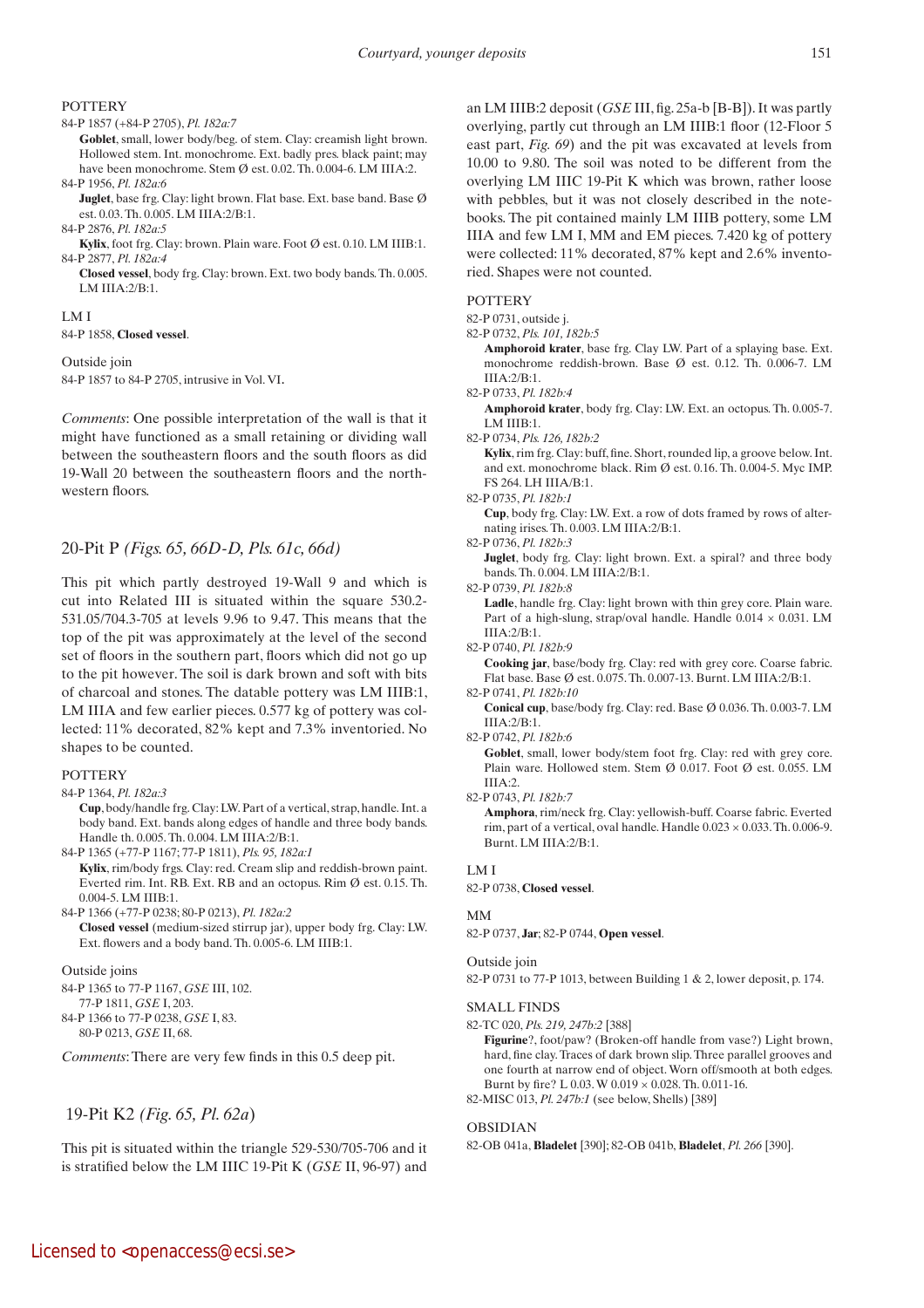## **BONES**

Few bones from adult caprid, *Sus*, and *Bos*.

## **SHELLS**

1 *Pinna* – 0.027 × 0.015. Th. 0.005, thick piece (82-MISC 013). 1 *Glycymeris* – water-worn. 2 *Spondylus* – 2 upper, 2 fresh.

*Comments*: The join is "natural". There is no obvious explanation for the pit, but to be a rubbish pit – apparently not for quarrying.

## 20-Pit AG *(Fig. 65, Pl. 20a:46 top)*

This pit is lying in the very southeastern corner east of the Venetian wall W1-033 (*Fig. 55*) above the level of one of the Courtyard floors (20-Floor 23 of Courtyard south, Phase 2) in the area 533.85-534.5/699.4-702.45 at levels 10.10 to 9.94. The soil is yellow-reddish-brown, a little dark, very fine, soft, sandy and with many stones. The pottery appeared to be mainly LM IIIA, but also with some LM IIIB. 7.990 kg of pottery were collected: 9% decorated, 83% kept and 1.4% inventoried. Shapes counted: 7 conical cups, 3 footed cups.

## **POTTERY**

84-P 2224, *Pls. 92, 182c:3*

 **Cup**, rim frg. Clay: red. Yellow slip and red paint. Everted rim. Int. RB. Ext. RB, lozenges with dots int. framed by three wavy bands, two thin body bands between two broader. Rim Ø est. 0.16. Th. 0.003-4. LM IIIA:2/B:1.

84-P 2225, *Pl. 182c:6*

 **Cup**, rim frg. Clay: dark brown. Slightly everted rim. Int. monochrome. Ext. RB, flowers and chevrons. Rim Ø est. 0.14. Th. 0.003-4. LM IIIB:1.

84-P 2226, *Pl. 182c:4*

 **Piriform jar**, neck frg. Clay: reddish-brown, hard, fine. Int. monochrome light red (badly pres). Ext. monochrome brownish-black. Neck Ø est. 0.10 (on the middle). Th. 0.004-5. LM IIIA:2/B:1.

- 84-P 2227, outside j.
- 84-P 2228, outside j.
- 84-P 2229, *Pls. 114, 182c:5*

 **Jug**, small, rim/neck frg. Clay: brown. Plain ware. Beg. of a vertical, roll handle from rim. Rim Ø est. 0.039. Th. 0.007. Burnt. LM IIIA:2/B:1.

84-P 2230, *Pls. 126, 182c:2*

**Jug** (or amphora), rim/neck frg. Clay: red with some incl. and filled with "silver mica". High neck, flaring rim. Rim Ø est. 0.100-0.104. Th. 0.006. Kytheran IMP. LM III.

84-P 2231, *Pls. 126, 182c:1* Jar, rim frg. Clay: red with grey core, rather coarse fabric and filled with "silver mica". Broad, everted rim, flat on top. Rim Ø est. 0.42. Th. 0.009. Kytheran IMP. LM III.

## Outside joins

84-P 2227 to 84-P 1826, Courtyard, younger deposits, p. 138.

- 84-P 2133, LM IIIA:2, Rubbish Area Southeast, 20-Pit L/AJ, p. 228. 84-P 2228 to 82-P 0094, *GSE* I, 106.
	- 84-P 2335, LM IIIA:1, Vol. V.

## **BONES**

Some bones from adult and young *Ovis/Capra* and *Sus* and from adult *Bos*.

## **SHELLS**

1 *Glycymeris* – water-worn, large hole below umbo. 1 fossil oyster – water worn. L 0.061. W 0.048.

*Comments*: Again very few finds were noted. The joins are "natural" to the surrounding area.

## RELATED *(Figs. 65, 66A-A*)

In the northwestern part of the Courtyard there were two small deposits cut by LM IIIB:2 11-Pit F (cf. *GSE* III, 92, fig. 23a) in which no floors were noted and which were excavated at levels above the floors of the Courtyard to levels below the levels of the floors. The two deposits thus belong stratigraphically together with the pits. They are named Related I and Related II. Southwest of 19-Wall 9 were another two small deposits related to the latest use of the Courtyard area. They are named Related III and IV.

## Related I *(Figs. 65, 66A-A)*

The deposit is situated roughly within the square 528- 529.2/711.4-712.2 at levels 10.17 to below 9.79. The soil is reddish and rather hard. The pottery was mainly LM IIIA with a few LM IIIB and earlier pieces. 3.300 kg of pottery were collected: 21% decorated, 42% kept and 0.8% inventoried. Shapes were not counted.

## **POTTERY**

- 77-P 0651, outside j.
- 77-P 1309, *Pl. 182d:1*
	- **Goblet** small, lower body/stem frg. Clay: LW. Plain ware. *C.* half hollowed stem. Stem Ø 0.017. Th. 0.003. LM IIIA:2.

## Outside join

77-P 0651 to 77-P 0649/0652, between Building 1 & 2, 11-Pit F2, p. 177.

## SMALL FINDS

77-FR 006, *Pl. 247c*, 528.38/711.83/10.07 [391]

Painted plaster, one frg. Medium hard, slightly gritted plaster with traces of burning. Monochrome, red surface. Mpd. 0.019. Th. 0.009. LM I.

## OBSIDIAN

77-OB 129, **Bladelet** [392].

## BONES

Few bones from adult and young *Ovis* and adult *Sus* and *Bos*.

## Related II *(Figs. 65, 66A-A*)

This small deposit was situated north of the preceding deposit in the very northwestern corner of the Courtyard and it was excavated at levels 10.24 to 9.56. The soil is reddishbrown and rather hard and more greyish and looser in the eastern part. The pottery was, with a few possible LM IIIB sherds, mainly LM IIIA and few earlier. 4.570 kg of pottery were collected: 14% decorated, 63% kept and 2.8% inventoried. Shapes were not counted.

## **POTTERY**

77-P 0757, *Pls. 113, 182d:13*

Bowl, shallow, full profile. Clay: light brown. Plain ware. Slightly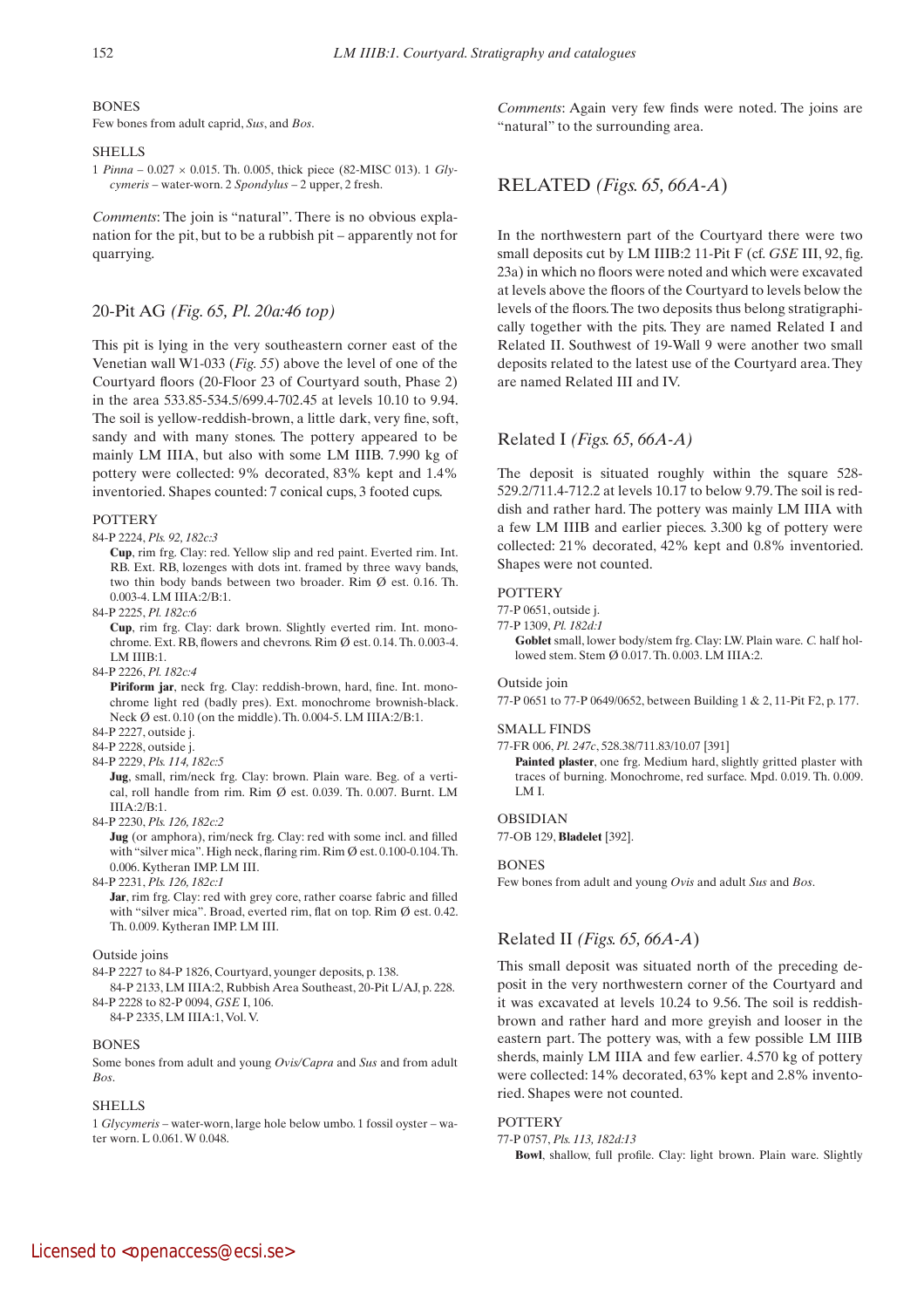marked rim, flat base, a complete horiz., oval handle along rim. H 0.047. Rim Ø est. 0.14. Base Ø 0.035. Handle 0.006 × 0.009. Th. 0.003- 5. LM IIIB:1.

#### 77-P 1194, outside j.

77-P 1195, *Pl. 182d:4*

 **Cup**, rim frg. Clay: light red. Everted rim. Int. thin RB. Ext. RB, zigzag with loops framed by wavy bands and three body bands. Th. 0.003. LM IIIA:2/B:1.

#### 77-P 1196, *Pls. 103*, *182d:5*

 **Amphoroid krater**, base frg. Clay: LW. Slightly splaying angular base. Ext. monochrome. Base Ø est. 0.11. Th. 0.007. LM IIIA:2/B:1. 77-P 1197, *Pls. 113, 182d:8*

 **Cup**, shallow, rim/body frgs. Clay: light brown. Plain ware. Slightly everted rim, a vertical, strap handle from rim. Rim Ø est. 0.11. Handle  $0.005 \times 0.015$ . Th.  $0.003-4$ . Burnt. LM IIIA:2/B:1.

## 77-P 1219, *Pl. 182d:2*

 **Closed vessel**, body frg. Clay: red. Yellow slip, brown paint. Ext. spirals? Th. 0.006. LM IIIA:2/B:1.

77-P 1220, *Pl. 182d:12*

 **Cooking dish**, rim/body frg. Clay: red. Coarse fabric. H of rim 0.044. Th. 0.006-8. Burnt. LM IIIA:2/B:1.

77-P 1460, *Pl. 182d:3*

 **Cup**, rim frg. Clay: light yellowish-red with light grey core. Everted rim. Int. RB. Dots on top of rim. Ext. RB, parallel chevrons framed by wavy bands. Th. 0.004. LM IIIA:2/B:1.

77-P 2067, *Pl. 214e:14*

 **Pithos**, body frg. Gravel-tempered fabric variant trickle paint. Thick creamy slip on the ext. face. Broad horiz. rfb with crescent-shaped impressions of overlapping tongues (2E). Th. 0.021. W of rfb 0.039. MpL 0.160. Trickle paint is not present/preserved. MM?

#### Outside join

77-P 1194 to 77-P 1461, LH IIIA:1, Vol. V.

### SMALL FINDS

77-M 054, *Pl. 247e:3*, 527.98/712.83/10.09 [393]

 **Bronze**, frg. Very corroded, light green with darker veins. Rod of a square section bent into an oblique angle. Seems to be deliberately bent. L 0.022. Ø 0.003-5.

77-TC 065, *Pls. 217, 247e:1* [394]

 **Figurine**, polos? head. Fair condition. Light brown slip, dull. Reddish-brown paint, lustrous, flaking. Pinched face, applied eyes, projection back, on top of head (polos?). Band around face, painted nose, two bands on crown, head solid painted back. Broad flat top on head. H 0.031. W 0.029.

77-S 034, *Pl. 247e:2* [395]

 **Calcite**. Rectangular worked piece. L 0.033. W 0.014. Th. 0.013.

OBSIDIAN

77-OB 168, **Bladelet** [396].

# **BONES**

Bones from adult *Ovis/Capra*, *Sus*, and *Bos*.

## SHELL<sub>S</sub>

1 *Glycymeris* – left, water-worn, W 0.033, H 0.031.

## Related III *(Figs. 65, 66D-D)*

One small area was partly covering 20-Pit P (cf. above). It is situated within the square 530-531.15/703.5-705 and excavated at levels 9.91 to 9.84. No floors were noted in this deposit which had a greyish-brown, hard soil. Few sherds of LM IIIA, LM I and MM date. 0.400 kg of pottery was collected: 1% decorated, 100% kept and 6.9% inventoried. Shapes counted: 1 conical cup.

## **POTTERY**

84-P 1984, *Pl. 182d:7*

 **Closed vessel** (piriform jar?), body frg. Clay: buff, hard, fine. Ext. ivy (FM 12). Th. 0.005. Myc IMP. LH IIIA:1.

84-P 1985, *Pl. 182d:6*  **Cup**, handle frg. Clay: LW. Part of a strap handle from rim. Int. RB. Ext. irregular band on handle. Handle 0.005 × 0.024. LM IIIA:2/B:1.

## SMALL FINDS

84-TC 054, *Pl. 247f* [397]

 **Loom weight**, type 1, frg. Only a small part of one outer side remains. Clay: hard, gritty, dark-brown with white grits. Traces of burning. Mpd 0.069. Weight 0.087.

#### **BONES**

Only few bones from adult *Capra*.

## Related IV, 19-Wall 10 *(Fig. 65* )

In the area south of 19-Wall 9 within the square 529-530/705- 706, at levels 10.12/9.96 to 9.87, at a right angle to 19-Wall 9 a row of small stones were found. However, it is doubtful that they can be identified as a wall. It was found below 19-Pit K2 and above a floor belonging to the 1st phase of the Courtyard (19-Floor 16). Between the stones a greyish, dry soil was noted, and the "wall" consisted only of smaller stones. The pottery was LM IIIB, but mainly LM IIIA and few earlier. 1.380 kg of pottery was collected: 7% decorated, 85% kept and 3.0% inventoried. Shapes were not counted.

## **POTTERY**

82-P 0829, *Pls. 116, 182d:11*

Lid? Clay: light brown. Plain ware. Small lid with a broken off knob? Ø 0.054. "Lower" Ø 0.047. LM IIIB:1?

82-P 0830, *Pl. 182d:9*

 **Closed vessel**, base frg. Clay: creamish-grey. Flat base. Ext. base band. Base Ø est. 0.07. Th. 0.008. LM IIIA:2/B:1.

82-P 0831, *Pl. 182d:10*

 **Tankard**, body frg. Clay: LW. Part of a vertical, strap/oval handle attached on upper body. Ext. bands along edges and band around attachment. Handle  $0.019 \times 0.028$ . LM IIIB:1.

82-P 1765 (+82-P 1250), *Pls. 125, 184e:3*

 **Kylix**, rim/body frg. Clay: light brown, hard, fine. Slightly marked rim. Int. monochrome. Ext. RB and vertical rows of elaborate lozenges with added spirals. Rim Ø est. 0.17. Th. 0.004-5. KNO. LM IIIB:1.

### Outside join

82-P 1765 to 82-P 1250, *GSE* II, 97.

#### SMALL FINDS

82-MISC 018, *Pl. 247g* (see below, Shells) [398]

## SHELLS

1 *Pinna* – 5 frgs. (82-MISC 018).

## DEPOSITS ABOVE LATEST FLOORS *(Fig. 67*)

None of these deposits can, with certainty, be said to be real floor deposits. They consist of slightly different soils, some may be real floor deposits while others may perhaps be soil from elsewhere thrown upon the floor. The area of the Courtyard has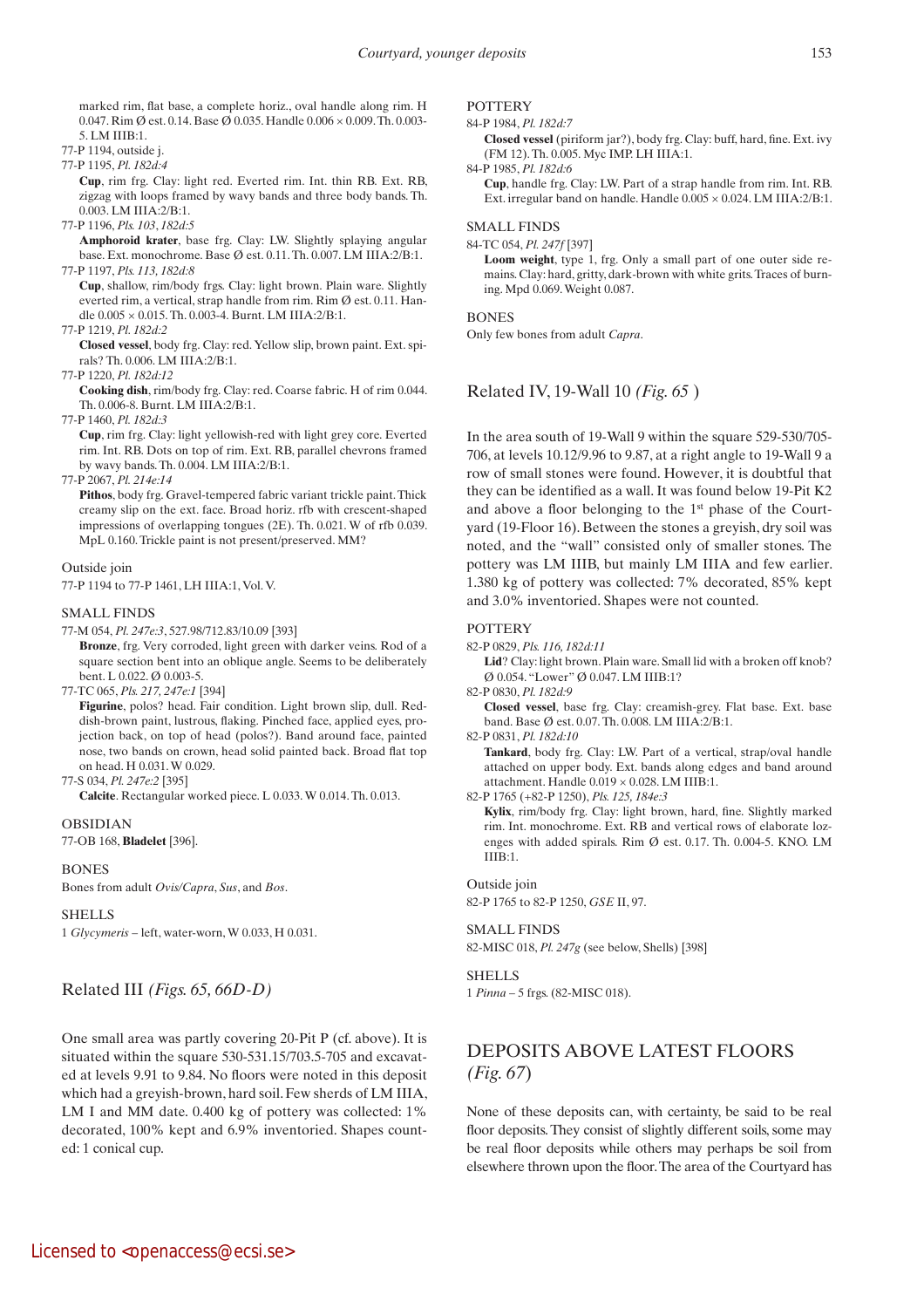

Fig. 67. LM IIIB:1 Courtyard, plan of deposits above latest floors and distribution of finds.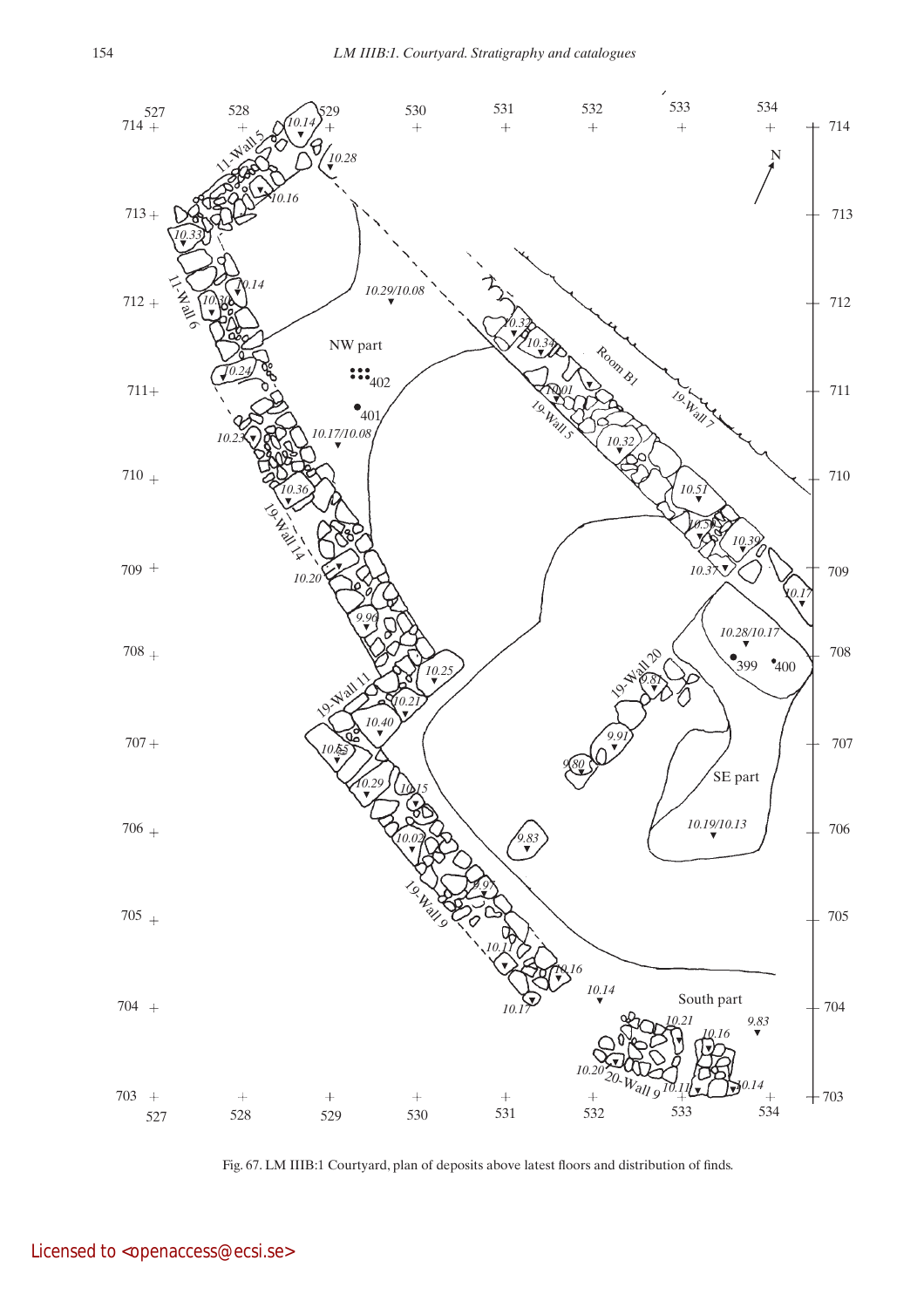been divided into three parts: *SE*: which is the triangle south of the doorway to Building 2 and east of 19-Wall 20; *NW*: which is the sloping part northwest of 19-wall 20, and *South* which is the lower part opening towards the Rubbish Area Southeast.

## Deposits above southeast part

The deposits here were covering almost all parts of the upper floor (19-Floor 12) while one deposit also partly covered 19- Pit P. The bottom of the deposits was the floor which sloped slightly from north at 10.17 to south at 10.13. The top of the deposits was discovered at 10.19 and 10.21 in the southern part and 10.28 in the northern part. The soils were greybrownish, hard with stones and pebbles in the southern part, while it was red and hard in the northern part and red below the LM IIIB:2 wall (19-Wall 6, cf. *GSE* III, 90-91, fig. 23a). The deposits contained mainly LM IIIB:1 with a few earlier pieces. 7.499 kg of pottery were collected: 10% decorated, 95% kept and 3.7% inventoried. Shapes counted (1984): 1 tripod cooking pot leg.

### POTTERY

82-P 0543, *Pls. 105, 182e:5*

 **Jar**, wide-mouthed, rim/neck body frg. Clay: LW. High neck, flaring rim. Int. RB. Ext. RB, neck band and spiral. Rim Ø est. 0.16. Th. 0.003-4. LM IIIB:1.

- 82-P 0544/0545 (+82-P 0296), *Pl. 182e:6*
- **Closed vessel**, body frg. Clay: light yellowish-brown. Ext. multiple arcs, flower? and two even body bands. Th. 0.005-7. LM IIIB:1. 82-P 0546, *Pl. 182e:4*
- **Bowl**, body frg. Clay: light brown. Ext. concentric semicircles with fringes and a body band. Th. 0.003-5. LM IIIB:1.
- 82-P 0547, *Pl. 182e:3*

 **Kylix**, rim frg. Clay: LW. Everted rounded rim. Int. RB. Ext. RB and octopus. Th. 0.003-4. LM IIIB:1.

82-P 0548, *Pl. 182e:7*

Ladle, rim/handle frg. Clay: red. Plain ware. Straight rim, part of high-slung, strap/oval handle. Handle  $0.013 \times 0.029$ . LM IIIA:2/B:1. 82-P 0549, *Pl. 182e:9*

Jar, straight-necked, rim frg. Clay: light brown. Plain ware. Straight rim, beg. of a vertical, oval handle from below rim. Rim Ø est. 0.010. Handle 0.010 × 0.015. LM IIIA:2/B:1.

82-P 0550, *Pl. 182e:10*

 **Tripod cooking pot**, leg. Clay: red. Coarse fabric. Leg oval in section 0.020 × 0.025. Burnt. LM IIIA:2/B:1.

82-P 0551, *Pl. 215f:4*

Pithos, body frg. Gravel-tempered fabric. Light brown slip on ext. face. Rfb with regular crescent-shaped impressions (2A). Th. 0.017- 19. W of rfb 0.025. MpL 0.111. LM III.

82-P 0610, *Pl. 182e:8*

 **Tankard**, spout frg. Clay: LW. Plain ware. Part of an open spout, rim flat on top. Th. 0.007-8. LM IIIB:1.

82-P 0680 (+82-P 0265; 82-P 0565; 82-P 1060; 82-P 1676; 82-P 1755), *Pls. 104, 182f* 

 **Jug**, cylinder-necked, body/base frgs. Clay: light yellowish-brown. A low ridge at base of neck, globular body, flat base. Scar from a handle on upper body. Ext. neck band, lozenges with shells in one corner framed by wavy bands, three upper body bands, two mid-body bands, two lower bands and base band. Base Ø est. 0.08. Mid-body Ø est. 0.25. Th. 0.004-8. Burnt. LM IIIB:1.

82-P 0681, *Pl. 182e:1*

**Bowl**, rim frg. Clay: cream. Slightly marked rim. Int. monochrome. Ext. RB and alternating arcs. Th. 0.004. LM IIIB:1.

82-P 0682, *Pl. 182e:2*

 **Cup**, rim frg. Clay: light brown. Slightly everted rim. Int. RB. Ext. RB and quirks. Th. 0.004. LM IIIB:1.

82-P 1251, *Pl. 182e:15*

 **Bowl**, rim frg. Clay: red. Cream slip and reddish-brown paint. Slightly everted rim. Int. monochrome. Ext. RB, spirals and fringes. Rim Ø est. 0.16. Th. 0.004-5. LM IIIB:1.

82-P 1252, *Pl. 182e:14*

Goblet, small, stem frg. Clay: light brown. Plain ware. Hollowed stem. Stem Ø 0.016. LM IIIA:2.

82-P 1655, *Pl. 182e:11*

 **Jug**, beak-spouted, rim frg. Clay: light creamish-brown. Straight, rounded rim, beg. of a vertical, strap/oval handle from rim. Int. RB. Ext. most paint flaked off. Handle 0.012 × 0.025. LM IIIA:2/B:1. 82-P 1656, *Pl. 182e:13*

 **Open vessel**, body frg. Clay: light red with buff core, hard, fine. Ext. a broad body band. Th. 0.004-8. Myc IMP. LH IIIB:1?

82-P 1657, *Pl. 182e:12*

 **Bowl**, body frg. Clay: LW. Ext. concentric semicircles. Th. 0.003-4. LM IIIB:1.

## LM I

84-P 1699, **Cup**; 84-P 1705, **Open vessel**.

Outside joins

- 82-P 0544/0545 to 82-P 0296, *GSE* III, 98. 82-P 0680 to 82-P 0265, *GSE* I, 111.
	- 82-P 0565, Courtyard, 19-Pit P, p. 139. 82-P 1060, *GSE* III, 108. 82-P 1676, *GSE* III, 90. 82-P 1755, *GSE* I, 113.

#### SMALL FINDS

82-M 008, *Pl. 248a*, 533.56/708.00/10.17 [399], on 19-Floor 12 **Bronze**, frg., lump. Very corroded. Of an irregular shape with one of sides more hollowed out. L 0.024. W 0.018. Th. 0.011. Analysed (Lav), see Appendix 2 in *GSE* II.

#### OBSIDIAN

82-OB 045, **Bladelet** [400].

#### **BONES**

Two fragments from *Capra*.

#### **SHELLS**

1 *Glycymeris* water-worn, small, small hole at umbo. 1 *Spondylus* – lower, broken at both ends. 1 *Arca* – right, broken, burnt. 1 *Charonia sequenzae* – body frg.

*Comments*: The bronze found on 19-Floor 12 was hard burned and with traces of charcoal on the floor around it.

## Deposits above northwest part

It consisted of nine smaller deposits covering the area northwest of the LM IIIB:2 19-Pit H (*GSE* III, p. 97-100) within the area 528.2-530.8/709.3-713.1. The bottom was all over the youngest floor (19-Floor 9) which was found at *c*. 10.08. The tops of the deposits were at 10.17 and 10.29. The soil(s) were light brown to red, rather hard with bones and some pebbles, while one area was red, dry and medium hard. The pottery had LM IIIB:1 as its latest date but contained also a few earlier pieces. 5.755 kg of pottery were collected: 6% decorated, 74% kept and 2.4% inventoried. Shapes were not counted.

## **POTTERY**

## 82-P 0676, *Pl. 214d:6*

Pithos, body frg. Sand-tempered fabric variant A. Light brown thin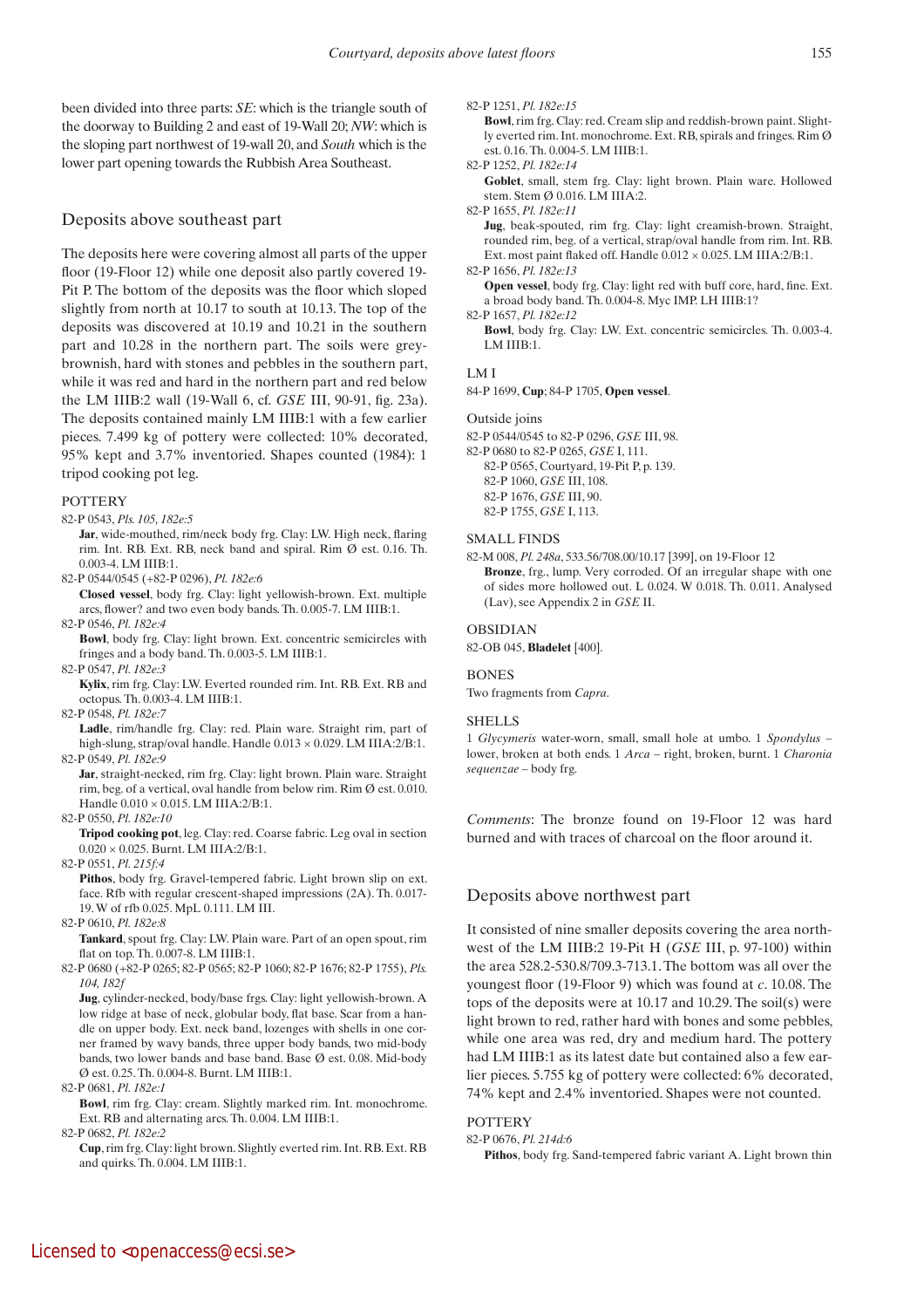slip on ext. face. Two horiz. rfbs with straight-oblique and vertical short and broad impressions (2D). Th. 0.014. W of rfb 0.035. MpL 0.099. Worn. late MM-LM I/II.

82-P 0677, *Pl. 183a:1*

 **Closed vessel**, body frg. Clay: greyish-brown. Ext. wavy lines and droplets. Th. 0.004. LM IIIA:2/B:1.

- 82-P 0679, outside j.
- 82-P 1421, *Pls. 212, 215a:3*

 **Pithos**, rim frg. Sand-tempered fabric variant A. Light brown slip on the ext face. Small, rectangular rim, not beaked. Th. 0.017. Est. rim Ø 0.48. MpL 0.170. Sec. burnt on the int. face. Late MM-LM I/II.

82-P 1492, *Pl. 183a:4*

 **Bowl**, rim frg. Clay: LW. Slightly marked rim. Int. RB. Ext. RB and zigzag. Rim Ø est. 0.15. Th. 0.005. LM IIIB:1.

82-P 1493 (+82-P 1614), *Pl. 183a:3*

 **Stirrup jar**, large, body frg. Clay: red turning greyish-brown towards int. White paint on red brown surface. Part of a handle. Ext. a band around handle attachment, handle barred, curved bands on upper body and two body bands pres. Handle  $0.021 \times 0.034$ . Th. 0.006-7. LM IIIA:2/B:1.

82-P 1494, *Pl. 183a:5*

 **Open vessel**, body frg. Clay: reddish-brown with thick, black core, some incl. Int. and ext. brown to black burnished. Th. 0.012-14. HBW. LM IIIB:1.

82-P 1673, *Pl. 183a:6*

 **Cup**, rim frg. Clay: light brown. Slightly everted rim, beg. of a vertical, strap handle. Int. monochrome. Ext. RB and bands around handle section. Rim  $\emptyset$  est. 0.11. Handle 0.005  $\times$  0.020. Th. 0.003. LM  $I I I R·1.$ 

82-P 1674 (+70-P 0970), *Pl. 183a:2*

 **Krater**, rim frgs. Clay: greyish-brown. Everted rim. Int. broad RB. Barred on top of rim. Ext. RB, shell chain and loops. Rim Ø est. 0.20. Th. 0.003-4. Burnt. LM IIIB:1.

#### MM

82-P 0678, **Cup**.

## Outside joins

82-P 0679 to 82-P 0863, Courtyard, 19-Pit Q, p. 145. 82-P 1694, *GSE* III, 99. 84-P 0226, *GSE* III, 115. 82-P 1493 to 82-P 1614, *GSE* III, 97.

82-P 1674 to 70-P 0970, *GSE* III, 77.

#### SMALL FINDS

82-S 010, *Pl. 248b* [401]

 **Calcite**. Rectangular worked piece. L 0.021. W 0.014. Th. 0.008.

### OBSIDIAN

82-OB 039a, **Flake of core's shaping**, *Pl. 267a:3* [402]; 82-OB 039b, **Debris or waste by-product of the shaping of the nodule** [402]; 82-OB 039c, **Debris or waste by-product of core reduction** [402]; 82-OB 039d, **Blade** [402]; 82-OB 039e, **Rejuvenation chip** [402]; 82-OB 039f, **Debris or waste by-product of core reduction** [402].

## **BONES**

Bones from young *Ovis*, from adult and young *Ovis/Capra* and *Sus* and from adult *Bos*.

#### SHELL<sub>S</sub>

3 *Spondylus* – one upper, 2 lower (one broken), 3 fresh. 2 *Patella* – 2 open centre. 1 *Pinna*, two frgs.

## Deposits above south part

In the southern part we had six small deposits within the area 531-534.5/701.6-704.3 which only covered a small portion of the floor area including the very southwestern part. The deposits were seen to be above different floors but they all started at levels between 10.14 and 10.09. The soils were yellow-brown to light reddish, sandy, in patches hard-packed, while in the southeastern part it was a little more reddish and loose. The pottery contained LM IIIB, with some LM IIIA and a few earlier pieces. 5.425 kg of pottery were collected: 16% decorated, 95% kept and 3.6% inventoried. Shapes counted: 6 conical cups, 1 tripod cooking pot leg, 1 undecorated goblet and 4 footed cups.

#### **POTTERY**

84-P 1278, *Pl. 183b:7*

 **Closed vessel**, body frg. Clay: brown. Ext. spirals? Th. 0.007. LM IIIA:2/B:1.

#### 84-P 1279, *Pl. 183b:6*

 **Closed vessel**, body frg. Clay: light brown. Ext. tricurved arcs and irises. Th. 0.005. LM IIIA:1/2.

84-P 1679, *Pl. 183b:5*

 **Cup**, body frg. Clay: LW. Ext. spiral. Th. 0.002-3. LM IIIB:1.

84-P 1680, outside j.

84-P 2127, *Pl. 183b:1*

 **Alabastron**, straight-sided, handle frg. Clay: LW. Part of a horiz., high-slung, strap handle with a central groove. Ext. bands along edges of handle and barred in groups. Handle 0.008 × 0.029. LM IIIB:1. 84-P 2128, *Pl. 183b:4*

 **Closed vessel**, body frg. Clay: brown. Ext. two body bands. Th. 0.005. LM IIIA $\cdot$ 2/B $\cdot$ 1.

#### 84-P 2129, *Pl. 183b:2*

 **Amphoroid krater**, neck/body frgs. Clay: reddish-brown with thick grey core. Int. monochrome neck. Ext. neck band and flower? Th. 0.006-9. Burnt. LM IIIB:1.

#### 84-P 2130, *Pls. 111, 183b:3*

**Open vessel**, base frg. Clay: brown. Flat base, protruding *c.* 0.02 outside a slightly incurving body. Ext. band along edge of base and on transition to body. Base Ø est. 0.37-38. Th. 0.008-12. LM IIIB:1.

84-P 2694, *Pl. 183b:9*

 **Kylix**, body frg. Clay: light red with buff core, hard, fine. Int. and ext. monochrome reddish-brown. Th. 0.004-5. Myc IMP. FS 264. LH IIIA/B:1.

#### 84-P 2695, *Pl. 183b:11*

Jar, straight-necked, rim/body frgs. Clay: LW. Straight rim, beg. of a vertical, strap/oval handle from rim. Int. RB. Ext. RB and monochrome handle leaving a reserved triangle on top. Concentric semicircles and chevrons on upper body. Rim Ø est. 0.12. Handle  $0.008 \times$ 0.016. Th. 0.004-5. LM IIIA:2/B:1.

84-P 2696, *Pl. 183b:12*

 **Amphoroid krater**, neck/body frg. Clay: reddish-brown. Ext. a wavy band and a neck band. Neck Ø est. 0.27. Th. 0.007. LM IIIB:1.

84-P 2697, *Pl. 183b:10*

 **Kylix**, stem frg. Clay: light red with buff core, hard, fine. Solid stem. Ext. two broad bands on stem. Stem Ø 0.024. Myc IMP. FS 258B. LH  $I I I R:1.$ 

#### 84-P 2698, *Pl. 183b:8*

 **Bowl**, body frg. Clay: LW. Int. RB. Ext. RB, concentric semicircles and chevrons, three body bands. Th. 0.004-5. LM IIIB:1.

84-P 2699, *Pls. 119, 183b:13*

 **Tray**, rim/body/base frg. Clay: brown with grey core. Coarse fabric. Straight, rounded rim, flat base. H 0.046. Th. 0.011-16. LM IIIA:2/B:1.

### Outside joins

84-P 1680 to 84-P 1633, Vol. V. 84-P 1928, LM II, Vol. V.

#### **BONES**

Few bones from adult *Ovis*, *Sus*, and *Bos*, while *Ovis/Capra* was represented with both adult and young animals.

#### **SHELLS**

1 *Patella* – broken, burnt. 1 *Glycymeris* – water-worn, broken, burnt.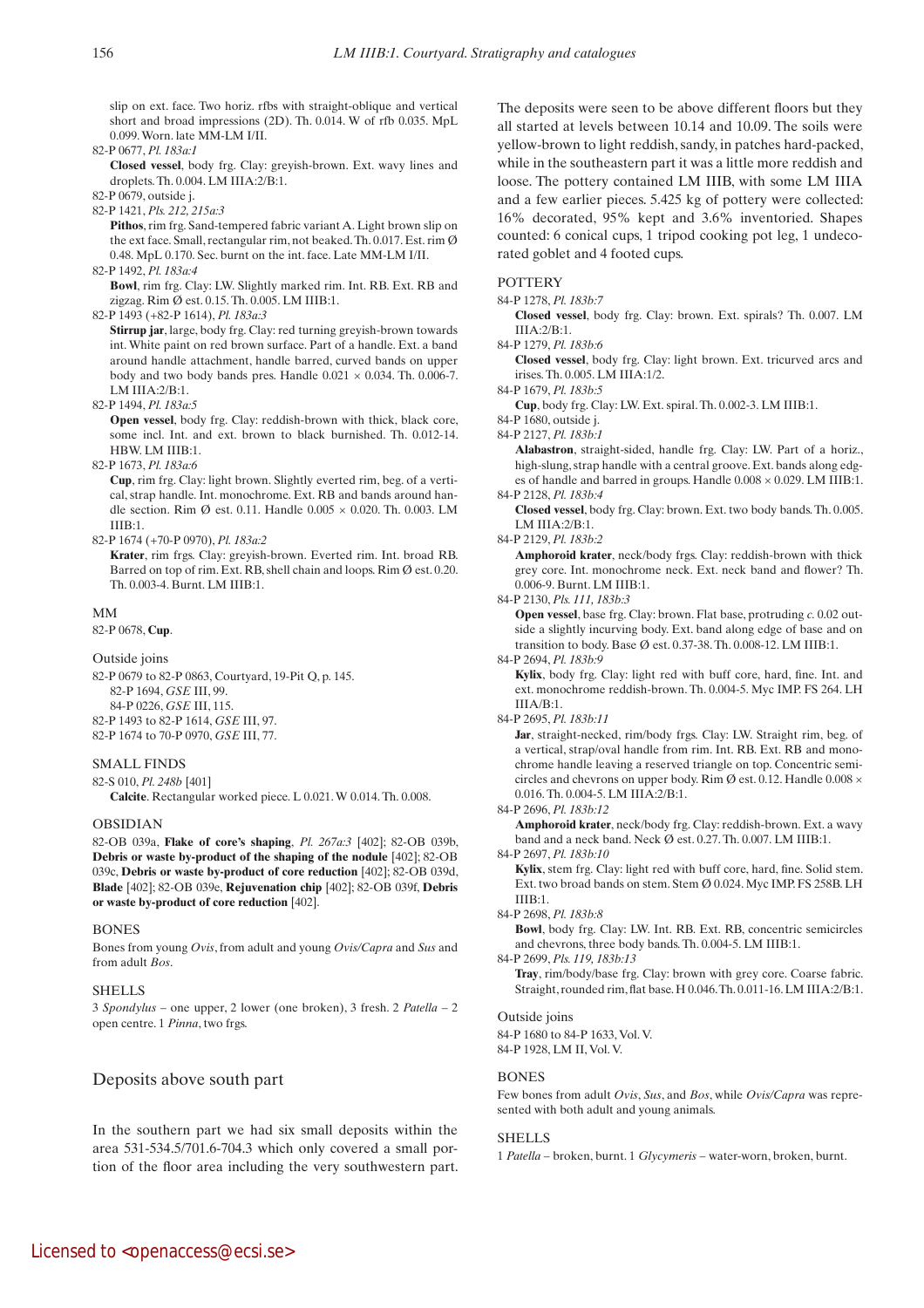3RD PHASE *(Figs. 62, 63a-b, 68, Pls. 62b-63b*)

Phase 3 of the Courtyard had several floor layers. Not much pottery collected at any time, and in the catalogues we have made no attempt to separate the few inventoried sherds, which belong to a short period of time anyhow.

## Southeast floors

The SE floors consisted of two layers: 19-Floor 12 and 19-Floor 34. 19-Floor 12 was a beaten earth floor at levels 10.17/10.14 to 10.16/10.13. It was hard-packed with almost no pebbles or sherds embedded. The soil was red to light brown with bits of charcoal and spots of darkened soil. Might have been exposed to fire (*Pl. 62b*). The floor layer below (19-Floor 34) was found at levels 10.16/10.13 to 10.15/10.11. It was a hard-packed floor with few sherds and pebbles, and the soil was reddish-light brown and very hard (*Pl. 62c*). A tiny red layer was found immediately below 19-Floor 34. The pottery from 19-Floor 12 is missing while LM IIIB:1 and LM IIIA with few earlier was noted in 19-Floor 34. 0.640 kg of pottery was collected: 12% decorated, 60% kept and 4.3% inventoried. Shapes counted: 2 conical cups.

#### **POTTERY**

84-P 1576, *Pl. 183c:5*

 **Amphoroid krater**, upper body frg. Clay: LW. Ext. neck band and curved bands. Th. 0.006. Burnt. LM IIIB:1.

84-P 1577, *Pl. 183c:6*

 **Footed cup**, two-handled, body frg. Clay: light brown. Int. and ext. monochrome black. Th. 0.003-4. LM IIIA:2/B:1.

## Northwest floors

In the northwestern area we had three layers of floors: 1) 19-Floor 9, 1st layer, 2) 19-Floor 9, 2nd layer together with 19-Floor 17 and 3) 19-Floor 9, 3rd layer together with 19-Floor 18 and 19-Floor 13, west part. In the southeastern part the layers of 19-Floor 9 were cut through by the LM IIIB:2 19-Pit H (*GSE* III, 97-100) and the floor(s) were thus preserved to a length of  $c$ .  $3.5 \times 2.5$ . Scattered on the floor were a number of smaller slab stones at levels from 10.12 to 10.06, some of which became covered up by the latest floor phase. The floors were sloping slightly towards south and southeast. In the northwestern part in 1977, a large slab stone was found at *c.* 529/711 below which "there is a hole going 1/2 metre into the scarp" . This hole was not seen during the excavation in 1982.

19-Floor 9, 1st layer, is a thin floor with pumice stone and pebbles set in a dry grey earth. 19-Floor 9, 2nd layer, consisted of a thin layer of hard, light, red soil with pebbles and small pieces of pumice stone and small sherds (*Pl. 62d*). 19-Floor 9, 3rd layer, consisted of a thin layer of brown soil with pebbles

and very few sherds (*Pl. 63a*). 19-Floor 17 consisted of a thin layer of red soil and is situated on the west side of 19-Wall 14 (*Pl. 63b*). 19-Floor 18 on the west side of 19-Wall 14 consisted of a very thin layer of greyish-brown soil with some charcoal. It was excavated at levels 9.99 to 9.98 and below it 19-Pit S was found (cf. below pp. 166-167). 19-Floor 13, the west part, consisted of a thin layer of reddish-brown soil with some pebbles in it. It was excavated at levels 9.98 to 9.93 (*Pl. 62d*). The pottery was LM IIIB:1, LM IIIA and earlier. 3.640 kg of pottery were collected: 9% decorated, 80% kept and 1.9% inventoried. Shapes were not counted.

## **POTTERY**

77-P 1403, *Pl. 183c:9*

 **Tripod cooking pot**, leg frg. Clay: red with black core. Leg oval in section  $\varnothing$  0.027  $\times$  0.035. Burnt. LM IIIA:2/B:1.

77-P 1424, *Pl. 183c:8*

Bowl, body frg. Clay: red. Cream slip and red paint. Scar from a horiz., roll handle. Int. monochrome. Ext. lozenges and loops, a band around handle attachment and a body band. Handle  $0.010 \times 0.012$ . Th. 0.004-5. LM IIIB:1.

82-P 1323, *Pl. 183c:7*

**Kylix**, foot frg. Clay: light brown. Ext. two bands. Foot  $\emptyset$  est. 0.010. LM IIIB:1.

 **Cup**, handle frg. Clay: LW. Part of a vertical, strap handle. Ext. bands along edges. Handle  $0.004 \times 0.016$ . LM IIIA:2/B:1.

82-P 1793, *Pl. 183c:1*

 **Cup**, rim frg. Clay: light brown. Everted rim. Int. sponge pattern. Ext. RB, "ladders" and strokes. Th. 0.004. LM IIIA:2.

#### SMALL FINDS

82-AR 013, *Pl. 248d* [403]

**Pebbles from floor** (19-Floor 9, 1<sup>st</sup> layer), sample. The pebbles collected from this floor are, compared with other pebble floors, very small but consist of the usual mixture of stones, crushed shells, terracotta frgs., sherds and bones.

## OBSIDIAN

82-OB 055, **Bladelet**, *Pl. 269b:7* [404], from 19-Floor 13 west part; 82- OB 059a, **Blade** [405], from 19-Floor 9, 2nd layer; 82-OB 059b, **Bladelet** [405], from 19-Floor 9, 2nd layer.

### BONES

Only few bones from adult *Ovis/Capra*.

#### **SHELLS**

1 *Murex* – columella, large. 1 *Glycymeris* – frg., water-worn, medium.

## South floors

In the south part only one layer of floors was found (20-Floor 5 and 20-Floor 9) while there were a few deposits below them, before the floors of 2nd phase were reached. Fragments of 20-Floor 5 were found at most places in the southern part, also west of 19-Wall 9. The floor is reddish with sherds, pebbles and small pieces of flat stones (south); yellow-brown, hard with many stones, pebbles and sherds (west and east); while 20-Floor 9 – only found north of 20-Wall 9 – was reddish-light brown, hard with very few small stones and sherds embedded. The floors contained LM IIIB and LM IIIA sherds. 5.385 kg of pottery were collected: 11% decorated, 76% kept and 2.9% inventoried. Shapes counted: 1 undecorated kylix, 1 undecorated jug, 5 conical cups, 1 tripod cook-

<sup>82-</sup>P 1732, *Pl. 183c:4*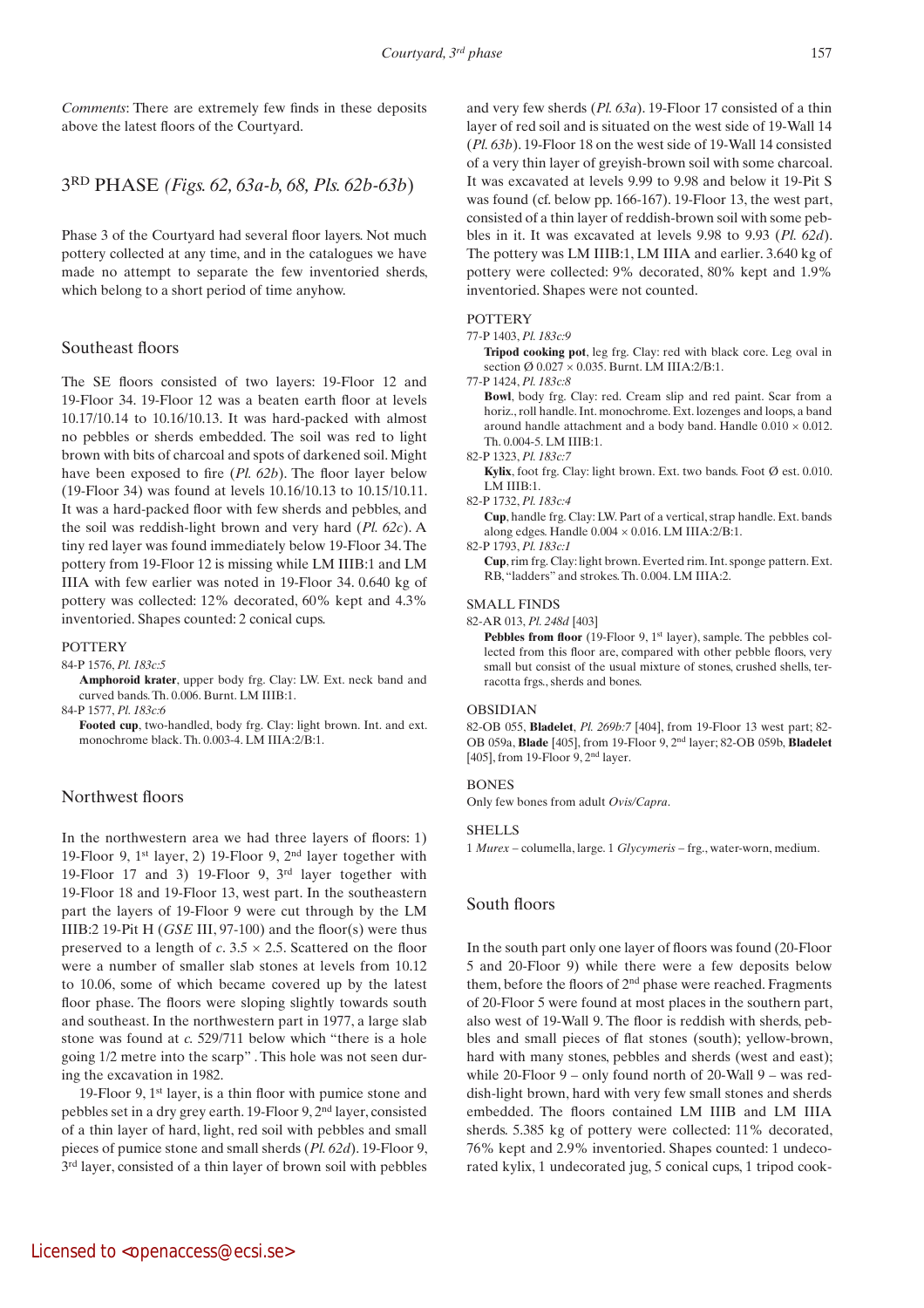

Licensed to <openaccess@ecsi.se>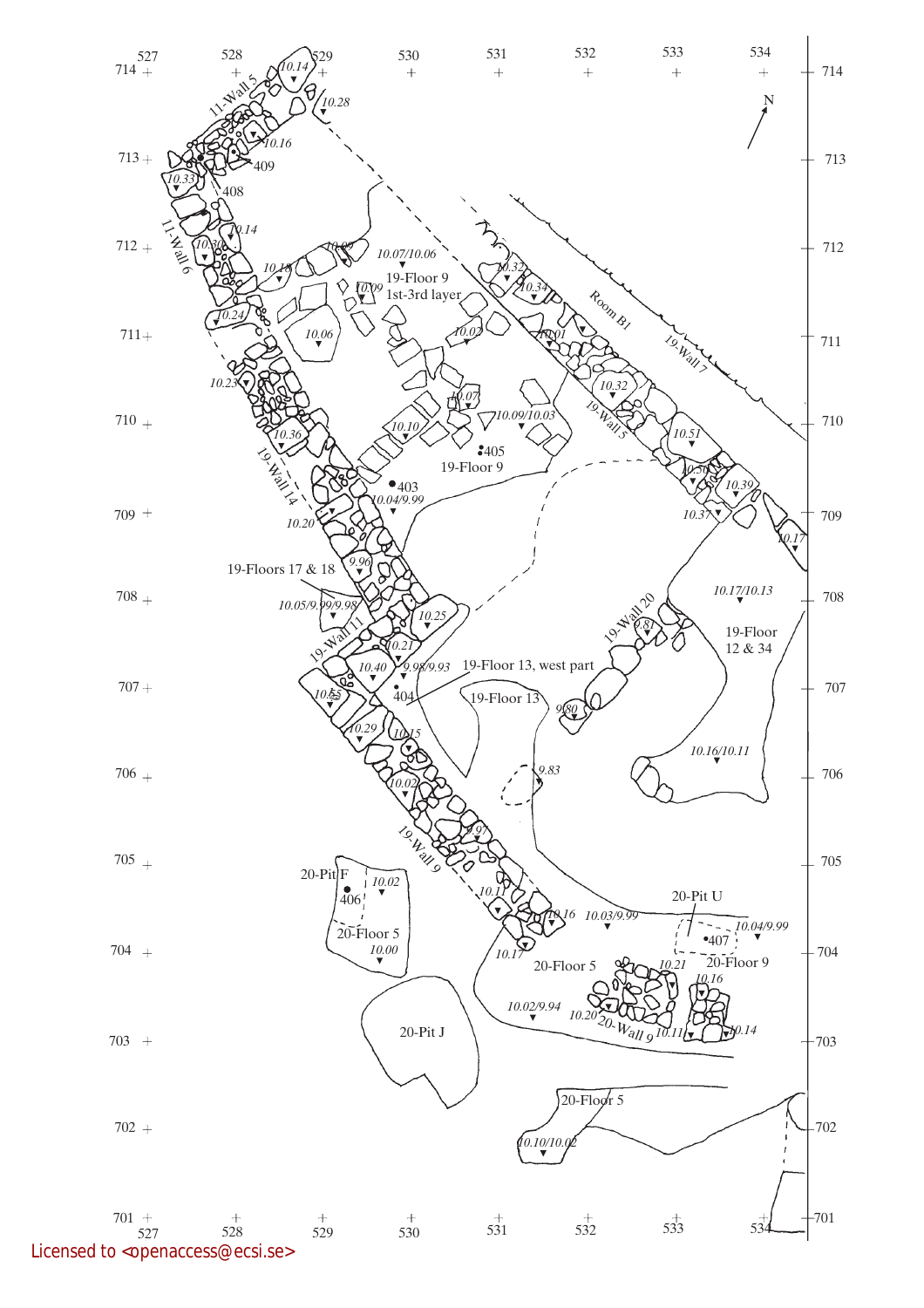ing pot leg, 1 undecorated goblet, 1 tripod storage jar leg and 2 footed cups.

## **POTTERY**

84-P 1474, *Pl. 183e:9*

- **Jug**, funnel-necked, neck frg. Clay: brown. Plain ware. Part of a vertical, strap handle from below rim. Handle  $0.013 \times 0.026$ . Th. 0.004-5. LM IIIA:2/B:1.
- 84-P 1475, *Pl. 183e:6*

 **Closed vessel**, body frg. Clay: cream. Ext. three thin bands between two broader. Th. 0.005-6. LM IIIA:2/B:1.

84-P 1476, *Pl. 183e:7*

 **Bowl**, rim frg. Clay: light brown. Slightly marked rim. Int. monochrome. Ext. RB and concentric semicircles? Th. 0.005. LM IIIB:1. 84-P 1482, *Pl. 183e:11*

 **Cup**, body frg. Clay: light brown. Int. monochrome. Ext. a spiral? Th. 0.003. LM IIIA:2/B:1.

84-P 1483, *Pl. 183e:10*

 **Closed vessel**, body frg. Clay: light reddish-brown. Ext. two body bands. Th. 0.010-12. LM IIIA:2/B:1.

84-P 1650, *Pl. 183e:3*

 **Cup**, rim frg. Clay: light brown. Slightly everted rim. Int. RB. Ext. RB and network. Th. 0.003-4. LM IIIB:1.

84-P 1651, *Pl. 183e:5*

 **Cup/rhyton**, body frg. Clay: light grey. Ext. leaves. Th. 0.005. Burnt. LM IIIA:1.

84-P 1672, *Pl. 183e:4*

 **Kylix**, body frg. Clay: light red with buff core, hard, fine. Int. and ext. monochrome red. Th. 0.005. Myc IMP. FS 264. LH IIIA/B:1.

84-P 1673, *Pl. 183e:2*

 **Jug**, beak-spouted, handle frg. Clay: light brown. Part of a strap handle with a groove in the middle. Ext. band along edges of handle and barred on top. Rim Ø est. 0.05-0.06. Handle  $0.009 \times 0.022$ . LM IIIA:2/B:1.

84-P 1674, *Pl. 183e:8*

 **Amphoroid krater**, handle frg. Clay: brown. Part of a broad, strap, vertical handle. Ext. filled semicircles on top of rim. Bands along edges of handle and a wavy band in the middle. Handle 0.011  $\times$ 0.054. LM IIIB:1.

84-P 1675, *Pl. 183e:1*

 **Storage jar**, neck/body frg. Clay: brown with grey core. High neck, part of an everted rim, flat on top. Ext. monochrome. Ø est. 0.30-31. Th. 0.013-16. Burnt. LM IIIA:2/B:1.

BONES

Bones from adult *Capra*, *Ovis/Capra* and *Cervus*. The fragment from *Cervus* was a small, sawn-off tip of a horn.

## Below floors

Below the floors and above the next layer of floors six small deposits were excavated: 20-Pit F which is situated within the square 529-529.5/704.3-705 at levels 9.98 to 9.87 (and which must have continued both north and west) consisted of a yellow-brown, sandy soil with many small stones and sherds. In the remaining part below the western part of 20-Floor 5 was a layer of light brown-reddish soil with charcoal below which 20-Floor 6 was found. 20-Pit U is situated below 20-Floor 9 in 533-533.7/704-704.4 at levels 10.03 to 9.92 and consisted of a yellow-brown soft soil with many sherds. Below the same floor further west was excavated at levels 9.99 to 9.86 a layer with a dark brown, rather hard soil. And south of 20-Pit U

was excavated another layer at levels 9.99 to 9.94 with a reddish to light brown sandy soil. LM IIIB and LM IIIA with a few earlier sherds were noted. 3.507 kg of pottery were collected: 16% decorated, 85% kept and 3.6% inventoried. Shapes counted: 1 footed cup.

## **POTTERY**

84-P 1280, *Pl. 183e:13*

 **Closed vessel**, upper body frg. Clay: LW. Ext. neck band and vertical wavy border. Th. 0.003-4. LM IIIB:1.

84-P 1281 (Mus.no. **KH Z 27**), *Pls. 183e:12, 274*

**Stirrup jar**, large, shoulder frg.? Clay: very light yellowish-pink turning light grey towards the int. (could be LW). Buff yellowish dull slip and reddish-brown, slightly lustrous paint. Ext. a Linear B sign: ]*no*[. Pres. H 0.056. W 0.043. Th. 0008-9. Analysed: local. Publ.: Hallager, Vlasaki & Hallager 1990, 27, n. 13. LM IIIB:1.

84-P 1367, *Pl. 183e:17*

 **Cup**, rim frg. Clay: light brown. Everted rim. Int. RB. Ext. RB and a spiral. Th. 0.003-4. LM IIIA:2/B:1.

84-P 1547, *Pl. 183e:14*

 **Rhyton**, conical, body frg. Clay: grey. Part of a ridge. Int. part of a broad RB? Ext. a band on either side of ridge. Th. 0.003-4. Burnt. LM IIIA:2/B:1.

84-P 1548, *Pl. 183e:16*

 **Closed vessel**, base frg. Clay: reddish-brown with grey core. Flat base. Ext. monochrome. Base Ø est. 0.11. Th. 0.006-7. LM IIIA:2/B:1. 84-P 1549, *Pl. 183e:15*

 **Kylix**, lower body/stem frg. Clay: LW. Hollowed stem. Ext. flowers and broad band on (or monochrome) stem. Stem Ø 0.028. LM IIIB:1.

84-P 1842, *Pl. 183c:3*

 **Amphora**, small, handle frg. Clay: light brown. Part of a vertical, oval handle. Ext. bands along edges and barred in groups on top. Handle  $0.013 \times 0.017$ . LM IIIB:1.

84-P 1847, *Pl. 183c:2*

 **Closed vessel**, body frg. Clay: light brown. Ext. foliate band and a body band. Th. 0.003-4. LM IIIA:2.

## LM I

84-P 1994, **Closed vessel**.

## SMALL FINDS

84-M 050, *Pl. 248c:2*, *c.* 529.2/704.5 [406]

**Bronze**, frg., sheet? Green corrosion and surface mixed with clay. L 0.031. W 0.018. Th. 0.018. Analysed (Lav), see Appendix 2 in *GSE* II.

## OBSIDIAN

84-OB 091, **Bladelet** [407].

## BONES

Bones from adult *Ovis* and *Ovis/Capra*.

## SHELLS

1 *Glycymeris* – water-worn. 1 *Spondylus* – upper, frg.

Walls, 3rd phase *(Figs. 62, 68, Pl. 63c-f)*

Two walls seem to have been constructed during this last 3rd phase, 11-Wall 5 and the northern part of 11-Wall 6. 11-Wall 5 (*Pl. 63c-d*) was preserved in its full length of 1.20 between 19-Wall 5 and 11-Wall 6 and had a width of *c*. 0.5. It was found at levels 10.16 to 9.90/9.81 thus being preserved to a height of

Fig. 68 (opposite). LM IIIB:1 Courtyard,  $3<sup>rd</sup>$  phase, plan of floors and distribution of finds.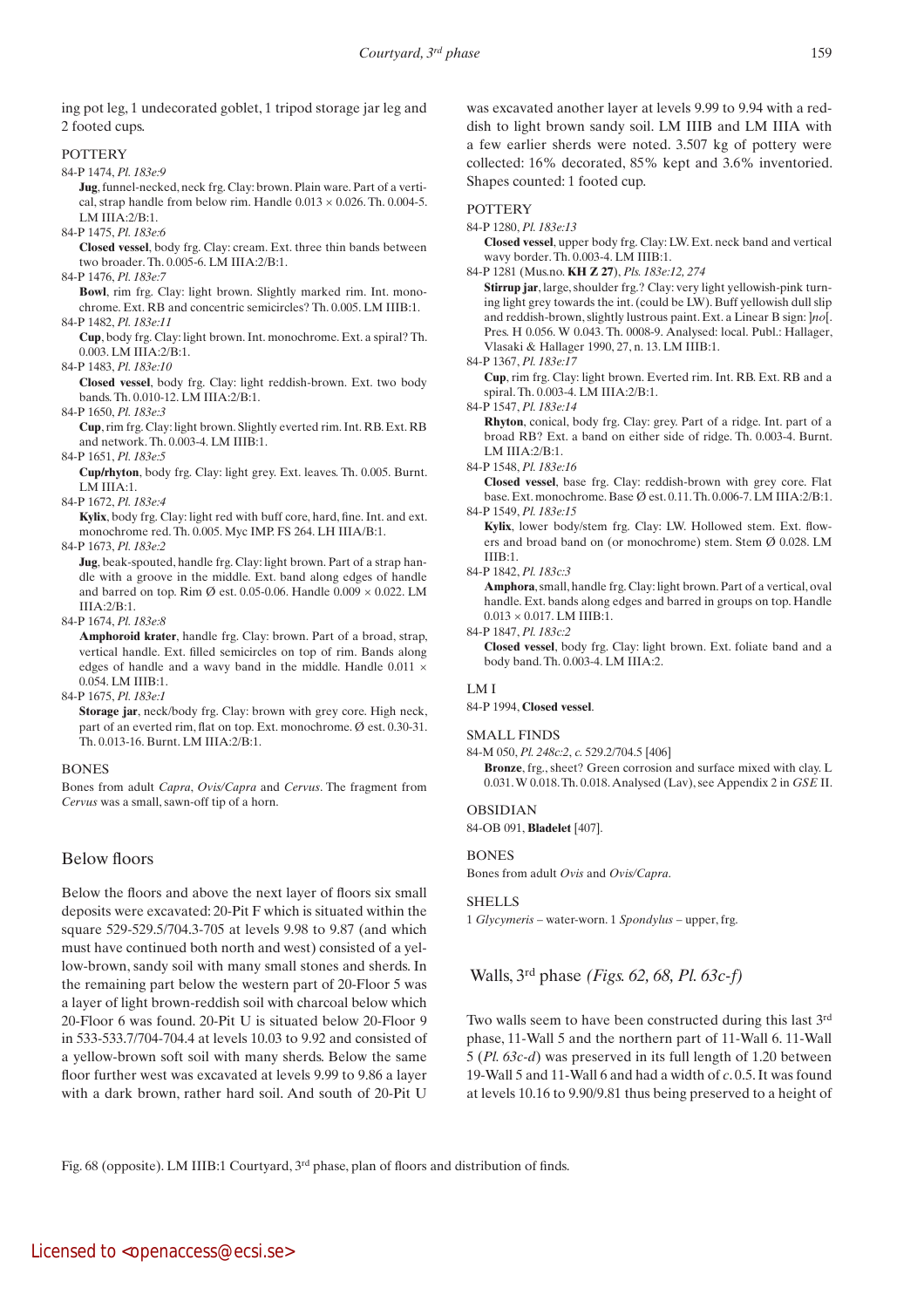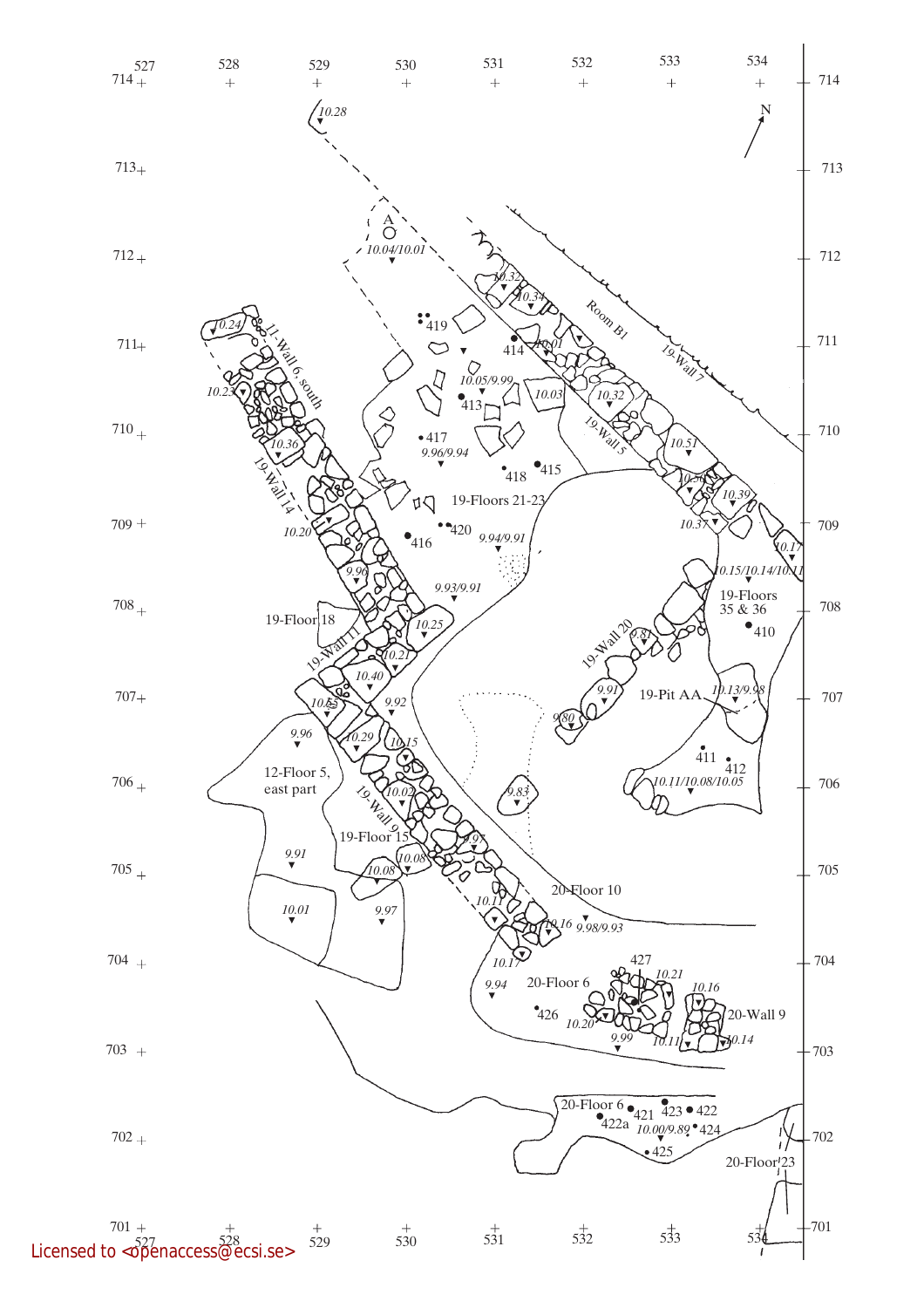0.3-0.35. On top the stones were very small, while larger ones were found in the course below. Grey-brown clay mortar. Below the wall the LM IIIB:1 11-Pit F2 was found (cf. below p. 176). 11-Wall 6 (*Pl. 63d-f*) could be followed in its entire length of *c*. 3.2. It consisted of two different parts indicated by a small shift in line around 527.8/711.3. The northern 1.65 was preserved at a width of 0.5 at levels 10.30 to 10.11/10.02 and consisted of rather big stones with small stones in-between. Pinkish clay mortar. The southern 1.55 (*Pl. 64a-b*) was 0.6 in width and it went deeper than the northern part with the bottom at 10.01/9.94. The stones are of various sizes, chiefly limestone bound by a dark reddish-brown clay mortar. The walls contained very little LM IIIB and some LM IIIA with a few earlier pieces. 7.250 kg of pottery were collected: 1% decorated, 60% kept and 0.2% inventoried. Shapes were not counted.

## **POTTERY**

77-P 0711, *Pl. 184e:2*

 **Kylix**, lower body/stem frg. Clay: LW. Hollowed stem. Ext. uneven broad and thin bands on stem. Stem Ø 0.026. LM IIIB:1.

#### SMALL FINDS

77-MISC 027, *Pl. 248c:1* [408] in 11-Wall 5 **Claw from crab**. Burnt. L 0.016. W 0.003-9.

#### OBSIDIAN

77-OB 121, **Rejuvenation chip** [409] in 11-Wall 5.

*Comments*: It is not absolutely certain when the aforementioned walls were constructed, but since 11-Wall 5 was constructed upon a pit which must be relatively late in the LM IIIB:1 period we assume that the 3rd phase is the most relevant date. Likewise the northern part of 11-Wall 6 should belong to this period while the southern part, south of 711.3 undoubtedly belongs to an earlier phase, probably 1st phase. The only inventoried sherd came from the cleaning of 11-Wall 5.

## 2ND PHASE *(Figs. 62, 63a-b, 69; Pl. 64c-67a*)

Also in the 2nd phase the floors consisted of several thin layers which are here – like the preceding phase – kept together. Two constructions, 20-Wall 9 and 19-Wall 11, belonged to this phase.

## Southeast floors

In this part the floors were 19-Floor 35 (below which a small pit was found: 19-Pit AA [*Pl. 64e*]) and 19-Floor 36. 19-Floor 35 (*Pl. 64c*) covered all of the excavated area. It was found at levels from 10.15-10.11 to 10.14-10.08 and it consisted of light brown and hard soil with a few sherds and pebbles embedded. Below we found 19-Pit AA and 19-Floor 36. 19-Pit AA (*Pl. 64e*) is situated in a small area around 533.75/707 at levels

10.13 to 9.98 with a loose grey-brown soil at top and with ash and charcoal further down. 19-Floor 36 (*Pl. 64d*) excavated at levels 10.14-10.08 to 10.11-10.05 was another beaten earth floor, hard and of light brown colour. Apparently only LM IIIA:2/B:1 and little earlier pottery. 3.215 kg of pottery were collected: 15% decorated, 85% kept and 2.6% inventoried. Shapes counted: 1 footed cup and 1 cooking dish rim.

## **POTTERY**

84-P 1389, *Pl. 183f:6*

 **Closed vessel**, body frg. Clay: brown. Ext. broad body band and two curved bands. Th. 0.007-8. Burnt. LM IIIA:2/B:1. 84-P 1390, *Pl. 183f:5*

 **Cup**, body frg. Clay: LW. Ext. a vertical band and a dot. Th. 0.003. LM IIIA:2/B:1.

84-P 1702, *Pl. 183f:4*

 **Cup**, body frgs. Clay: LW. Ext. zigzag? and three body bands. Th. 0.003. LM IIIA:2/B:1.

84-P 1704, *Pls. 91, 183d:7* 

 **Cup**, rim frg. Clay: cream. Everted rim. Int. monochrome. Ext. RB, running spiral framed by wavy bands and three thin body bands. Rim Ø est. 0.11. Th. 0.003. LM IIIA:2/B:1.

84-P 1708, outside j.

84-P 1709, *Pls. 119, 183f:11* **Tray**, full profile. Clay: red. Coarse fabric. Straight rim, flat on top, slightly flaring body, flat base. H 0.037. Th. 0.008-14. LM IIIA:2/B:1.

#### Outside joins

84-P 1708 to 82-P 1781, Courtyard, 1st phase, 19-Pit T, p. 166. 84-P 1095, refill in old trenches. 84-P 1662, Courtyard, floors 1<sup>st</sup> phase, p. 166.

SMALL FINDS

## 84-S 026, *Pl. 248e:2* [410].

 **Flint**. Light brown flint with white patches. Of a roughly triangular shape. Chipped off core at manufacturing? L 0.026.

#### OBSIDIAN

84-OB 081, **Platform rejuvenation flake** [411]; 84-OB 082, **Crested blade** [412].

## Northwest floors

In this part the Courtyard consisted of the floors 19-Floor 21-23. Above 19-Floor 21 we found a hard brown soil with pebbles and some charcoal while in the corner of 19-Walls 11 and 9 the soil was dark red, rather hard. 19-Floor 21 (*Pl. 65a*) was hard, reddish-brown with charcoal and some pebbles in it, and like all the other floors sloping towards the southeast. The floor still had many slab stones in the central part. Above 19-Floor 22 (*Pl. 65b*) a hard light brown soil was found, while the floor itself consisted of light grey earth with some pebbles, small pieces of charcoal and it still had some slab stones in the central and eastern part. A single complete conical cup was found on the floor (*Fig. 69A, Pl. 65c*). 19-Floor 23 (*Pl. 65d*), now with less slab stones embedded, consisted of a hard greyish-brown soil with a lot of charcoal and some pebbles and with a concentration of ash around 531.2/708.5. LM IIIB:1 with LM IIIA and earlier pottery were noted. 9.625

Fig. 69 (opposite). LM IIIB:1 Courtyard, 2nd phase, plan of floors and distribution of finds.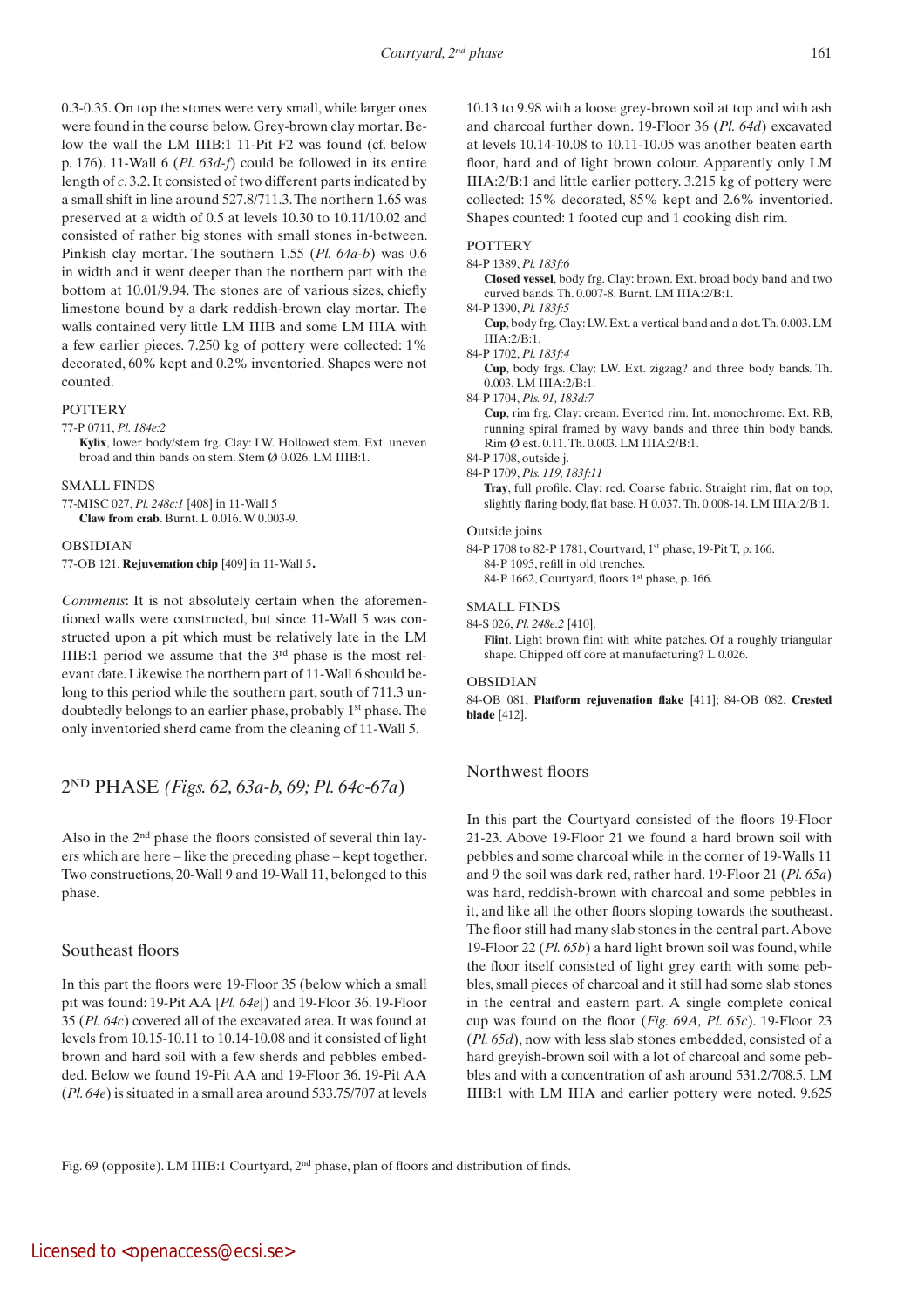kg of pottery were collected: 10% decorated, 80% kept and 3.2% inventoried. Shapes were not counted.

## **POTTERY**

82-P 1308, *Pl. 183g:14*

 **Footed cup**, two-handled, body frg. Clay: light greyishbrown. Int. and ext. monochrome red to brown. Th. 0.005. LM IIIA:2/B:1.

82-P 1330, *Pl. 183g:17*

 **Amphoroid krater**, rim/neck frg. Clay: brown. Everted rim, flat on top. Scar of a handle from rim. Ext. monochrome on top and ext. except for small reserved band below rim. Rim Ø est. 0.21. Th. 0.005-6. LM IIIA:2.

82-P 1331, *Pl. 183g:15*

 **Closed vessel**, body frg. Clay: reddish-brown. Part of a horiz., oval handle. Ext. bands along top edge of handle and barred. A curved band and a body band. Handle 0.010 × 0.016. Th. 0.004. LM IIIA:2/B:1.

82-P 1432, *Pl. 183g:9*

 **Closed vessel**, body frg. Clay: LW. Ext. shell and a body band. Th. 0.003. LM IIIA:2/B:1.

82-P 1433, *Pl. 183g:13*

 **Cup**, rim/handle frg. Clay: light brownish-grey. Slightly marked rim, part of a vertical, strap handle. Int. monochrome. Ext. bands along edges of handle. Handle  $0.005 \times 0.021$ . LM IIIB:1.

82-P 1436, *Pl. 183f:8*

 **Cup**, rim frg. Clay: brownish-grey. Everted rim. Int. RB. Ext. RB and network. Th. 0.003-4. Burnt. LM IIIA:2/B:1.

82-P 1437, *Pl. 183f:9*

 **Cup**, body frg. Clay: light brown. Ext. sponge pattern and three body bands. Th. 0.003-4. LM IIIA:2.

82-P 1438, *Pl. 183f:7*

 **Jug**, beak-spouted, body frg. Clay: light brown. Part of a vertical, strap handle on shoulder. Ext. bands along edges of handle and barred on top, band around handle attachment. Hatched triangles? on shoulder, two upper body bands, zigzag with irises on body and two body bands below. Handle  $0.008 \times 0.015$ . Max. body Ø est. 0.13. Th. 0.005. LM IIIA:2/B:1.

82-P 1465, *Pl. 183d:5*

 **Juglet**, body frg. Clay: light reddish to light grey. Ext. shells with fringes and two body bands. Th. 0.002-3. LM IIIA:2/B:1.

82-P 1466, *Pl. 183d:6*

**Kylix**, lower body frg. Clay: LW. Scar from a hollowed stem. Ext. panelled pattern: end part of vertical bands with dots int. (whorl shells?). A band close to stem. Th. 0.005-7. LM IIIB:1.

82-P 1467, *Pl. 183d:4*

 **Cup**, rim frg. Clay: reddish-brown. Cream, dull slip, red paint. Slightly marked rim. Int. monochrome. Ext. RB and alternating arcs. Th. 0.003-4. LM IIIB:1.

82-P 1468, *Pl. 183d:3*

 **Cup**, body frg. close to rim. Clay: light brown. Int. RB. Ext. RB, alternating hatched triangles framed by wavy bands. Th. 0.004-5. LM IIIA:2/B:1.

82-P 1469, *Pl. 183d:2*

 **Cup**, body frg. Clay: brown. Int. monochrome. Ext. elaborate shell and a body band. Th. 0.005. LM IIIA:2/B:1.

82-P 1514/1431, *Pls. 92, 183d:1*

 **Cup**, rim/body frgs. Clay: light brown. Slightly marked rim. Int. RB and two lower body bands. Ext. RB and a body band. Rim Ø est. 0.14. Th. 0.004-5. LM IIIB:1.

82-P 1515 (+82-P 0577; 82-P 0287), *Pls. 91, 183f:10*

 **Cup**, rim/body/base frgs. Clay: reddish-brown. Yellow slip and reddish-brown paint. Slightly everted rim, flat base. Int. RB, filled circle at base and a band above. Ext. RB, zigzag, a body band and a base band. Rim Ø est. 0.129. Base Ø 0.047. Th. 0.003-7. LM IIIB:1.

82-P 1578, *Pl. 183d:10*

 **Tankard**, rim/spout frg. Clay: light brown. Plain ware. Straight rim, flat on top, part of an open spout. L of spout *c.* 0.07. Th. 0.007-8. LM IIIB:1.

82-P 1579, *Pl. 183d:9*

Jar miniature, complete. Clay: light brown. Plain ware. Short neck,

globular body, flat base. H 0.041-0.043. Rim Ø 0.03. Base Ø 0.022. Th. 0.004-5. LM IIIA:2/B:1.

## 82-P 1590, *Pls. 107, 183g:10*

 **Storage jar**, rim frg. Clay: light greyish-brown. Triangular rim, flat on top, a ridge below ext. Int. RB. Ext. RB and a band on either side of ridge. Th. 0.009. LM IIIB:1.

82-P 1592, *Pl. 183f:1*

 **Cup**, rim frgs. Clay: light brown. Ledged rim. Int. sponge pattern. Ext. RB and alternating arcs with fringed shells in corners. Rim  $\emptyset$ est. 0.14. Th. 0.003-4. LM IIIA:2.

## LM I

82-P 1684, **Conical cup**, (*Fig. 69*A), 529.9/712.3/9.98 on 19-Floor 22.

## MM

82-P 1591, **Cup**.

## Outside joins

82-P 1515 to 82-P 0287, *GSE* III, 98.

82-P 0577, Courtyard, 19-Pit P, p. 141.

## SMALL FINDS

- 82-M 017, *Pl. 248e:9*, 530.62/710.42/10.00 [413] in 19-Floor 21
- **Bronze**, frg., strip. Green corrosion. L 0.014. W 0.005. Th. 0.004. 82-TC 023 (Mus.no. **KH Wc 2117**), *Pls. 223, 248e:7*, 531.23/711.07/10.03

[414] on 19-Floor 22  **Roundel** of disc shape, incompletely pres. Clay brick-red, porous with very few small and almost no white inclusions. Obverse and edges well-polished, reverse without preserved polish. Faint fingerprints on obverse. Obverse inscribed with at least one sign in Linear

A. Incision medium light, stylus medium fine. Reverse inscribed with one sign in Linear A. Incision light, stylus very fine. No strokes seem mutilated, but with the size taken into consideration the procedure cannot be determined. Est. Ø 0.058; Th. 0.012. Along the preserved part of the edge four impressions of the same seal. The Inscription: Obverse: AB; Reverse: A 566 (86+188); Scribe:-. Obverse: A 100/102 possible. Reading of roundel: vertical. Inscription: 566 is right. Publ: Hallager 1996 II, 150. LM I; *GORILA* 5, 47. The seal impression KH 36: almost completely preserved impression from amygdaloid or ring bezel. Pres. L 0.0174. Pres. W 0.0095. Motif: a nude female figure (except for a possible cod-piece) with long hair, large breasts, rounded thighs and abdomen. The head is slightly bent downwards while the hand is raised before the forehead and at the same time touching a pole or oar in front. At the right edge of the impression further unidentifiable remains. Publ.: Hallager & Vlasaki 1984, 3-6, fig.1a, pls. 1, 3; *CMS* V Suppl. 1A, no. 143; Warren 1990, 198, n. 30.

82-S 026, *Pl. 248e:1*, 531.52/709.68/9.95 [415], above 19-Floor 22 Grinder, type 2. Greenish-grey stone with lighter particles. Only slight traces of grinding. Ø 0.045. Weight 0.121.

82-S 041, *Pl. 248e:3* [416]

Percussion stone, type 5, frg. Broken off at one end and piece missing at top of pres part. Dark reddish-brown quartzite. Upper part thicker with smoothed worn surface and fits well into a grip. Long sides faceted from wearing. Percussion marks at pres. end. L 0.057. W 0.021. Th. 0.098.

## OBSIDIAN

82-OB 060, **Chip of core's reduction** [417] above 19-Floor 21; 82-OB 065, **Flake of core's reduction** [418] in 19-Floor 21; 82-OB 068a, **Bladelet** [419], above 19-Floor 24; 82-OB 068b, **Crested blade** [419], above 19-Floor 24; 82-OB 068c, **Bladelet**, *Pl. 269d:2* [419], above 19-Floor 24; 82-OB 071a, **Chip of core's reduction** [420] in 19-Floor 21; 82-OB 071b, **Chip of core's reduction** [420] in 19-Floor 21.

## BONES

From adult O*vis*, and *Capra*, while *Ovis/Capra* was represented with both adult and young animals.

## SHELLS

3 *Patella* – one with open centre, largest L 0.0255. 1 *Murex* – water-worn, body frg. 2 *Glycymeris* – water-worn, small hole at umbo; distal frg.,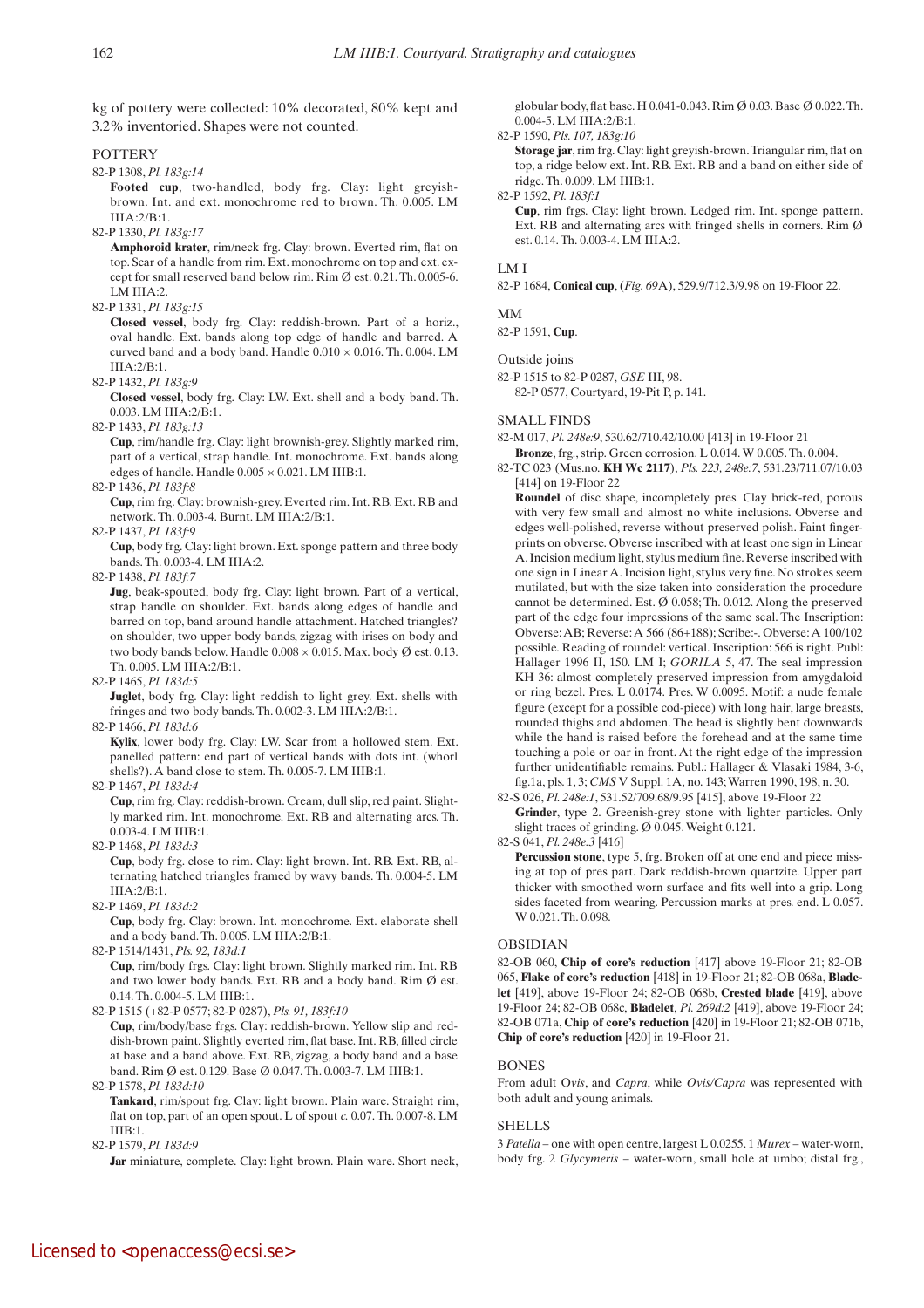worn. 2 *Arca* – left, frg., large; right, broken W *c*. 0.057. 1 *Pinna* – frg. 1 *Mactra* – water-worn, holed by carnivorous gastropod. 1 *Acanthocardia* – distal frg., worn.

## South floors

In this part there was also a single layer of floors excavated at levels from *c.* 10.00 down to *c*. 9.89 in some areas with tiny deposits below: 20-Floor 10, 20-Floor 6 (*Pl. 66c, d*), 20-Floor 23, 19-Floor 15, 12-Floor 5, east part. 20-Floor 10 found north of 19-Wall 9 was a hard-packed earth floor, very hard, brown to red brown with no sherds nor pebbles embedded. Below 20-Floor 10 was a 0.07-8 thick layer of red-brown, a little sandy not very hard soil with charcoal. 20-Floor 6/19-Floor 15/12-Floor, 5 east (*Pl. 66a-d*), covering most of the area south of 19-Wall 9 consisted of a hard-packed, light brown soil with few sherds and small stones embedded. 20-Floor 23 (*Pl. 67a*) situated below 20-Pit AG (cf. above p. 152) of which two fragments were preserved in the east part, was a hardpacked earth floor, light brown with a few bigger and smaller stones embedded, pieces of lime and very few sherds.

The pottery contained LM IIIA sherds with few earlier pieces and some pieces of LM IIIB. In the very southern part below 20-Floor 6 two small deposits were excavated of which one was reddish, little hard and with many larger stones while the other was greenish-brown not very hard and with many stones – these two may perhaps be part of the Rubbish Area Southeast. 9.740 kg of pottery were collected: 9% decorated, 77% kept and 3.0% inventoried. Shapes counted (1984): 1 undecorated kylix, 7 conical cups, 1 tripod cooking pot leg, 1 decorated and 2 undecorated goblets, 1 flask, 1 footed cups, 1 cooking dish rim and 1 ladle.

## **POTTERY**

## 77-P 1988, *Pl. 183d:8*

 **Closed vessel**, body frg. Clay: red turning buff towards int., hard, fine. Ext. three thin body bands between two broader. Th. 0.003. Myc IMP. LH IIIA:2/B:1.

82-P 0826, *Pl. 183f:3*

 **Rhyton**, conical, body frg. Clay: light brown. Ext. three rows of filled triangles framed by bands.  $\varnothing$  est. 0.11. Th. 0.004-6. LM IIIA:2/B:1. 82-P 0827, *Pl. 183f:2*

 **Mug**, rim frg. Clay: LW. Straight rim, a low groove *c.* 0.022 below rim, scar from a handle below rim. Int. RB. Ext. RB, chevrons framed by wavy bands. Th. 0.003-4. LM IIIA:2/B:1.

82-P 0839, *Pl. 183d:11*

**Kylix**, stem frg. Clay: red. Plain ware. Hollowed stem. Stem Ø 0.025. Burnt. LM IIIB:1.

82-P 0840, *Pl. 183d:12*

 **Cup**, rim frg. Clay: light brown. Everted rim. Int. RB. Ext. RB and alternating arcs? Th. 0.004. LM IIIA:2/B:1.

- 82-P 0841, outside j.
- 84-P 1106, *Pl. 183d:13*

 **Stirrup jar**, large, body/handle frg. Clay: light brown. Ext. bands along edges of the handle and part of the band encircling the top section. Handle 0.015 × 0.027, Th. 0.005-8. LM IIIA:2/B:1.

84-P 1245, *Pl. 183g:5*

 **Closed vessel**, body frgs. Clay: LW. Ext. concentric semicircles and multiple arcs. Th. 0.003-4. LM IIIA:2/B:1.

84-P 1368, *Pl. 183g:11*

 **Rhyton**, conical, body frg. Clay: LW. A low ridge on upper body. Ext. a band on either side of ridge and foliate band. Th. 0.003-4. LM IIIA:2/B:1.

84-P 1369, *Pl. 183g:6*

 **Minoan flask**, body frg. Clay: light brown. Ext. spirals and filled triangles. Th. 0.004-5. LM IIIA:2.

```
84-P 1370, Pl. 183g:4
```
 **Cup**, body frg. Clay: red. Scar from a vertical, strap handle. Ext. bands around handle section, three body bands. Th. 0.004. LM IIIA:2/B:1.

84-P 1371, *Pl. 183g:12*

 **Cup**, body frg. Clay: light brown. Int. monochrome. Ext. five body bands. Th. 0.004. LM IIIA:2/B:1.

84-P 1435, *Pl. 183g:1*

 **Cup/rhyton**, rim frg. Clay: cream. Straight, rounded rim. Ext. RB. Rim Ø est. 0.14. Th. 0.005. LM IIIA:1.

84-P 1436, *Pls. 110, 183g:2*

Ladle, rim frg. Clay: light brown. Straight rim, part of a high-slung, strap handle. Int. monochrome. A blob and a band along one edge of handle. Ext. RB. Handle 0.009 × 0.015. Th. 0.004. LM IIIB:1.

84-P 1479, *Pl. 183g:20*

 **Minoan flask**, body frg. Clay: light brown. Ext. on central disc a filled lozenge and semicircles, outside this running spirals. Max. body Ø est. 0.32. Th. 0.005-10. LM IIIA:2.

84-P 1480, *Pl. 183g:19*

Goblet, small, lower body/stem frg. Clay: cream. Hollowed stem. Int. traces of paint. Ext. monochrome stem and curved bands on body. Stem Ø 0.02. Th. 0.007. LM IIIA:2.

84-P 1481, *Pl. 183g:16*

 **Closed vessel**, body frg. Clay: red with grey core. Cream slip, reddish-brown paint. Ext. curved bands and dots. Th. 0.009-15. LM  $IIIA:2/B:1.$ 

 **Closed vessel**, body frg. Clay: reddish-brown. Ext. vertical bands. Th. 0.009. LM IIIA:2/B:1.

84-P 1938 (= 84-TC 085, see below)

#### Intrusive sherd

84-P 1108, *Pl. 183g:18*, **Cup**, LM IIIC.

## LM I

84-P 1107, **Open vessel**.

#### Outside joins

82-P 0841 to 77-P 0550, LM IIIA:2, Space F, 12-Floor 5, west, p. 210. 84-P 0866, LM IIIA:2, Rubbish Area Southeast, 20-Pit L/AJ, p. 226.

#### SMALL FINDS

84-TC 033, *Pl. 248e:8* [421], below 20-Floor 6

**Suspension weight** (loom weight/weight/fish-net sinker?), frg. Clay: semi-fine, some grits, reddish. Object is of a rounded shape with a proportionally large hole pierced through in middle of object. Mpd 0.046.

84-TC 036, *Pls. 217, 248e:4* [422], in 20-Floor 6, S part

 **Figurine**, animal head (bird, bovine?). Ears/horns and nose broken off. Fine, semisoft, brown clay. Light brown slip. Reddish-brown slightly lustrous paint. Neck band; vertical bands down neck, horiz. band between horns. Paint below nose. Leaf-shaped ornament/decoration on head – eyes? Paint rather worn. H 0.025. Ø of neck 0.016. L of head 0.02.

84-TC 085 (former 84-P 1938), *Pl. 248e:10* [422a]

 **Gaming marker**?, completely pres. Clay: reddish, finely gritted. Cupshaped, a bit rounded bottom. Reused conical cup? Gaming marker, weight or stopper?  $\varnothing$  0.051  $\times$  0.053. Th. 0.006. Weight 0.036.

84-AR 014, *Pl. 248e:6* [423]

 **Clay lining**, two frgs. Porous, filled with several medium-sized to big straws; impression of leaf from bean. Thin layer of clay on each side and with a light brown to grey core. a: Mpd 0.048. Th. 0.016. Th. of grey core 0.017. b: Mpd 0.031. Th. 0.029. Th. of grey core 0.017.

#### OBSIDIAN

84-OB 089, **Chip of core's reduction** [424] below 20-Floor 6; 84-OB 090, **Geometric on blade**, *Pl. 269d:5* [425] below 20-Floor 6; 84-OB 092, **Flake of core's shaping** [426].

<sup>84-</sup>P 1631, *Pl. 183g:3*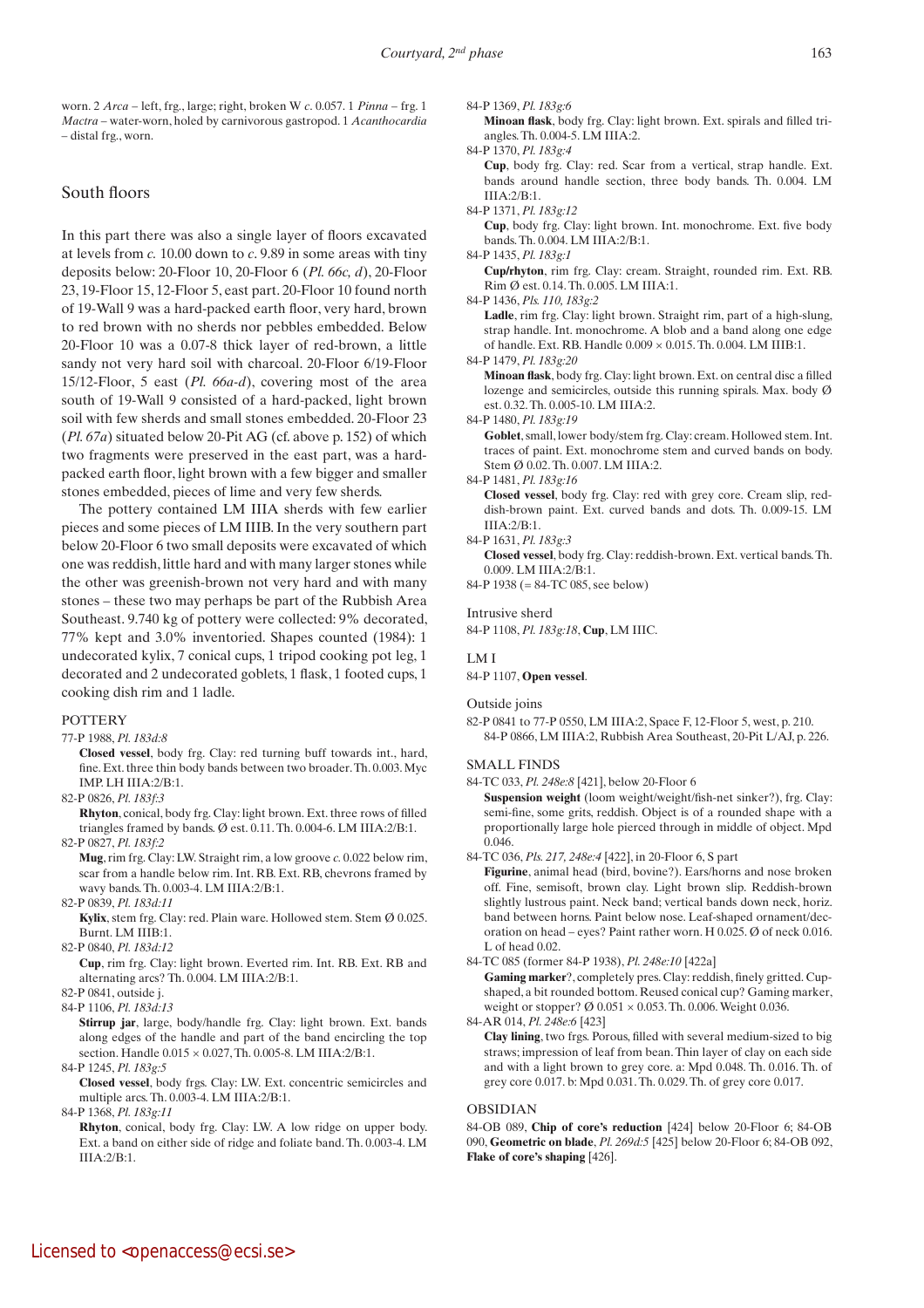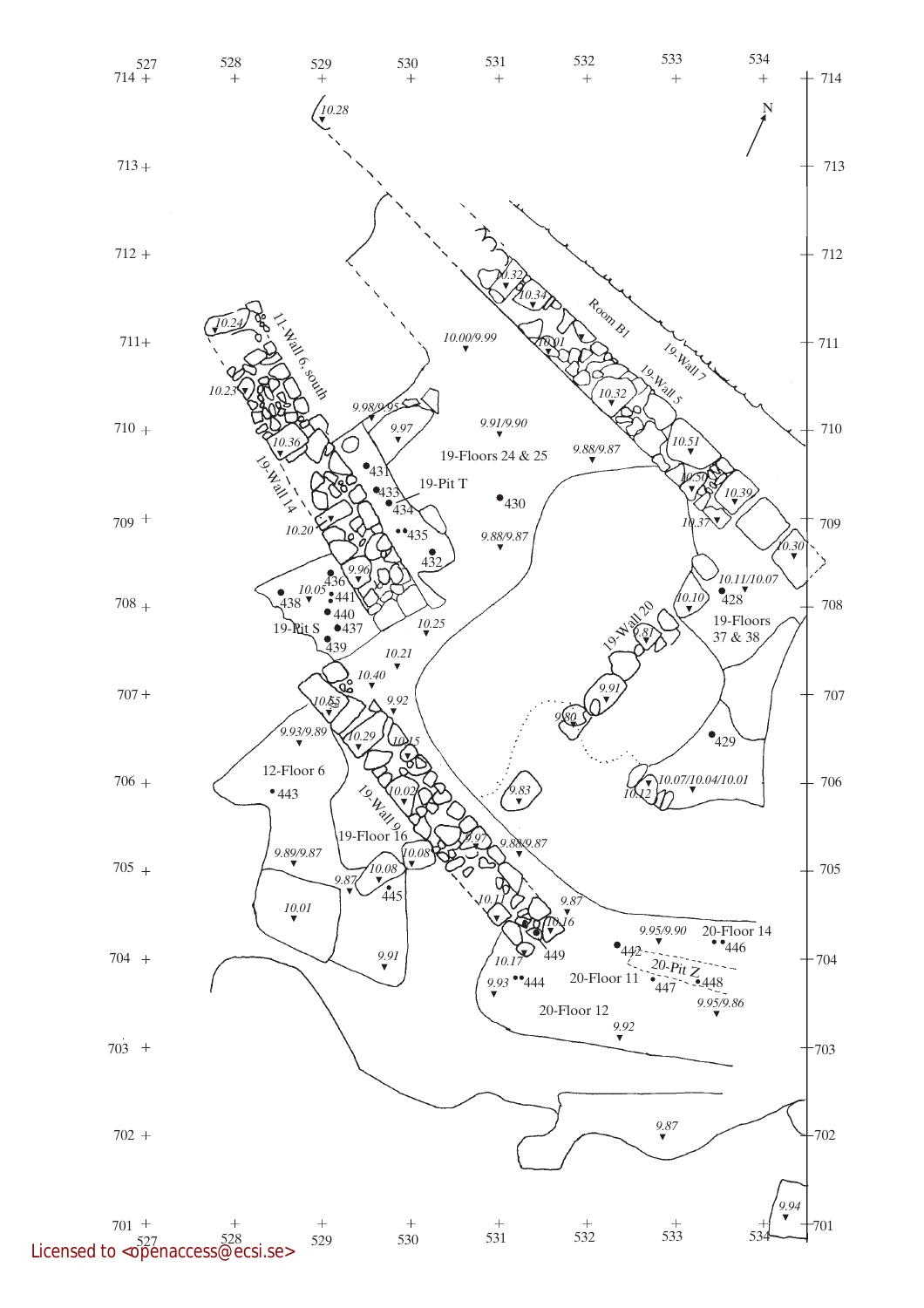#### BONES:

From adult S*us* and adult and young *Ovis/Capra*.

### **SHELLS**

2 *Patella* – two broken. 1 *Murex* – apical frg., large. 1 *Arca* – right, W 0.040+, burnt. 1 *Pinna* – umbonal frg.

*Comments:* The most spectacular find from the floors of the 2nd phase is the roundel **KH Wc 2117** found on 19-Floor 22. Although found on the floor the roundel is obviously out of context, as several other Linear A documents were also found. With the seal impression and inscription found on many other roundels from the LM IB period, it seems most likely that **KH Wc 2117** should also belong to this period, while the conical cup 82-P 1684 might perhaps have been in use contemporary with the floor. The small intrusive sherd probably derives from the Roman Ditch (*Pl. 66c*) which had not been cleaned up well enough.

## Walls, 2nd phase (*Fig. 69, Pls. 61c, 66d, 67b-c, 68a*)

20-Wall 9 was constructed directly upon the floors of the 1st phase of the Courtyard. The wall fragment is situated within the square 532-533.6/703-704 running roughly east-west. It could be followed to a length of 1.7 and had a width of 0.6- 0.65. In 533 the wall was discontinued in a width of 0.2 m. It was preserved at levels 10.22/10.06 to 9.97. The wall was built of compatively small stones and much mud mortar. The technique involved seemed to be: first one layer of stones which were almost covered with mortar and then the next row of stones were laid and so on. Three causes of stones are preserved, set in a dark brown to grey-brown, rather loose mortar. The pottery was mainly LM IIIA with some earlier. 2.090 kg of pottery were collected: 4% decorated, 55% kept and 2.0% inventoried. No shapes to be counted.

#### **POTTERY**

#### 84-P 1550, *Pl. 183g:8*

 **Closed vessel**, body frg. Clay: light red. Ext. diagonal bands. Th. 0.007-8. LM IIIA:2/B:1.

```
84-P 1551, outside j.
```

```
84-P 1552, Pl. 183g:7
```
 **Mug**, body frg. Clay: LW. Ext. alternating shells and a body band. Max. body Ø est. 0.09.Th. 0.005. LM IIIA:2/B:1.

## Outside join

84-P 1551 to 84-P 1954, Courtyard, floors 1st phase, p. 168.

## SMALL FINDS

84-MISC 098, *Pl. 248e:5* (see below, Shells) [427]

#### **SHELLS**

1 *Murex* – distal/columella/body, large, burnt. 1 *Spondylus* – upper, distal end. 1 *Arca* – frg. right (84-MISC 098).

19-Wall 11 (*Pls. 62d, 66b*) probably also belongs to the same phase. It is, as far as we can see, preserved in its full length of 1.4 and with a width of 0.55-0.60. The wall was built of unworked stones of different sizes while smaller stones were noted at the bottom. It was built up against 19-Wall 9 and it was overlying the lower part of 19-Wall 14. It was excavated at levels from 10.40 to 9.80/9.9.73. LM IIIA and LM IIIB and a few earlier pieces noted in the pottery 1.260 kg of pottery was collected: 5% decorated, 90% kept and 4.5% inventoried. No shapes to be counted.

## **POTTERY**

82-P 1677, *Pl. 184e:1*

 **Bowl**, body frg. Clay: LW. Ext. a lozenge? and a body band. Th. 0.004. LM IIIB:1.

83-P 0596, *Pl. 184e:5*

 **Cup**, rim frg. Clay: cream. Straight rim. Int. RB. Ext. RB, spirals and a loop. Rim Ø est. 0.15. Th. 0.003. LM IIIB:1. 83-P 0597, *Pl. 184e:4*

 **Bowl**, rim frg. Clay: LW. Straight rim. Int. monochrome. Ext. RB and alternating arcs? Th. 0.004. LM IIIB:1.

83-P 0598, *Pl. 184e:6*

**Stirrup jar**, globular, base frg. Clay: buff, hard, fine. Ring base. Ext. base band, three thin and a broad band above. Base Ø est. 0.035. Th. 0.005-6. Myc IMP. FS 171. Burnt. LH IIIB:1.

#### **BONES**

From young and adult *Ovis/Capra.*

#### **SHELLS**

1 *Patella* – L 0.28, broken centre. 1 *Arca* – left, frg.

*Comments:* Unusually small amount of decorated pottery was recorded.

## 1ST PHASE *(Figs. 62, 63a-b, 70, Pls. 68b-71a*)

Also the 1st phase consisted of thin floor layers in all three areas. Two walls were constructed in this phase: 19-Wall 9, south part and 11-Wall 6, south part.

## Southeast floors

The SE floors consisted of two layers: 19-Floor 37 and 19-Floor 38 excavated at levels 10.11 to 10.01. Both 19-Floor 37 (*Pl. 68b*) and 19-Floor 38 (*Pl. 68c*) were hard, light brown with pieces of charcoal and lime. In the preliminary dating the pottery was LM IIIA and few earlier. One doubtable LM IIIB sherd was also noted. 2.010 kg of pottery were collected: 7% decorated, 72% kept and 6.3% inventoried. Shapes counted: 2 conical cups.

## **POTTERY**

84-P 1423, outside j.

84-P 1424, *Pl. 184c:9*

 **Closed vessel**, base/body frg. Clay: grey. Plain ware. Slightly raised base. Ext. burnished "greenish"-black. Base Ø 0.03. Th. 0.003-5. GW. LM IIIA:2/B:1.

Fig. 70 (opposite). LM IIIB:1 Courtyard, 1<sup>st</sup> phase, plan of floors and distribution of finds.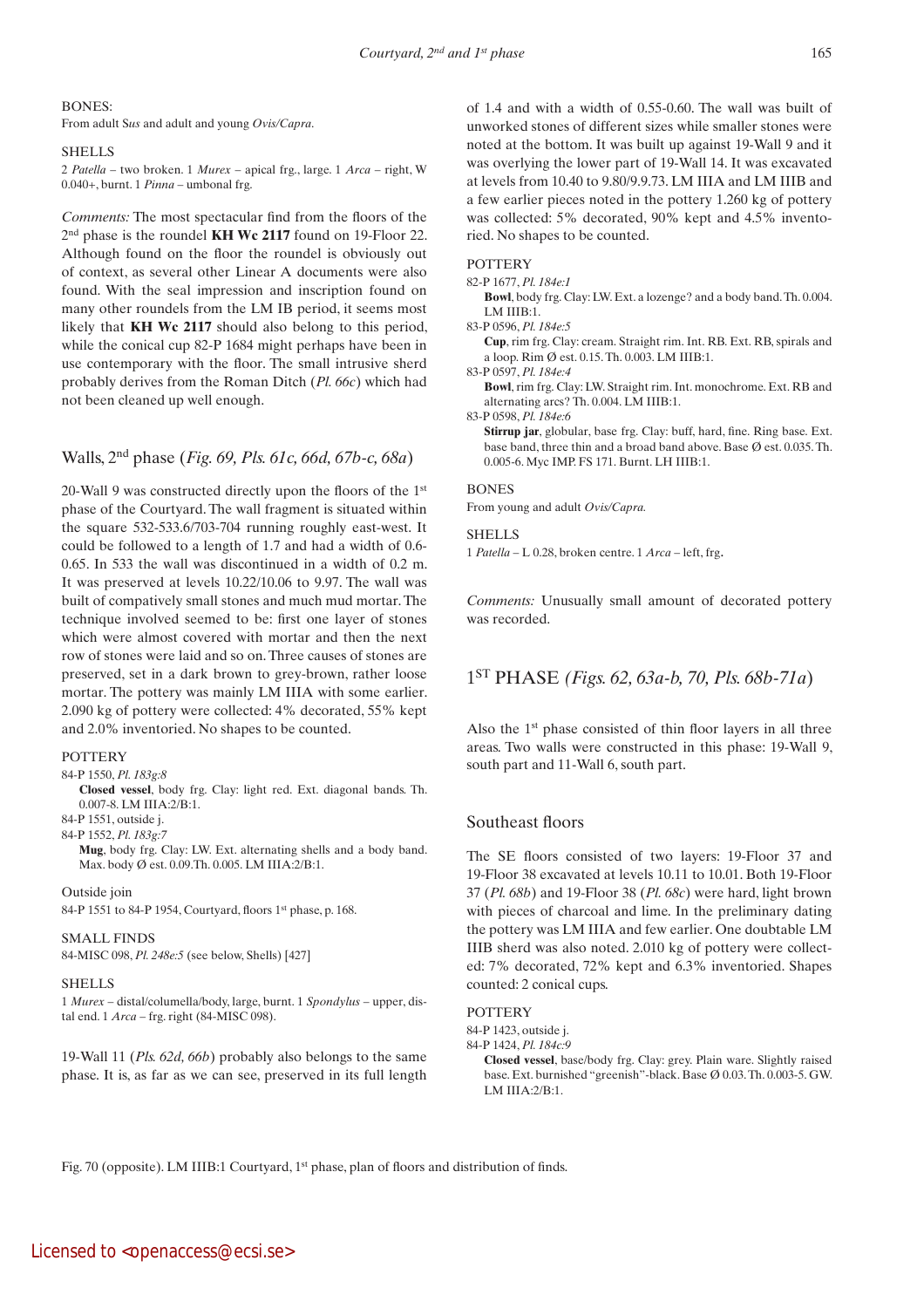84-P 1578, *Pl. 184c:6*  **Closed vessel**, body frg. Clay: brown. Ext. three body bands. Th. 0.007. LM IIIA:2/B:1.

84-P 1660, *Pl. 184c:3*  **Cup**, body frg. Clay: LW. Ext. concentric semicircles and a body band. Th. 0.004. LM IIIA:2/B:1.

- 84-P 1661, *Pl. 184c:7*  **Closed vessel**, body frg. Clay: reddish-brown. Ext. spirals? and a body band. Th. 0.003-4. LM IIIA:2/B:1.
- 84-P 1662 (+82-P 1781; 84-P 1095; 84-P 1708), *Pls. 92, 184c:2*   **Cup**, rim/body frgs. Clay: light brown. High, flaring rim. Int. monochrome. Ext. RB, irises framed by wavy bands and three body bands. Rim Ø est. 0.16. Th. 0.003-4. Burnt. LM IIIA:1.

84-P 1663, *Pl. 184c:8*

 **Closed vessel**, body frg. Clay: light brown. Ext. only faint traces left. Th. 0.005-6. LM IIIA:2/B:1.

#### Outside joins

- 84-P 1423 to 84-P 1410, LM II/IIIA:1, Vol. V.
- 84-P 1662 to 82-P 1781, Courtyard, 1st phase, 19-Pit T, p. 166. 84-P 1095, refill in old trenches. 84-P 1708, Courtyard, floors 2nd phase, p. 161.

### SMALL FINDS

84-S 034, *Pl. 249b:5* [428]

 **Flint**. Of a roughly rectangular shape. Chipped off core at manufacturing? L 0.026.

84-MISC 074, *Pl. 249a:3* (see below, Shells) [429]

#### **SHELLS**

1 *Monodonta* – with apex, medium. 2 *Patella* – broken (84-MISC 074a); broken. 5 *Glycymeris* – two water-worn, one unholed, one broken (84- MISC 074b); three water-worn, one distal frg., one umbonal frg.

*Comments*: A soil sample of 19-Floor 38 was collected.

## Northwest floors

The NW floors consisted of 19-Floor 24 and 19-Floor 25 and a small pit 19-Pit T which was stratified below 19-Floor 24 but cut into 19-Floor 25. The pit, 19-Pit S, is probably of the same period. It was discovered below the floor outside the Courtyard (19-Floor 18).

19-Floor 24 (*Pl. 69a-b*) consisted of rather hard, light redbrown soil with a lot of charcoal. Only a few small slab stones in the central part. 19-Floor 25 (*Pl. 69c-d*) consisted of a layer of dark brown clay with some bright red clay in it. Very few slab stones – one large around 530/710. 19-Pit T (*Pl. 69c-d*) was found below 19-Floor 24, northeast of 19-Wall 14. It was *c*. 0.40 wide and with a length of almost 2.00. It was discovered at levels 10.04/9.94 to 9.80/9.63. The soil was dark brown and rather loose with a lot of pebbles and some charcoal. The pit may possibly be a foundation pit for 19-Wall 14? 19-Pit S (*Pl. 69d*) is situated within the square 528.3-529.6/707.4- 708.55. 19-Floor 18 of the 3rd phase was partly laid upon the pit up against 19-Wall 14. The pit started at level 10.05 and the bottom was reached at 9.80. The pit had cut into the LM IB destruction level of House I, Room M. It consisted of a reddish-brown loose/soft soil with a lot of pebbles and some charcoal bits.

In the preliminary dating the pottery for all deposits appeared LM IIIA with few earlier and one possible LM IIIB sherd.?18.370 kg of pottery were collected: 10% decorated, 74% kept and 1.5% inventoried. Shapes were not counted.

## **POTTERY**

#### Floors

82-P 1326, outside j.

82-P 1406, *Pl. 184a:1*

 **Conical bowl**, spouted, rim/body frg. Clay: red with brown core, hard, few incl. Thick cream slip and reddish-brown paint. Flat downsloping lip, a bridge-spout. Ext. monochrome on top of rim, a band around spout attachment. Rim Ø est. 0.29-30. Myc IMP. FS 300. LH IIIB:1.

82-P 1407, *Pl. 184a:12*

 **Closed vessel**, body frg. Clay: red. Ext. two vertical wavy bands and a body band. Th. 0.006-7. LM IIIA:2/B:1.

82-P 1408, outside j.

## LM I

82-P 1327, **Cup**; 82-P 1328, **Cup**; 82-P 1409, *Pl. 184a:2*, **Open vessel**.

Outside joins

82-P 1326 to 84-P 1147, LM IIIA:1, Vol. V.

84-P 1862, Vol. V.

82-P 1408 to 83-P 0589, LM IIIA:2, Courtyard, floors, p. 240.

SMALL FINDS

82-S 039, *Pl. 249a:2* [430]

 **Pumice stone**. Of a rounded shape. Two sides are flattened from sharpening. Ø 0.048.

#### **SHELLS**

1 *Murex* – body frg., large. 2 *Glycymeris* – two water-worn, one complete (small hole at umbo), one frg. 1 *Arca* – left, W 0.0615. 1 *Patella* – L 0.019.

## POTTERY

19-Pit T

- 82-P 1780, outside j.
- 82-P 1781, outside j.
- 82-P 1782, *Pls. 105, 184a:8*

**Juglet**, upper body frg. Clay: light reddish-brown. Scar from neck. Ext. neck band, multiple arcs and two body bands. Max. body  $\emptyset$  est. 0.074. Th. 0.003-4. LM IIIA:2/B:1.

82-P 1783, *Pl. 184a:13*

 **Kylix**, lower body. Clay: grey. Stem broken off and made even (reused?). "Base" Ø 0.03. Th. 0.003-4. GW. Analysed: local. LM IIIA:2/B:1.

Outside joins

82-P 1780 to 71-P 0305, LM IIIA:2, Rubbish Area North, dump, p. 244.

- 72-P 0100, Vol. V. 73-P 0148, *GSE* III, 44.
- 74-P 0119/01-P 0153/0164, LM IIIA:1, Vol. V.
- 74-P 0171, LM IIIA:2, Space E, levelling deposit, p. 207.
- 77-P 0315, *GSE* I, 108.
- 77-P 0494, *GSE* II, 101.
- 77-P 0506, *GSE* III, 101.
- 84-P 1220, Rubbish Area Southeast, 20-Pit M, p. 128.
- 84-P 1392, Vol. V.
- 84-P 1950, Courtyard, 1<sup>st</sup> phase, p. 168.
- 84-P 2761, LM IIIA:2, Space A-D, floor deposit, p. 201. 87-P 0524, Space G, 23-Floor 9/10, p. 89.
- 82-P 1781 to 84-P 1662, Courtyard, floors 1<sup>st</sup> phase, p. 166.
- 84-P 1095, refill in old trenches. 84-P 1708, Courtyard, floors 2nd phase, p. 161.

#### SMALL FINDS

82-MISC 027, *Pl. 249a:1* (see below, Shells) [431]

82-TC 024, *Pl. 249c:3* [432]

**Gaming marker**?, completely pres. Clay: fine-grained without any grits, reddish-brown. Surface blackened by fire. Originally foot of a vase. Wheel-marks on both sides. On one side are also traces from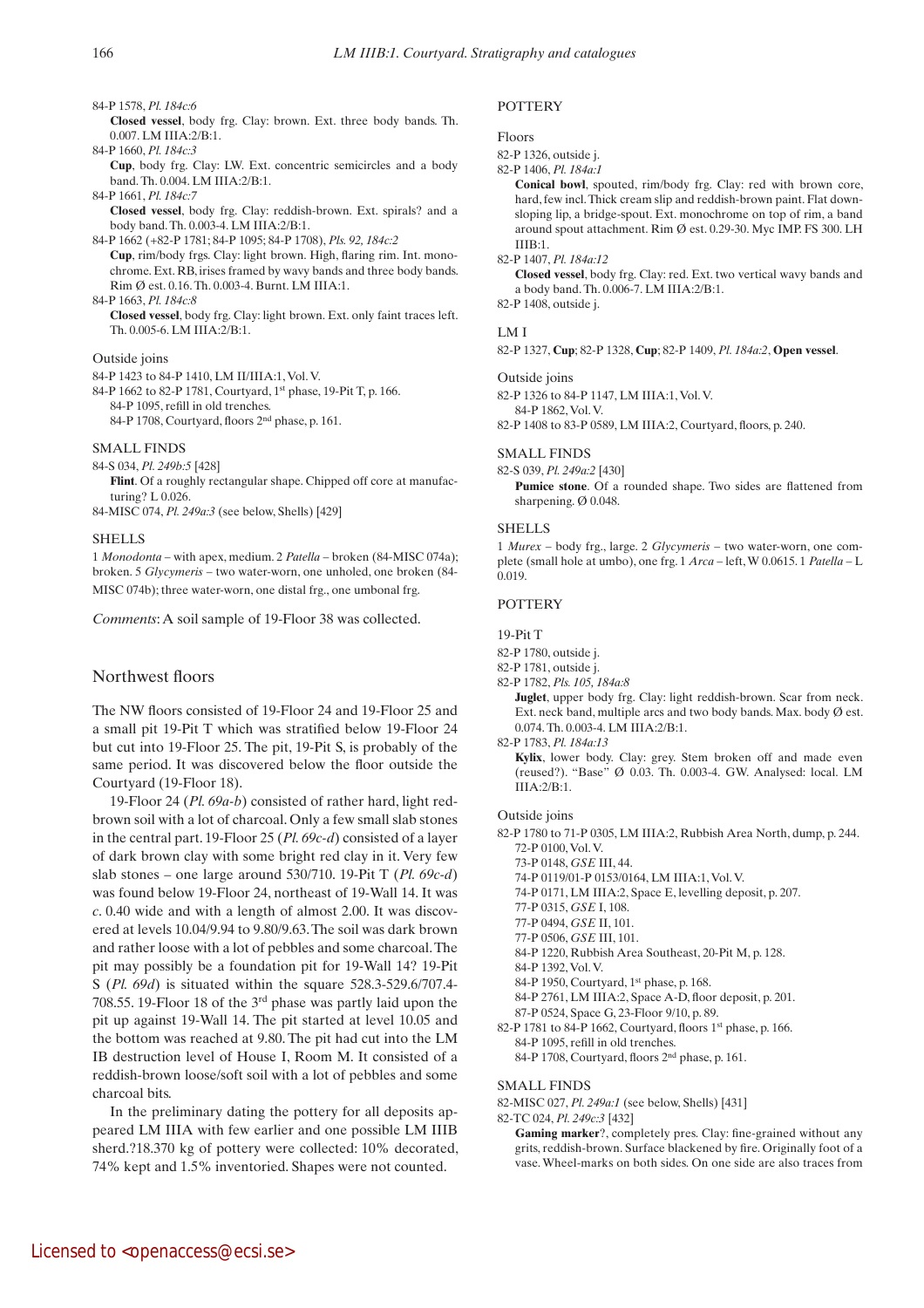a string when cutting the vase from wheel. On other side is a small depression. This is secondarily made, since it crosses the wheelmarks. Reused as gaming marker, weight or stopper? Ø 0.035. Th. 0.005. Weight 0.008. Very similar to 78-TC 014 (Vol. VI).

82-S 037, *Pl. 249b:4* [433]

 **Rock crystal**, three pieces. Largest piece: L 0.031. Next largest piece: L 0.025. Smallest piece: L 0.019.

82-S 038, *Pl. 249b:2* [434]

**Stone vase**, block-vase (kernos) or table? Base frg. from a large vessel? Rim frg. from table/lamp? Grey, dolomitic limestone with aluminium silicate inclusions. Underneath base very smooth; otherwise rough. H 0.003. L 0.103. Th. 0.031-33. Analysed.

#### OBSIDIAN

82-OB 076a, **Flake of core's reduction** [435]; 82-OB 076b, **Bladelet** [435].

#### **SHELLS**

1 *Spondylus* – lower, enormous, heavy, distal end possibly cut off, L 0.13. 2 *Glycymeris* – water-worn, one W 0.036, other broken (82-MISC 027).

## **POTTERY**

19-Pit S

82-P 1050, *Pl. 184a:14*

 **Closed vessel**, base frg. Clay: light brown. Torus base. Ext. monochrome. Base Ø est. 0.075. Th. 0.007-8. LM IIIA:2/B:1.

82-P 1051, *Pl. 184a:15*

 **Closed vessel**, body frg. Clay: light brown. Ext. hatched area within two curved bands. Th. 0.007-8. LM IIIA:2/B:1.

82-P 1052, *Pl. 184a:11*

 **Kylix**, handle frg. Clay: LW. A complete, high-slung, roll handle (loop-handled). Int. RB. Ext. monochrome handle with reserved triangle on top and at base. Handle 0.009 × 0.013. Th. 0.004. LM IIIA:2. 82-P 1053, *Pl. 184a:7*

Kylix, upper stem. Clay: LW. Hollowed stem. Ext. two even bands. Stem Ø 0.026. LM IIIA:2/B:1.

82-P 1054, *Pl. 184a:6*

 **Cup**, rim frg. Clay: brown. Everted rim. Int. RB. Ext. RB and a body band. Th. 0.003-4. LM IIIA:2/B:1.

82-P 1055, *Pl. 184a:10*

 **Thelastron**, end of spout frg. Clay: light brown. Ext. broad band around tip. Tip Ø 0.015. Ø of opening 0.009. Th. 0.003. LM IIIA:2/B:1. 82-P 1056, *Pl. 184a:4*

 **Cup**, body frg. Clay: light brown. Int. sponge pattern. Ext. spiral. Th. 0.003-4. LM IIIA:2.

82-P 1057, *Pl. 184a:5*

 **Cup**, rim frg. Clay: light yellowish-brown. Everted rim. Int. RB. Ext. RB and irises? Rim Ø est. 0.10. Th. 0.003. LM IIIA:2/B:1.

82-P 1058, *Pl. 184a:9*

 **Kylix**, body frg. Clay: light brown. Ext. octopus. Th. 0.004-5. LM  $IIIA:2/B:1$ .

82-P 1059 (+82-P 0990), *Pl. 184a:3*

 **Cup**, body frgs. Clay: light brown. Ext. scale pattern with dots and two body bands. Th. 0.003-4. LM IIIA:2/B:1.

## Outside join

82-P 1059 to 82-P 0990, Courtyard, 19-Pit Q, p. 148.

### SMALL FINDS

82-M 015, *Pl. 249c:4* [436]

 **Bronze arrowhead**, frg. Tip and part of sides pres. Light green corrosion. L 0.015. W 0.008. Th. 0.002.

82-M 026 (former 82-MISC 017), *Pl. 249b:1* [437]

 **Slag**. L 0.070. W 0.050. Th. 0.045. Weight 0.066.

77-AR 020, *Pl. 249c:1* [438]

 **Clay lining**, five frgs. with plaster. Dark red-brownish clay with much straw (glume) and few inclusions. The plaster has a very fine smooth surface. Largest piece Mpd 0.055. Th. 0.0085. Th. of plaster 0.0045. 82-AR 006, *Pl. 250b* [439]

 **Clay lining**, frg. with three surfaces. Light porous clay with very

many impressions of glume from *hordeum*. This piece has two parallel edges which have been pressed against stone or wood. W 0.116. H 0.125. Th. 0.010-32.

82-AR 008, *Pl. 250a* [440]

 **Mud**-**brick**, frg., corner piece. Red clay with many big inclusions, some straw from beans. There are many sponge-like grey spots which may be caused by the presence of figs. Probably made in mould, height of which would have been at least 0.107. L 0.22. W 0.16. Th. 0.125.

#### OBSIDIAN

82-OB 052a, **Chip of core's reduction** [441]; 82-OB 052b, **Blade** [441].

#### BONES

From adult *Ovis/Capra*, *Sus*, and *Bos*.

## SHELLS

1 *Spondylus* – probably lower, distal, fresh, medium. 1 *Cerastoderma* – frg., broken umbo. 1 *Pinna* – frg. 1 *Rumina* – has gloss.

## South floors

The south floors consisted of 19-Floor 16, 12-Floor 6, 20-Floor 14, 20-Floor 11 and 20-Floor 12.

19-Floor 16/12-Floor 6 (*Pl. 70a*) is described as a thin floor made of yellowish clay containing pebbles, very small stones and pieces of charcoal. 20-Floor 14 (*Pls. 70b, 71a*), stratified above 20-Floor 11 was discovered in the area below and north of later 20-Wall 9 and it was hard-packed, yellow-brown with a few small stones and sherds embedded. 20-Floor 11 (*Pls. 70c, 71a*) was found in most of the south area, the only exception being south of the later 20-Wall 9 and where we found 20-Pit Z. The floor was brown, rather hard with many pebbles and sherds embedded. 20-Floor 12 (*Pl. 70d*) was found in most of the southern area and the western area of the south part. It was light brown, hard and with many small stones and sherds embedded. 20-Pit Z (*Pl. 71a*) was found below 20-Floor 14 and went down to the floor of the LM IIIA:2 period. It was a 0.25 wide ditch situated within 532.3-533.5/703.7-704.1 and it consisted of a brown, little greyish and slightly hard soil with stones.

The pottery appeared to be LM IIIA and earlier with a few LM IIIB:1 sherds. 17.735 kg of pottery were collected: 8% decorated, 76% kept and 2.4% inventoried. Shapes counted: 7 conical cups, 2 tripod cooking pot legs, 10 undecorated goblets and 2 footed cups.

#### **POTTERY**

82-P 1439, *Pls. 101, 184c:10*

 **Amphoroid krater**, base frg. Clay: LW. Splaying, angular base. Ext. monochrome. Base Ø est. 0.105. Th. 0.014. Burnt. LM IIIA:2/B:1.

82-P 1670, *Pl. 184c:11*

**Stemmed bowl**, rim frg. Clay: light red with buff core, hard, fine. Straight, lipless rim, scar from a handle *c*. 0.02 below rim. Int. and ext. monochrome. Th. 0.005. Myc IMP. FS 305. LH IIIB:1.

84-P 1558, *Pl. 184b:6*

 **Cup**, base frg. Clay: LW. Flat base. Int. a broad band around base. Ext. base band and a band above. Base Ø 0.044. Th. 0.005. LM IIIA:2/B:1.

84-P 1559, *Pl. 184b:3*

 **Cup/rhyton**, rim/body frgs. Clay: reddish-brown. Straight rim. Int. RB and splashes of paint. Ext. reed decoration. Rim Ø est. 0.12. Th. 0.003-4. LM IIIA:1.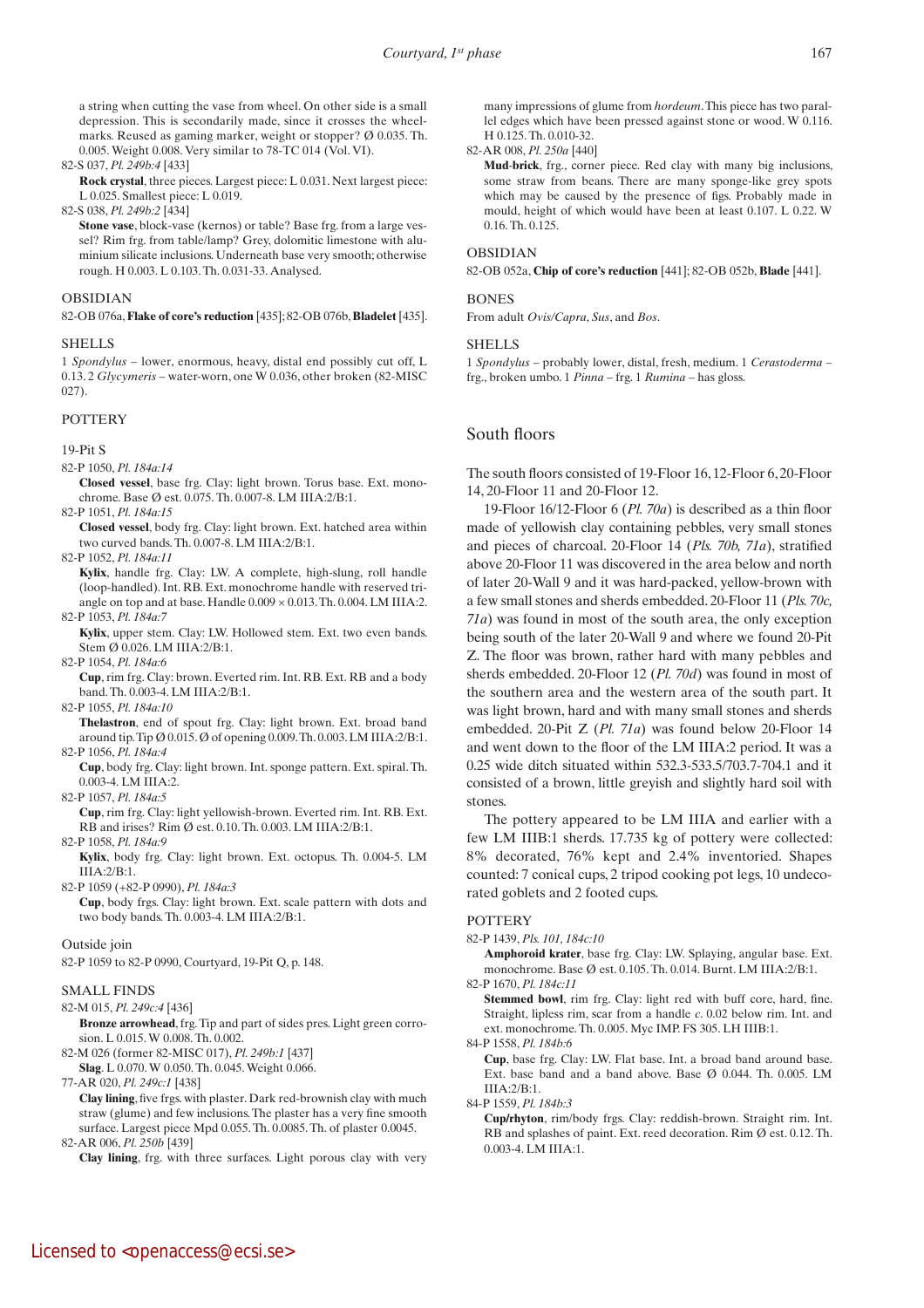```
84-P 1560, Pl. 184b:2
```
 **Cup**, handle frg. Clay: light brown. Part of vertical, strap handle. Ext. barred. Handle 0.005 × 0.023. LM IIIA:2/B:1.

84-P 1561, *Pls. 111, 184b:5* 

- **Incense burner**, top of cover frg. Clay: light brown. Ext. monochrome (of what is pres.). Ø of opening  $0.016 \times 0.017$ . Th. 0.003-4. LM IIIA:2/B:1.
- 84-P 1563, *Pl. 184b:4*  **Cup**, body frgs. Clay: light brown. Int. two bands. Ext. zigzag and
	- irises, three body bands. Th. 0.004-5. LM IIIA:2/B:1.
- 84-P 1941, outside j.
- 84-P 1942, *Pl. 184d:6*

 **Closed vessel**, body frg. Clay: light greyish-brown. Ext. a band around handle attachment and one body band. Th. 0.007. LM IIIA:2/B:1. 84-P 1943, *Pl. 184b:7*

 **Cup**, rim frg. Clay: light brown. Everted rim. Int. and ext. RB. Th. 0.003-4. LM IIIA:2/B:1.

84-P 1944, *Pl. 184b:8*

 **Cup**, rim frg. Clay: light brown. Everted rim. Int. RB. Ext. RB, two rows of hanging irises with a vertical band in-between. Rim Ø est. 0.13. Th. 0.003-4. LM IIIA:2/B:1.

84-P 1945, *Pl. 184b:9*

 **Cup**, body frg. Clay: brown. Part of a vertical, strap handle. Int. a body band. Ext. bands along edges of handle and attachment, two body bands. Handle 0.005 × 0.023. Th. 0.003-4. LM IIIA:2/B:1.

84-P 1946, *Pl. 184b:12*

 **Closed vessel**, neck/body frg. Clay: reddish-brown. Ext. broad neck band, irregular vertical and horiz. bands. Th. 0.004-6. LM IIIA:2.

84-P 1947, *Pl. 184b:10*

 **Cup**, body frg. Clay: grey, slightly greenish. Int. monochrome black. Ext. a row of dots. Th. 0.003-4. LM IIIA:2/B:1.

84-P 1948, *Pl. 184b:13*

 **Closed vessel**, body frg. Clay: red with dark brown core. Ext. tricurved arcs and hatched lozenges. Th. 0.007-8. Burnt. LM IIIA:2/B:1. 84-P 1949, *Pl. 184b:11*

 **Closed vessel**, body frg. Clay: reddish-brown with greyish-brown core. Ext. a broad body band. Th. 0.008-10. LM IIIA:2/B:1.

- 84-P 1950, outside j.
- 84-P 1951, *Pl. 184d:13*

 **Amphoroid krater**, neck/body frg. Clay: light greyish-brown. Ext. neck band and network. Th. 0.007-9. LM IIIA:2/B:1.

84-P 1952, *Pl. 184d:11*

 **Cup**, rim frg. Clay: brown. Everted rim. Int. RB. Ext. RB, vertical chevrons? Rim Ø est. 0.14. Th. 0.005. LM IIIA:2/B:1.

84-P 1954 (+84-P 1551), *Pl. 184c:4*

 **Closed vessel**, lower body frg. Clay: LW. Ext. monochrome lower part and a band above. Th. 0.005-6. LM IIIA:2/B:1.

84-P 1955, *Pl. 184c:1*  **Closed vessel**, base frg. Clay: light grey. Flat base. Ext. base band and

a blob. Base Ø est. 0.11. Th. 0.011-13. LM IIIA:2/B:1.

84-P 1993, *Pl. 184b:1*

 **Cup**, rim frg. Clay: LW. Ledged rim. Int. RB. Ext. RB and panelled pattern: rows of horiz. wavy bands framed by vertical bands. Rim Ø est. 0.13. Th. 0.003. LM IIIA:2.

84-P 1995, *Pl. 184d:5*

 **Cup**, body frg. Clay: LW. Ext. alternating arcs? and two body bands. Th. 0.003-4. LM IIIA:2/B:1.

84-P 1996, *Pl. 184d:3*

 **Mug**, base frg. Clay: light brown. Flat base. Ext. base band and a thin band above. Concentric bands underneath base. Base Ø est. 0.08. Th. 0.003. LM IIIA:2/B:1.

84-P 1997, *Pl. 184d:7*

 **Closed vessel**, body frg. Clay: light greyish-brown. Ext. a spiral. Th. 0.006-7. LM IIIA:2/B:1. 84-P 1998, *Pl. 184d:4*

 **Cup**, body frg. Clay: red. Ext. sponge pattern. Th. 0.004. LM IIIA:2. 84-P 2000, *Pl. 184d:1*

 **Cup**, body frg. Clay: light brown. Int. monochrome. Ext. ending, vertical bands and three body bands. Th. 0.003-4. LM IIIA:2/B:1. 84-P 2001, *Pl. 184d:2*

 **Cup**, rim frg. Clay: brown. Everted rim. Int. RB. Ext. RB and pan-

elled pattern: zigzag framed by two vertical bands. Rim  $\emptyset$  est. 0.15. Th. 0.003. LM IIIA:2/B:1.

84-P 3160, *Pl. 184c:5*  **Cup**, rim frg. Clay: light brown. Everted rim. Int. and ext. RB. Rim Ø est. 0.12. Th. 0.003. LM IIIA:2/B:1.

84-P 3207, *Pl. 184d:8*

 **Closed vessel**, body frg. Clay: red with grey core. Ext. a wavy band? and two even body bands. Th. 0.003-4. LM IIIA:2/B:1.

LM I

84-P 1562, **Closed vessel**.

Outside joins

84-P 1941 to 73-P 1062, *GSE* III, 35. 77-P 1962, *GSE* III, 102. 84-P 1009, Rubbish Area Southeast, 20-Pit J, p. 127. 84-P 2731, LM II/IIIA:1, Vol. V. 84-P 1950 to 71-P 0305, LM IIIA:2, Rubbish Area North, dump, p. 244, 72-P 0100, Vol. V. 73-P 0148, *GSE* III, 44. 74-P 0119/01-P 0153/0164, LM IIIA:1, Vol. V. 74-P 0171, LM IIIA:2, Space E, levelling deposit, p. 207. 77-P 0315, *GSE* I, 108. 77-P 0494, *GSE* II, 101. 77-P 0506, *GSE* III, 101. 82-P 1780, Courtyard, 1st phase, 19-Pit T, p. 166. 84-P 1220, Rubbish Area Southeast, 20-Pit M, p. 128. 84-P 1392, Vol. V. 84-P 2761, LM IIIA:2, Space A-D, floor deposit, p. 201. 87-P 0524, Space G, 23-Floor 9/10, p. 89.

84-P 1954 to 84-P 1551, Courtyard, walls 2nd phase, p. 165.

## SMALL FINDS

84-MISC 088, *Pl. 249b:3* [442]

 **Slag**. Greenish/black-whitish coloured. Covered with petrified earth. L 0.067. W 0.028. Weight 0.052.

## **OBSIDIAN**

77-OB 073, **Blade** [443]; 84-OB 093, **Flake of core's reduction** [444]; 84- OB 094, **Burin on truncation**, *Pl. 266* [444]; 84-OB 096, **Bladelet** [445]; 84-OB 102, **Crested blade** [446]; 84-OB 103, **Debris or waste by-product of core reduction** [446]; 84-OB 149, **Blade** [447]; 84-OB 150, **Notched piece on bladelet** [448].

## **BONES**

From adult *Ovis*, *Capra*, *Ovis/Capra*, *Sus*, *Bos* and *Capra aegagrus cretensis (*a sawn-off horn core).

## SHELLS

3 *Spondylus* – lower, fresh, medium; upper, umbonal frg., small; body frg., probably lower. 2 *Patella* – small; frg. 1 *Monodonta* – with apex. 4 *Glycymeris* – four water-worn, one distal frg., one burnt. 2 *Murex* – distal columella, rather small; apical frg., medium burnt. *Charonia sequenzae* – lip frg., rather large. 1 *Pinna* – two frgs.

## Walls, 1<sup>st</sup> phase

19-Wall 9, south part (*Pl. 61c, 66d*) was seen to be constructed on top of 20-Floor 12. It had a width of 0.6 and 1.1 was taken out. The construction of the wall did not differ from the remaining part (described below p. 241). It was excavated at levels from 10.17/10.00 to 9.89/9.73. The pottery was mainly LM IIIA with a few earlier, one or two doubtful LM IIIB sherds. 0.747 kg of pottery was collected: 22% decorated, 94% kept and 7.5% inventoried. No shapes to be counted. The southern part of 11-Wall 6 (*Pl. 64a, b*) also belonged to